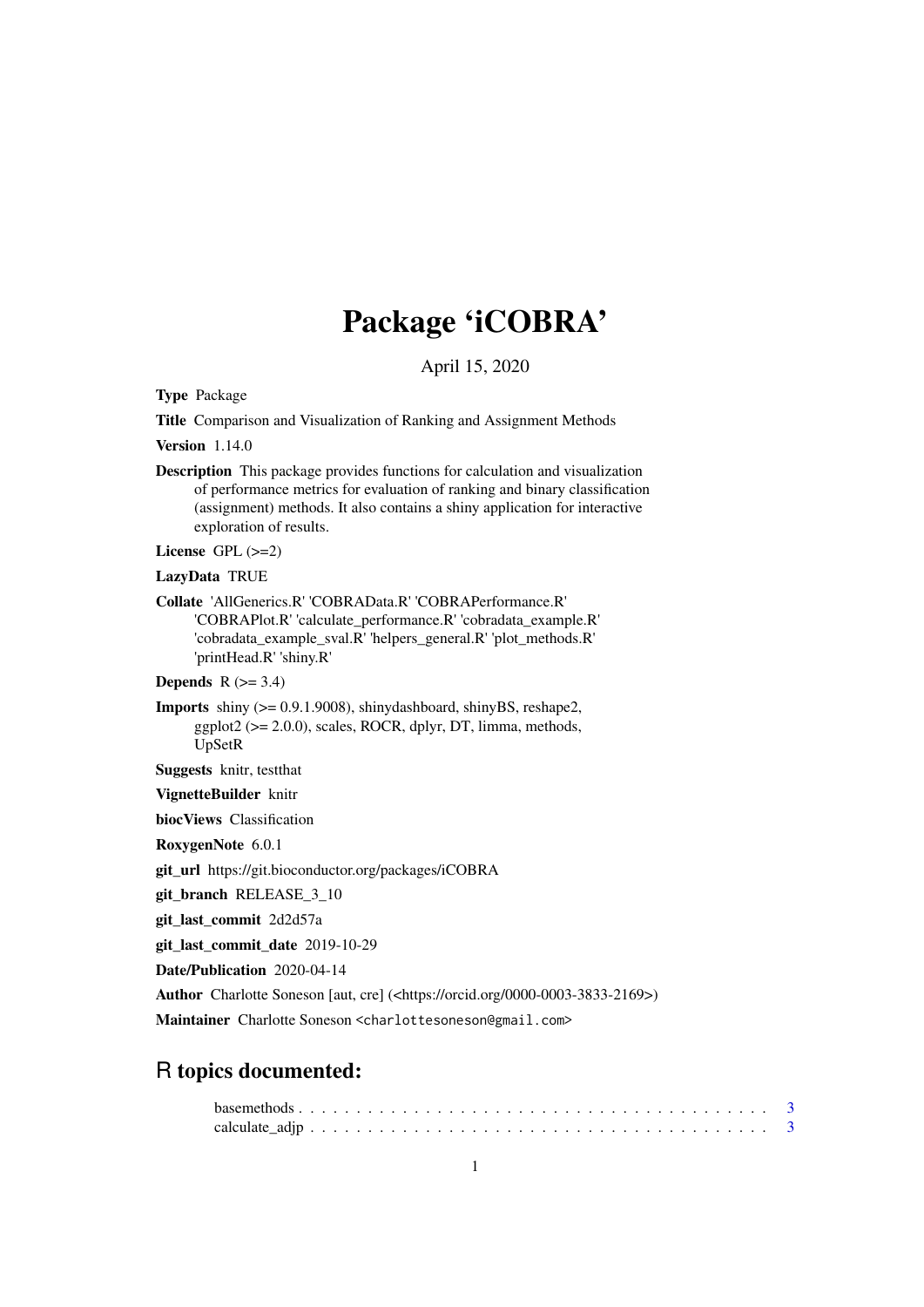|               | 4              |
|---------------|----------------|
|               | 6              |
|               | $\overline{7}$ |
|               | 8              |
|               | 9              |
|               | 10             |
|               | 11             |
|               | 13             |
| corr          | 14             |
|               | 15             |
|               | 16             |
|               | 17             |
|               | 18             |
|               | 19             |
|               | 20             |
|               | 21             |
|               | 22             |
|               | 23             |
|               | 24             |
|               | 25             |
|               | 26             |
|               | 27             |
|               | 28             |
|               | 29             |
|               | 29             |
|               | 30             |
|               | 31             |
|               | 32             |
|               | 33             |
|               | 34             |
| plot_fpr      | 35             |
|               | 36             |
|               | 37             |
|               | 37             |
|               | 38             |
|               | 39             |
| plot_tpr      |                |
|               | 40             |
|               | 41             |
| pval          | 42             |
|               | 43             |
|               | 44             |
|               | 45             |
|               | 46             |
| sply          | 47             |
| stratiflevels | 48             |
| sval          | 48             |
|               | 49             |
|               | 50             |
|               | 51             |
|               | 52             |

**Index**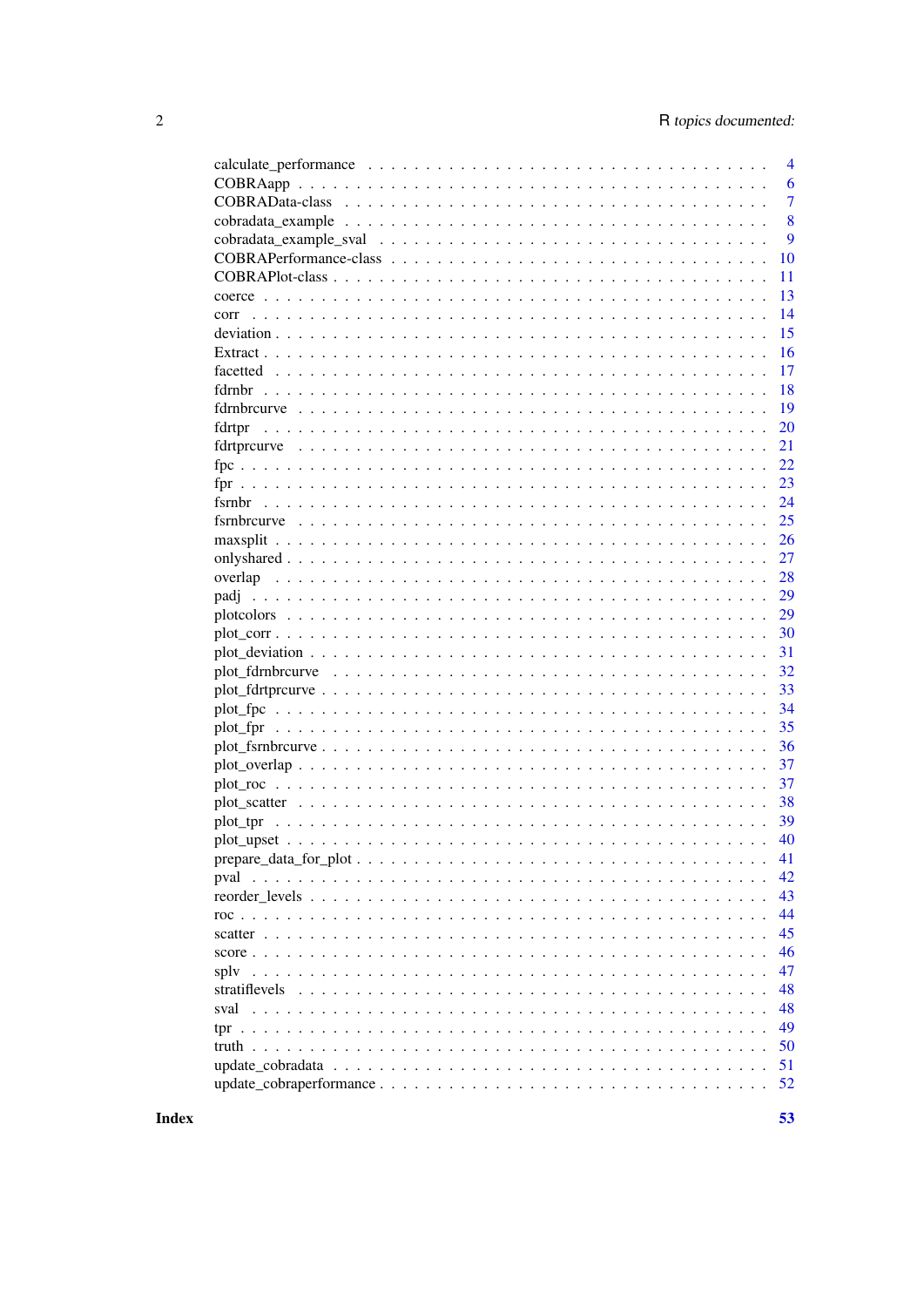<span id="page-2-0"></span>

Accessor function to extract the methods that are represented in an COBRAPerformance or COBRAPlot object.

#### Usage

```
basemethods(x, ...)
```
## S4 method for signature 'COBRAPerformance' basemethods(x)

## Arguments

| X        | A COBRAPerformance or COBRAPlot object. |
|----------|-----------------------------------------|
| $\cdots$ | Additional arguments.                   |

## Value

A character vector of all methods represented in the object.

## Author(s)

Charlotte Soneson

## Examples

```
data(cobradata_example)
cobraperf <- calculate_performance(cobradata_example,
                                   binary_truth = "status",
                                   aspects = "fdrtprcurve")
basemethods(cobraperf)
```
<span id="page-2-1"></span>calculate\_adjp *Calculate adjusted p-values*

## Description

Calculate adjusted p-values for methods where only nominal p-values are available in a COBRAData object.

## Usage

```
calculate_adjp(cobradata, method = "BH")
```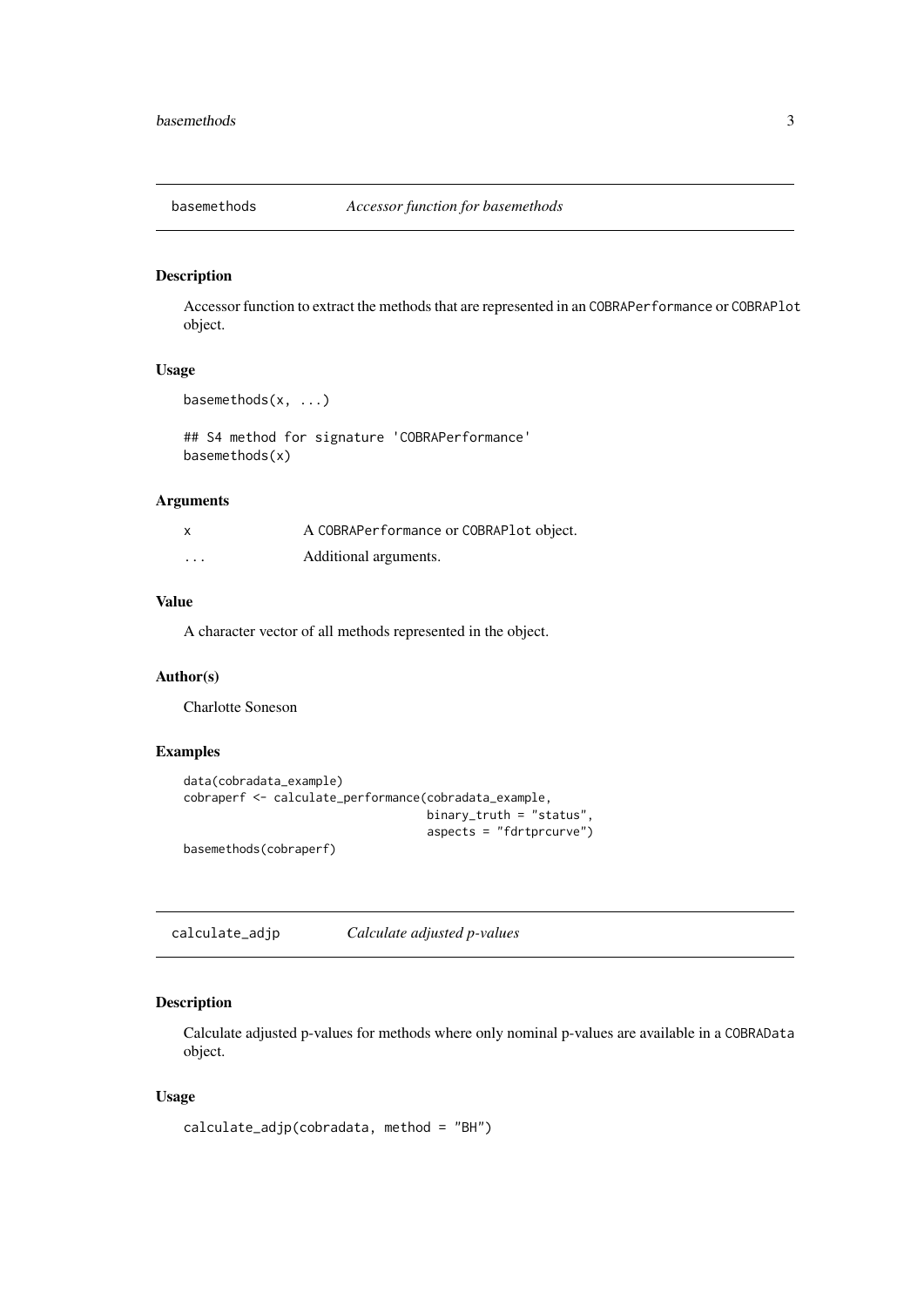#### <span id="page-3-0"></span>Arguments

| cobradata | A COBRAData object.                                                             |
|-----------|---------------------------------------------------------------------------------|
| method    | A character string giving the method (selected from p. adjust. methods ()) that |
|           | will be used to perform the adjustment.                                         |

#### Value

A COBRAData object, extended with the calculated adjusted p-values.

## Author(s)

Charlotte Soneson

## Examples

```
data(cobradata_example)
cobradata_example <- calculate_adjp(cobradata_example, method = "BH")
```
<span id="page-3-1"></span>calculate\_performance *Calculate performance measures*

#### Description

Calculate performance measures from a given collection of p-values, adjusted p-values and scores provided in a COBRAData object.

## Usage

```
calculate_performance(cobradata, binary_truth = NULL, cont_truth = NULL,
 aspects = c("fdrtpr", "fdrtprcurve", "fdrnbr", "fdrnbrcurve", "tpr", "fpr",
  "roc", "fpc", "overlap", "corr", "scatter", "deviation", "fsrnbr",
  "fsrnbrcurve"), thrs = c(0.01, 0.05, 0.1), svalthrs = c(0.01, 0.05, 0.1),
 splv = "none", maxsplit = 3, onlyshared = FALSE, thr\_venn = 0.05,type_venn = "adjp", topn_venn = 100, rank_by_abs = TRUE,
 prefer_pval = TRUE)
```
## Arguments

| cobradata    | A COBRAData object.                                                                                                                                                                                                                                      |
|--------------|----------------------------------------------------------------------------------------------------------------------------------------------------------------------------------------------------------------------------------------------------------|
| binary_truth | A character string giving the name of the column of truth (cobradata) that con-<br>tains the binary truth (true assignment of variables into two classes, represented<br>by $0/1$ ).                                                                     |
| cont_truth   | A character string giving the name of the column of truth (cobradata) that con-<br>tains the continuous truth (a continuous value that the observations can be com-<br>pared to).                                                                        |
| aspects      | A character vector giving the types of performance measures to calculate. Must<br>be a subset of c("fdrtpr", "fdrtprcurve", "fdrnbr", "fdrnbrcurve", "tpr", "fpr",<br>"roc", "fpc", "overlap", "corr", "scatter", "deviation", "fsrnbr", "fsrnbrcurve"). |
| thrs         | A numeric vector of adjusted p-value thresholds for which to calculate the per-<br>formance measures. Affects "fdrtpr", "fdrnbr", "tpr" and "fpr".                                                                                                       |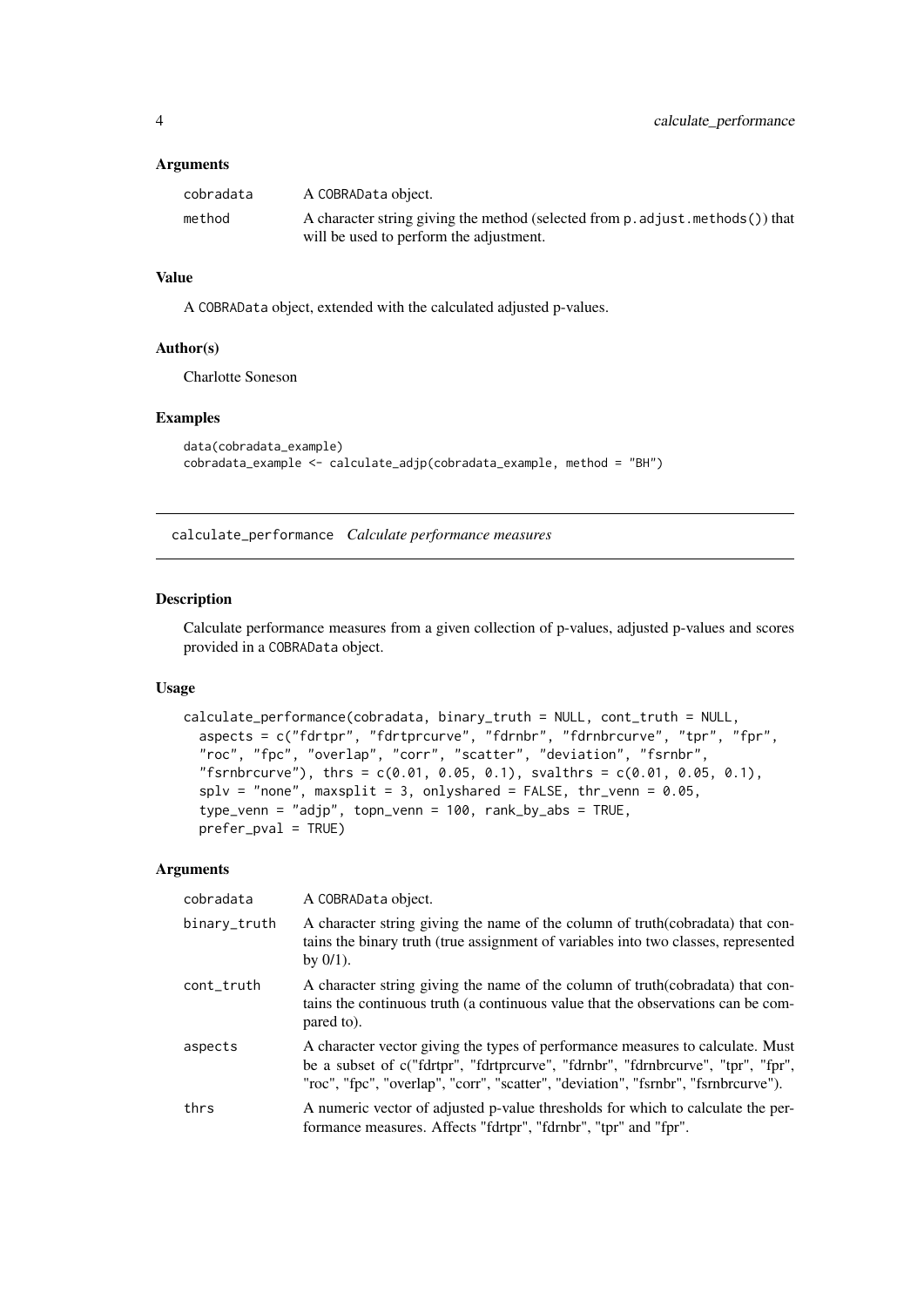| svalthrs    | A numeric vector of s-value thresholds for which to calculate the FSR. Affects<br>"fsrnbr".                                                                                                                                                                                                                         |
|-------------|---------------------------------------------------------------------------------------------------------------------------------------------------------------------------------------------------------------------------------------------------------------------------------------------------------------------|
| splv        | A character string giving the name of the column of truth(cobradata) that will be<br>used to stratify the results. The default value is "none", indicating no stratifica-<br>tion.                                                                                                                                  |
| maxsplit    | A numeric value giving the maximal number of categories to keep in the stratifi-<br>cation. The largest categories containing both positive and negative features will<br>be retained. By setting this argument to 'Inf' or 'NA_integer_', all categories<br>(as well as the order of categories) will be retained. |
| onlyshared  | A logical, indicating whether to only consider features for which both the true<br>assignment and a result (p-value, adjusted p-value or score) is given. If FALSE,<br>all features contained in the truth table are used.                                                                                          |
| thr_venn    | A numeric value giving the adjusted p-value threshold to use to create Venn<br>diagrams (if type_venn is "adjp").                                                                                                                                                                                                   |
| type_venn   | Either "adjp" or "rank", indicating whether Venn diagrams should be constructed<br>based on features with adjusted p-values below a certain threshold, or based on<br>the same number of top-ranked features by different methods.                                                                                  |
| topn_venn   | A numeric value giving the number of top-ranked features to compare between<br>methods (if type_venn is "rank").                                                                                                                                                                                                    |
| rank_by_abs | Whether to take the absolute value of the score before using it to rank the vari-<br>ables for ROC, FPC, FDR/NBR and FDR/TPR curves.                                                                                                                                                                                |
| prefer_pval | Whether to preferentially rank variables by p-values or adjusted p-values rather<br>than score for ROC and FPC calculations. From version 1.5.5, this is the default<br>behaviour. To obtain the behaviour of previous versions, set to FALSE.                                                                      |

## Details

Depending on the collection of observations that are available for a given method, the appropriate one will be chosen for each performance measure. For fpr, tpr, fdrtpr, fdrnbr and overlap aspects, results will only be calculated for methods where adjusted p-values are included in the COBRAData object, since these calculations make use of specific adjusted p-value cutoffs. For fdrtprcurve and fdrnbrcurve aspects, the score observations will be preferentially used, given that they are monotonically associated with the adjusted p-values (if provided). If the score is not provided, the nominal p-values will be used, given that they are monotonically associated with the adjusted p-values (if provided). In other cases, the adjusted p-values will be used also for these aspects. For roc and fpc, the score observations will be used if they are provided, otherwise p-values and, as a last instance, adjusted p-values. Finally, for the fsrnbr, corr, scatter and deviation aspects, the score observations will be used if they are provided, otherwise no results will be calculated.

## Value

A COBRAPerformance object

#### Author(s)

Charlotte Soneson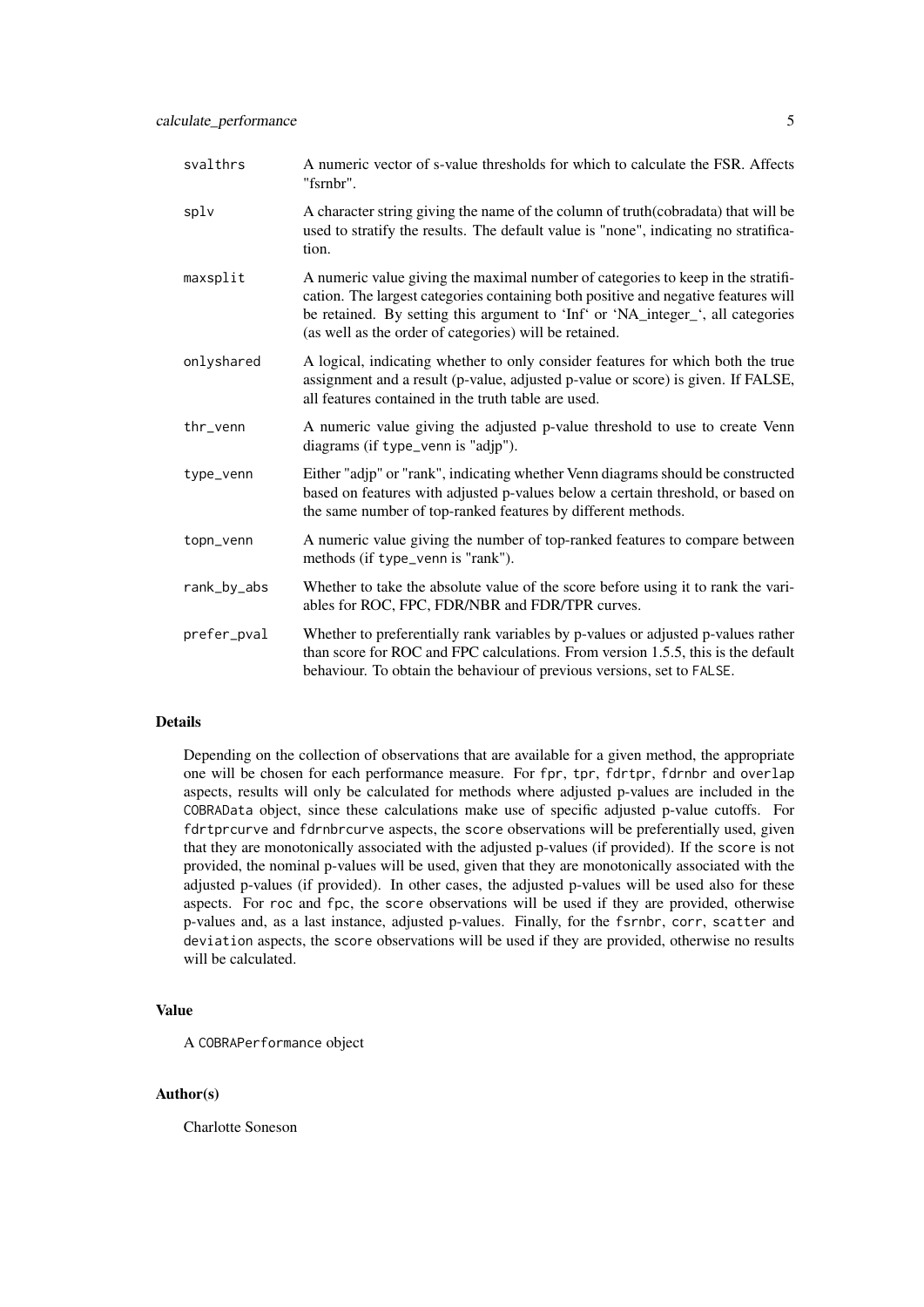## Examples

```
data(cobradata_example)
cobraperf <- calculate_performance(cobradata_example,
                                   binary_truth = "status",
                                   aspects = c("fdrtpr", "fdrtprcurve",
                                               "tpr", "roc"),
                                   thrs = c(0.01, 0.05, 0.1), splv = "none")
```
COBRAapp *Interactive shiny app to visualize results*

#### Description

Interactive shiny app for visualization of results. The app can be initialized with a COBRAData object. If no object is provided, truth and results are loaded into the app from text files (see the Instructions tab of the app for formatting instructions). Properly formatted text files can also be obtained using the function [COBRAData\\_to\\_text](#page-6-1).

## Usage

COBRAapp(cobradata = NULL, autorun = FALSE)

### Arguments

| cobradata | An (optional) COBRAData object. If not given, the user can load results from text<br>files.                                                               |
|-----------|-----------------------------------------------------------------------------------------------------------------------------------------------------------|
| autorun   | A logical indicating whether the app calculations should start automatically on<br>launch, or wait for the user to press the 'Start calculation!' button. |

## Value

Returns (and runs) an object representing the shiny app.

#### Author(s)

Charlotte Soneson

#### Examples

```
data(cobradata_example)
## Not run:
COBRAapp(cobradata_example)
```
## End(Not run)

<span id="page-5-0"></span>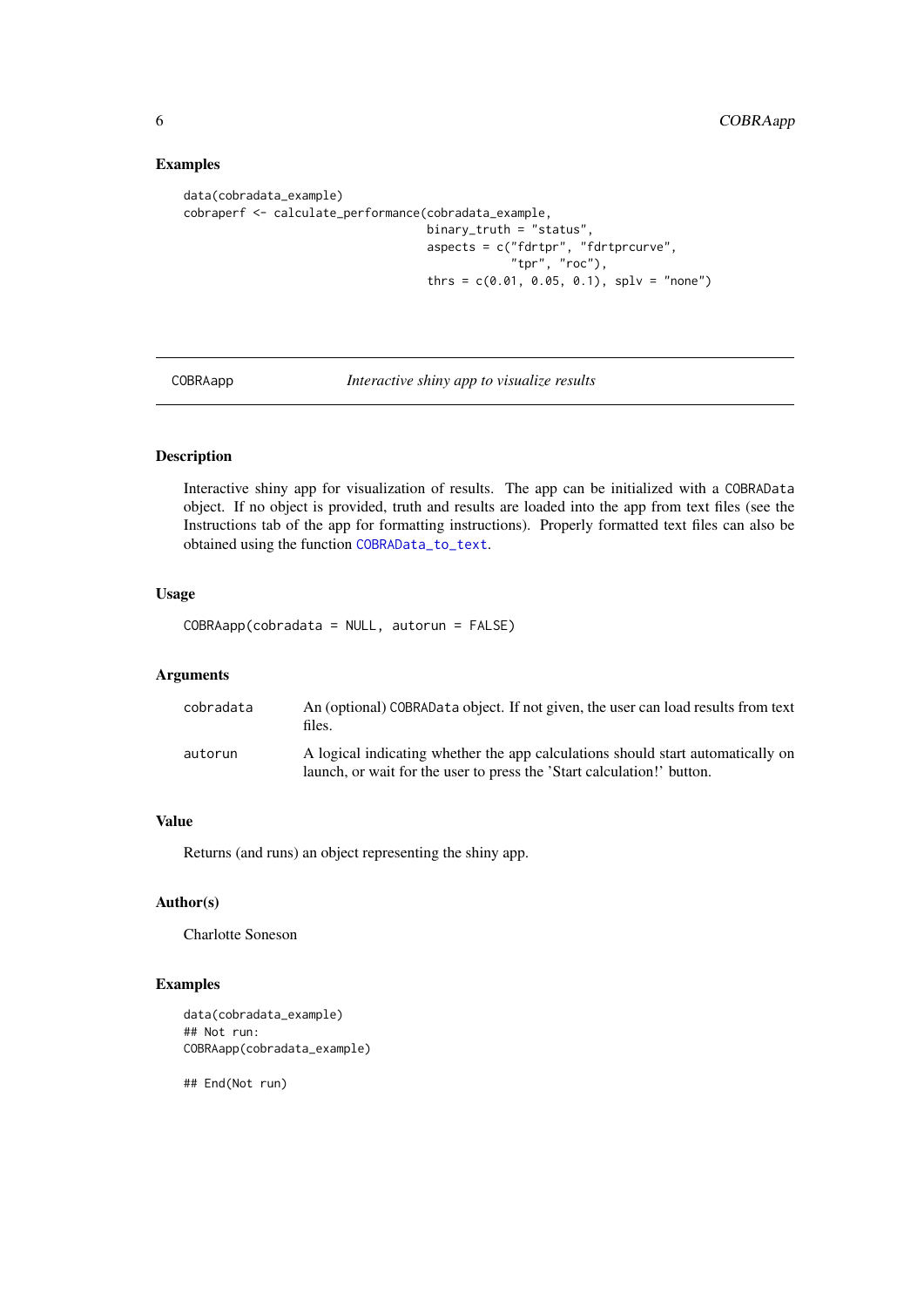<span id="page-6-0"></span>COBRAData-class COBRAData *object and constructor*

#### <span id="page-6-1"></span>Description

The COBRAData class contains slots to hold calculated p-values, adjusted p-values and general 'scores' for a set of features, as well as s-values (see Stephens (2017)). The slots can contain values from multiple methods, and each method can contribute to one or more slots. The class also contains a slot giving the 'truth' (a binary assignment and/or a continuous score) for each feature, as well as additional annotations that can be used to stratify the performance calculations.

#### Usage

```
CORRAData(pval = data-frame(), padj = data.frame(), score = data.frame(),sval = data.frame(), truth = data.frame(), object_to_extend = NULL)
```
COBRAData\_from\_text(truth\_file, result\_files, feature\_id)

```
COBRAData_to_text(cobradata, truth_file, result_files, feature_id)
```
#### Arguments

| pval             | A data frame with features as rows and methods as columns, containing nominal<br>p-values. Missing values (NAs) are allowed. The row names should be feature<br>names.                                                                                                                                    |
|------------------|-----------------------------------------------------------------------------------------------------------------------------------------------------------------------------------------------------------------------------------------------------------------------------------------------------------|
| padj             | A data frame with features as rows and methods as columns, containing adjusted<br>p-values. Missing values (NAs) are allowed. The row names should be feature<br>names.                                                                                                                                   |
| score            | A data frame with features as rows and methods as columns, containing generic<br>scores. In case of comparison to a binary truth, larger values of the scores should<br>correspond to 'more significant' features. Missing values (NAs) are allowed. The<br>row names should be feature names.            |
| sval             | A data frame with features as rows and methods as columns, containing s-values<br>(analogous to q-values, but for sign errors, see Stephens (2017)). Missing values<br>(NAs) are allowed. The row names should be feature names.                                                                          |
| truth            | A data frame with features as rows columns containing feature annotations such<br>as, e.g., binary and continuous truths and additional annotations that can be<br>used to stratify the performance calculations. The row names should be feature<br>names.                                               |
| object_to_extend |                                                                                                                                                                                                                                                                                                           |
|                  | A COBRAData object to extend with the provided information.                                                                                                                                                                                                                                               |
| truth_file       | A character string giving the path to a file with true labels and other feature<br>annotations.                                                                                                                                                                                                           |
| result_files     | A character vector giving path(s) to file(s) with results (p-values, adjusted p-<br>values, s-values, scores) for one or more methods. The column names of these<br>files must be of the form "method:measure", where measure is one of P, adjP, S<br>or score, depending on what is given in the column. |
| feature_id       | A character string giving the name of the column in the truth and result files that<br>encodes the feature identifier.                                                                                                                                                                                    |
| cobradata        | A COBRAData object                                                                                                                                                                                                                                                                                        |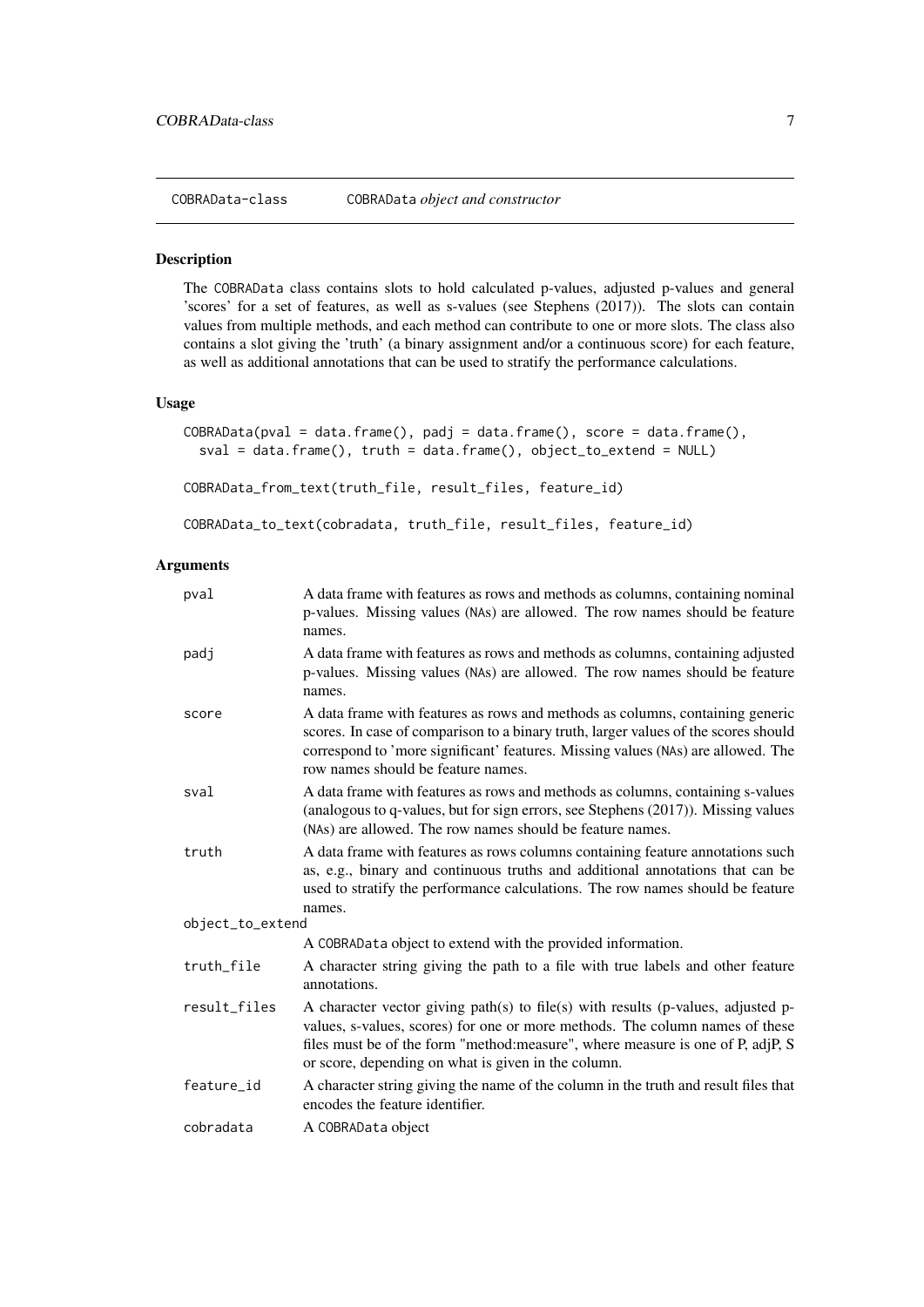#### <span id="page-7-0"></span>Details

If adjusted p-values are missing for some methods, for which nominal p-values are available, the adjusted p-values can be calculated using the [calculate\\_adjp](#page-2-1) function.

The text files generated by COBRAData\_to\_text can be used as input to iCOBRAapp, when it is called without an input argument.

#### Value

COBRAData and COBRAData\_from\_text return a COBRAData object.

#### Author(s)

Charlotte Soneson

#### Examples

## Empty COBRAData object: COBRAData()

```
## COBRAData object from individual data frames
set.seed(123)
pval \leq data.frame(m1 = runif(100), m2 = runif(100),
                   row.names = paste0("F", 1:100))
truth \leq data.frame(status = round(runif(100)),
                    row.names = paste0("F", 1:100))
cobradata < -COBRAData(pval = pval, truth = truth)
```
cobradata\_example *Example data set with three differential gene expression methods*

#### Description

A data set consisting of p-values, adjusted p-values and estimated absolute log fold changes (in the 'scores' slot) obtained by three methods for differential expression analysis of RNA-seq data, applied to a small synthetic data set of 3,858 human genes. The values are stored in a COBRAData object together with a 'truth' data frame containing the true differential expression status for each gene as well as various additional annotations such as the true log fold change, the number of isoforms of the gene and the average expression level.

## Usage

cobradata\_example

#### Format

A COBRAData object with five slots:

pval data frame with p-values for 2,399 genes, from three different methods.

padj data frame with adjusted p-values for 2,399 genes, from two different methods.

sval empty data frame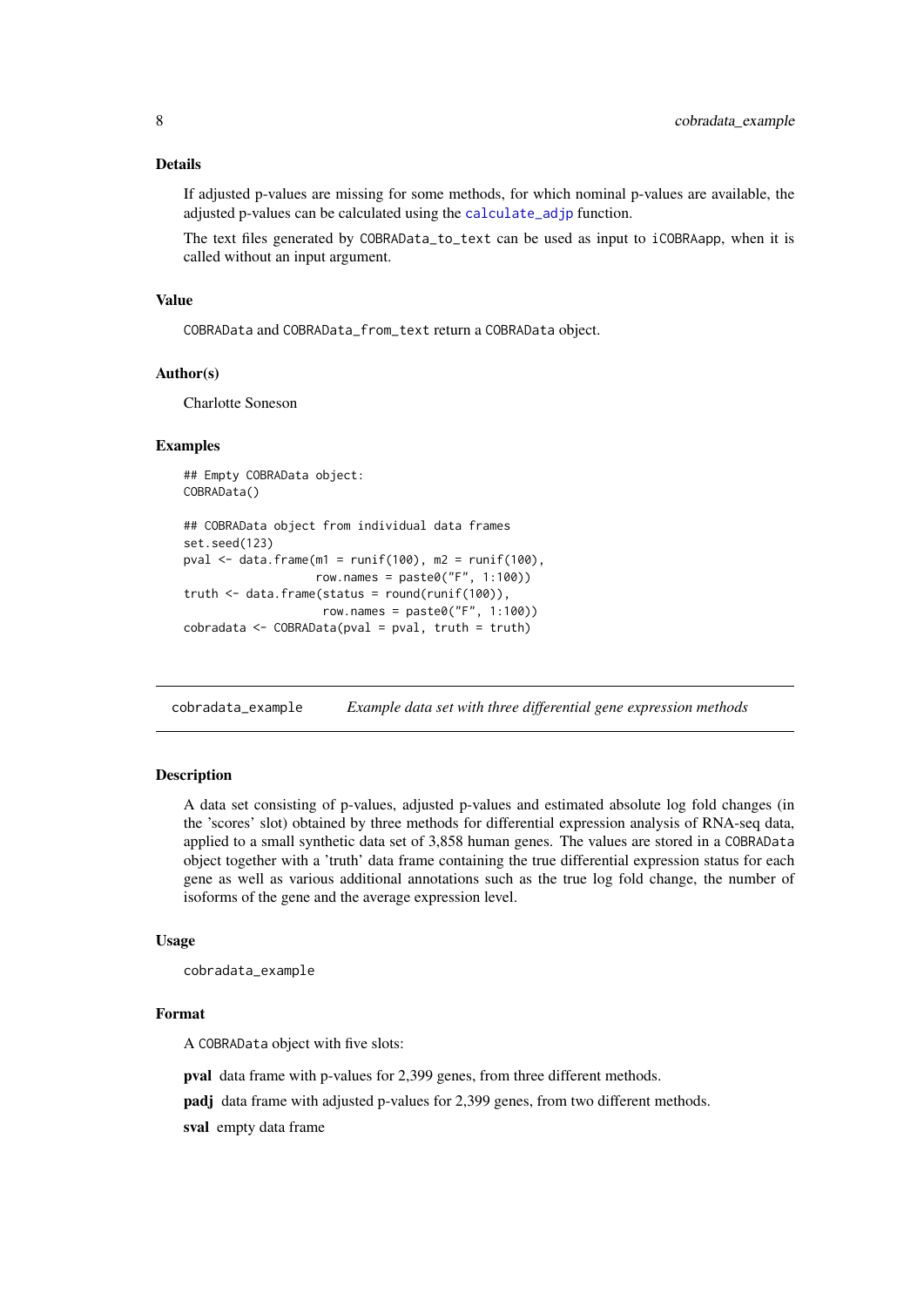- <span id="page-8-0"></span>score data frame with estimated absolute log fold changes for 2,399 genes, from three different methods.
- truth data frame with true differential expression status (status column), the number of isoforms (n\_isoforms column), the true absolute log fold change (logFC and logFC\_cat columns) and average expression level (expr and expr\_cat columns) for 3,858 genes.

#### Value

A COBRAData object.

cobradata\_example\_sval

*Example data set with three differential gene expression methods*

#### Description

A data set consisting of p-values, adjusted p-values, s-values and estimated log fold changes (in the 'scores' slot) obtained by three methods for differential expression analysis of RNA-seq data, applied to a small synthetic data set of 3,858 human genes. The values are stored in a COBRAData object together with a 'truth' data frame containing the true differential expression status for each gene as well as various additional annotations such as the true log fold change, the number of isoforms of the gene and the average expression level.

#### Usage

cobradata\_example\_sval

#### Format

A COBRAData object with five slots:

pval data frame with p-values for 2,399 genes, from three different methods.

- padj data frame with adjusted p-values for 2,399 genes, from two different methods.
- sval data frame representing s-values for 2,399 genes, from two different methods. Since the purpose of this data set is only to demonstrate functionality, the s-values were obtained by copying the adjusted p-value slot, and thus these values do not represent true s-values.
- score data frame with estimated log fold changes for 2,399 genes, from three different methods.
- truth data frame with true differential expression status (status column), the number of isoforms (n\_isoforms column), the true log fold change (logFC and logFC\_cat columns) and average expression level (expr and expr\_cat columns) for 3,858 genes.

#### Value

A COBRAData object.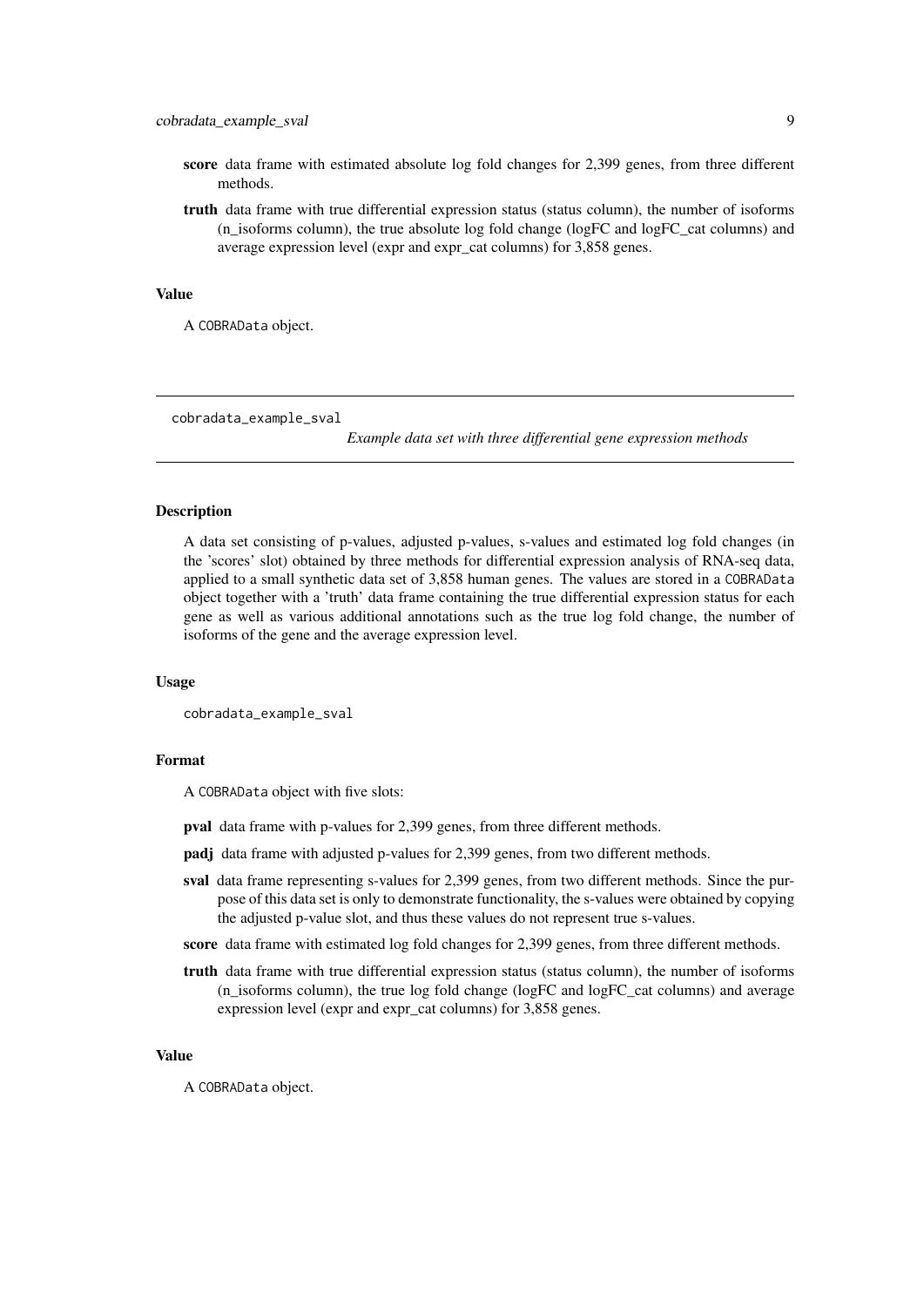#### <span id="page-9-0"></span>COBRAPerformance-class

COBRAPerformance *object and constructor*

#### Description

The COBRAPerformance class holds various types of calculated performance measures. Objects from this class are typically generated from COBRAData objects by means of the function [calculate\\_performance](#page-3-1).

## Usage

```
COBRAPerformance(fdrtpr = data.frame(), fdrtprcurve = data.frame(),
 fdrnbr = data.frame(), fdrnbrcurve = data.frame(),
 fsrnbr = data.frame(), fsrnbrcurve = data.frame(), tpr = data.frame(),
 fpr = data.frame(), splv = "", roc = data.frame(), fpc = data.frame(),
 deviation = data.frame(), onlyshared = NA, overlap = data.frame(),
 maxsplit = NA_integer_, corr = data.frame(), scatter = data.frame())
```
#### Arguments

| fdrtpr      | A data frame containing observed FDR and TPR values at various adjusted p-<br>value thresholds.                                                                                                                                                                            |
|-------------|----------------------------------------------------------------------------------------------------------------------------------------------------------------------------------------------------------------------------------------------------------------------------|
| fdrtprcurve | A data frame containing observed FDR and TPR values for a (potentially large)<br>number of cutoffs applied to a 'score' (that can be p-value, adjusted p-value or a<br>more general score).                                                                                |
| fdrnbr      | A data frame containing observed FDR and the number of features considered<br>to be significant at various adjusted p-value thresholds.                                                                                                                                    |
| fdrnbrcurve | A data frame containing observed FDR and number of features considered to be<br>significant for a (potentially large) number of cutoffs applied to a 'score' (that<br>can be p-value, adjusted p-value or a more general score).                                           |
| fsrnbr      | A data frame containing observed false sign rate (FSR) and the number of fea-<br>tures considered to be significant at various s-value thresholds                                                                                                                          |
| fsrnbrcurve | A data frame containing observed false sign rate (FSR) and number of features<br>considered to be significant for a (potentially large) number of cutoffs applied<br>to the s-value                                                                                        |
| tpr         | A data frame containing observed TPR values at various adjusted p-value thresh-<br>olds.                                                                                                                                                                                   |
| fpr         | A data frame containing observed FPR values at various adjusted p-value thresh-<br>olds.                                                                                                                                                                                   |
| splv        | A character string giving the name of the stratification factor, "none" if the re-<br>sults are not stratified.                                                                                                                                                            |
| roc         | A data frame containing observed FPR and TPR values for a (potentially large)<br>number of cutoffs applied to a 'score' (that can be p-value, adjusted p-value or a<br>more general score), which can be used to generate a ROC curve.                                     |
| fpc         | A data frame containing observed numbers of false positive findings among the<br>N top-ranked features (ranked by p-values, adjusted p-values or more general<br>scores), for a (potentially large) number of Ns, which can be used to generate a<br>false positive curve. |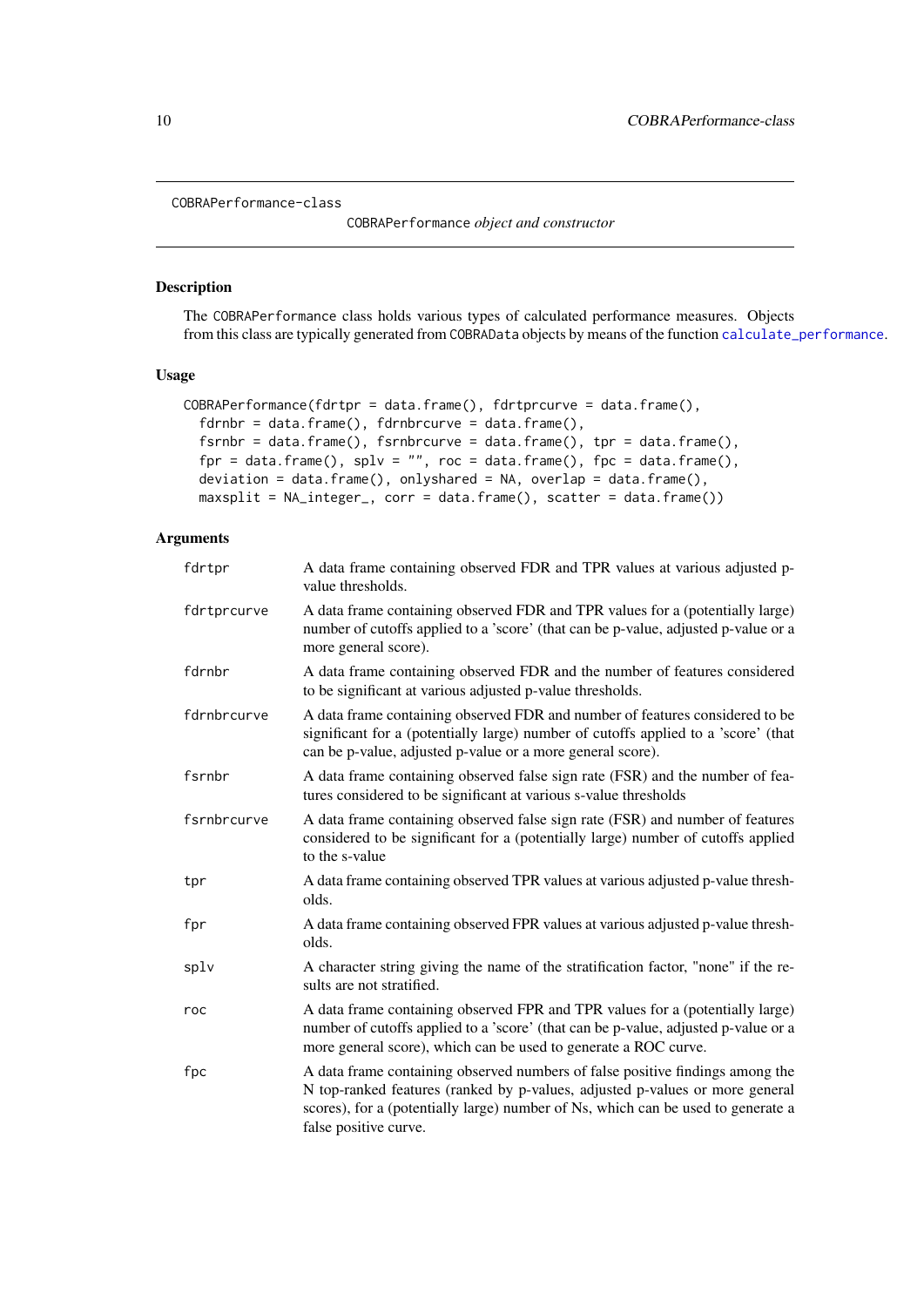<span id="page-10-0"></span>

| deviation  | A data frame containing deviations between observed scores and true scores.                                                                                                                                                                                                                                                                     |
|------------|-------------------------------------------------------------------------------------------------------------------------------------------------------------------------------------------------------------------------------------------------------------------------------------------------------------------------------------------------|
| onlyshared | A logical value indicating whether only features shared between the results and<br>the truth should be retained, or if all features present in the truth should be used.                                                                                                                                                                        |
| overlap    | A data frame or list of data frames with binary values indicating, for each of a<br>number of methods and number of features, whether the method consider the<br>feature 'positive' (significant, 1) or 'negative' (non-significant, 0). If it is a list<br>of data frames, each list element corresponds to one level of a stratifying factor. |
| maxsplit   | A numeric value indicating the largest number of levels to retain if the results<br>have been stratified by an annotation.                                                                                                                                                                                                                      |
| corr       | A data frame containing observed (Pearson and Spearman) correlation values<br>between observed and true scores.                                                                                                                                                                                                                                 |
| scatter    | A data frame containing observed 'scores' (p-values, adjusted p-values or more<br>general scores) and true scores, which can be used to generate scatter plots.                                                                                                                                                                                 |

## Value

A COBRAPerformance object.

#### Author(s)

Charlotte Soneson

#### Examples

## Empty COBRAPerformance object COBRAPerformance()

COBRAPlot-class COBRAPlot *object and constructor*

#### Description

The COBRAPlot class is similar to the COBRAPerformance class in that it holds various types of calculated performance measures. However, it also contains other attributes that are necessary for plotting, such as color assignments. Several COBRAPlot objects can be generated from the same COBRAPerformance object, without having to go through the potentially time consuming task of recalculating all performance measures. Objects from this class are typically generated from a COBRAPerformance objects by means of the function [prepare\\_data\\_for\\_plot](#page-40-1).

## Usage

```
CORRAPlot(fdrtpr = data.frame(), fdrtprcurve = data.frame(),fsrnbr = data.frame(), fsrnbrcurve = data.frame(),fdrnbr = data.frame(), corr = data.frame(), fdrnbrcurve = data.frame(),
  tpr = data.frame(), fpr = data.frame(), roc = data.frame(),
  scatter = data.frame(), onlyshared = NA, fpc = data.frame(),
 overlap = data.frame(), plotcolors = ", splv = ",
 deviation = data.frame(), maxsplit = NA_integer_, facetted = NA)
```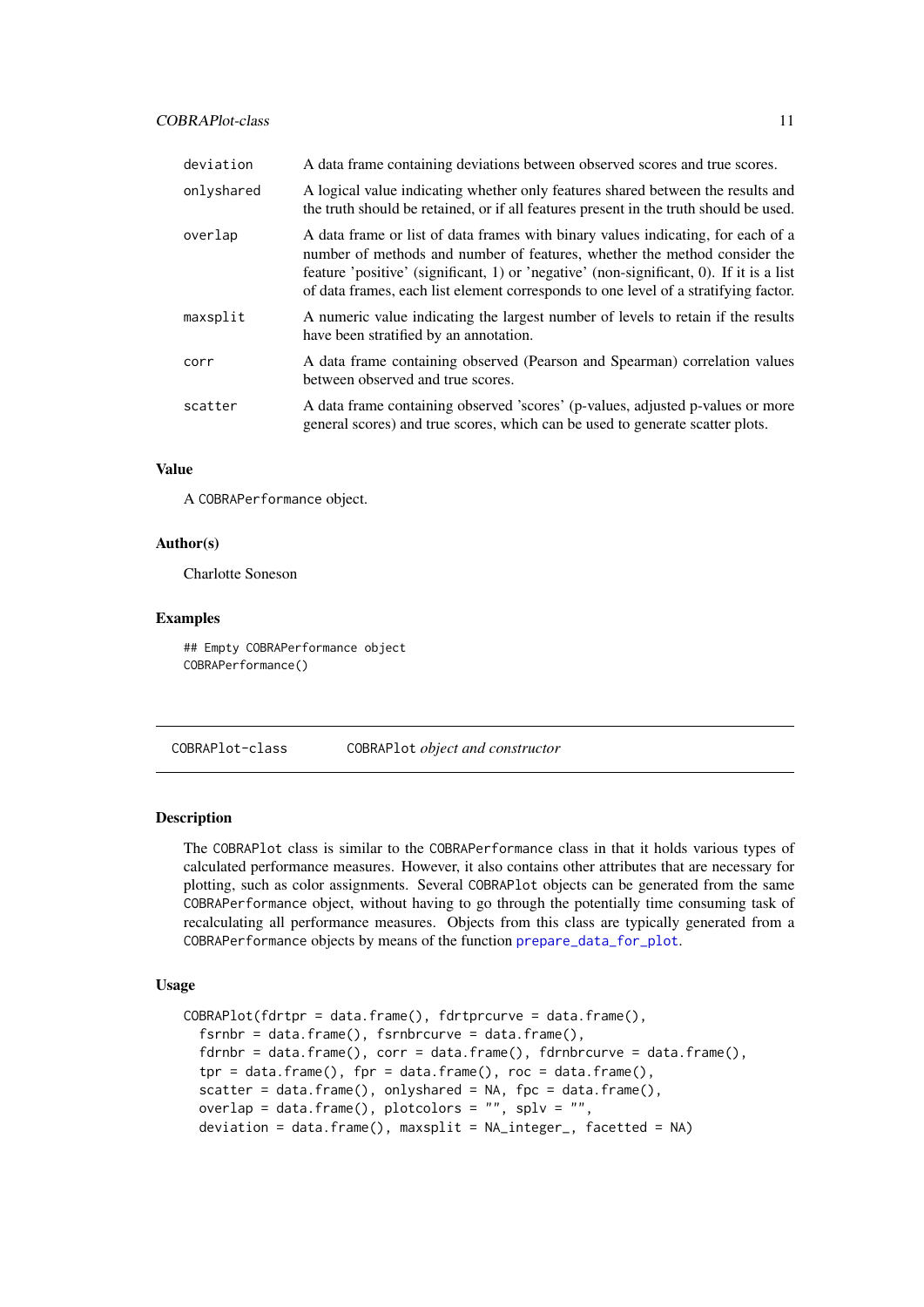## Arguments

| fdrtpr      | A data frame containing observed FDR and TPR values at various adjusted p-<br>value thresholds.                                                                                                                                                                                                                                                 |
|-------------|-------------------------------------------------------------------------------------------------------------------------------------------------------------------------------------------------------------------------------------------------------------------------------------------------------------------------------------------------|
| fdrtprcurve | A data frame containing observed FDR and TPR values for a (potentially large)<br>number of cutoffs applied to a 'score' (that can be p-value, adjusted p-value or a<br>more general score).                                                                                                                                                     |
| fsrnbr      | A data frame containing observed false sign rate (FSR) and the number of fea-<br>tures considered to be significant at various s-value thresholds                                                                                                                                                                                               |
| fsrnbrcurve | A data frame containing observed false sign rate (FSR) and number of features<br>considered to be significant for a (potentially large) number of cutoffs applied<br>to the s-value                                                                                                                                                             |
| fdrnbr      | A data frame containing observed FDR and the number of features considered<br>to be significant at various adjusted p-value thresholds.                                                                                                                                                                                                         |
| corr        | A data frame containing observed (Pearson and Spearman) correlation values<br>between observed and true scores.                                                                                                                                                                                                                                 |
| fdrnbrcurve | A data frame containing observed FDR and number of features considered to be<br>significant for a (potentially large) number of cutoffs applied to a 'score' (that<br>can be p-value, adjusted p-value or a more general score).                                                                                                                |
| tpr         | A data frame containing observed TPR values at various adjusted p-value thresh-<br>olds.                                                                                                                                                                                                                                                        |
| fpr         | A data frame containing observed FPR values at various adjusted p-value thresh-<br>olds.                                                                                                                                                                                                                                                        |
| roc         | A data frame containing observed FPR and TPR values for a (potentially large)<br>number of cutoffs applied to a 'score' (that can be p-value, adjusted p-value or a<br>more general score), which can be used to generate a ROC curve.                                                                                                          |
| scatter     | A data frame containing observed 'scores' (p-values, adjusted p-values or more<br>general scores) and true scores, which can be used to generate scatter plots.                                                                                                                                                                                 |
| onlyshared  | A logical value indicating whether only features shared between the results and<br>the truth should be retained, or if all features present in the truth should be used.                                                                                                                                                                        |
| fpc         | A data frame containing observed numbers of false positive findings among the<br>N top-ranked features (ranked by p-values, adjusted p-values or more general<br>scores), for a (potentially large) number of Ns, which can be used to generate a<br>false positive curve.                                                                      |
| overlap     | A data frame or list of data frames with binary values indicating, for each of a<br>number of methods and number of features, whether the method consider the<br>feature 'positive' (significant, 1) or 'negative' (non-significant, 0). If it is a list<br>of data frames, each list element corresponds to one level of a stratifying factor. |
| plotcolors  | A character vector giving the color for each method (or method-stratification<br>level combination).                                                                                                                                                                                                                                            |
| splv        | A character string giving the name of the stratification factor, "none" if the re-<br>sults are not stratified.                                                                                                                                                                                                                                 |
| deviation   | A data frame containing deviations between observed scores and true scores.                                                                                                                                                                                                                                                                     |
| maxsplit    | A numeric value indicating the largest number of levels to retain if the results<br>have been stratified by an annotation.                                                                                                                                                                                                                      |
| facetted    | A logical indicating whether the data is prepared for a facetted plot (separating<br>different stratification levels into different panels) or for displaying all values in<br>one plot panel.                                                                                                                                                  |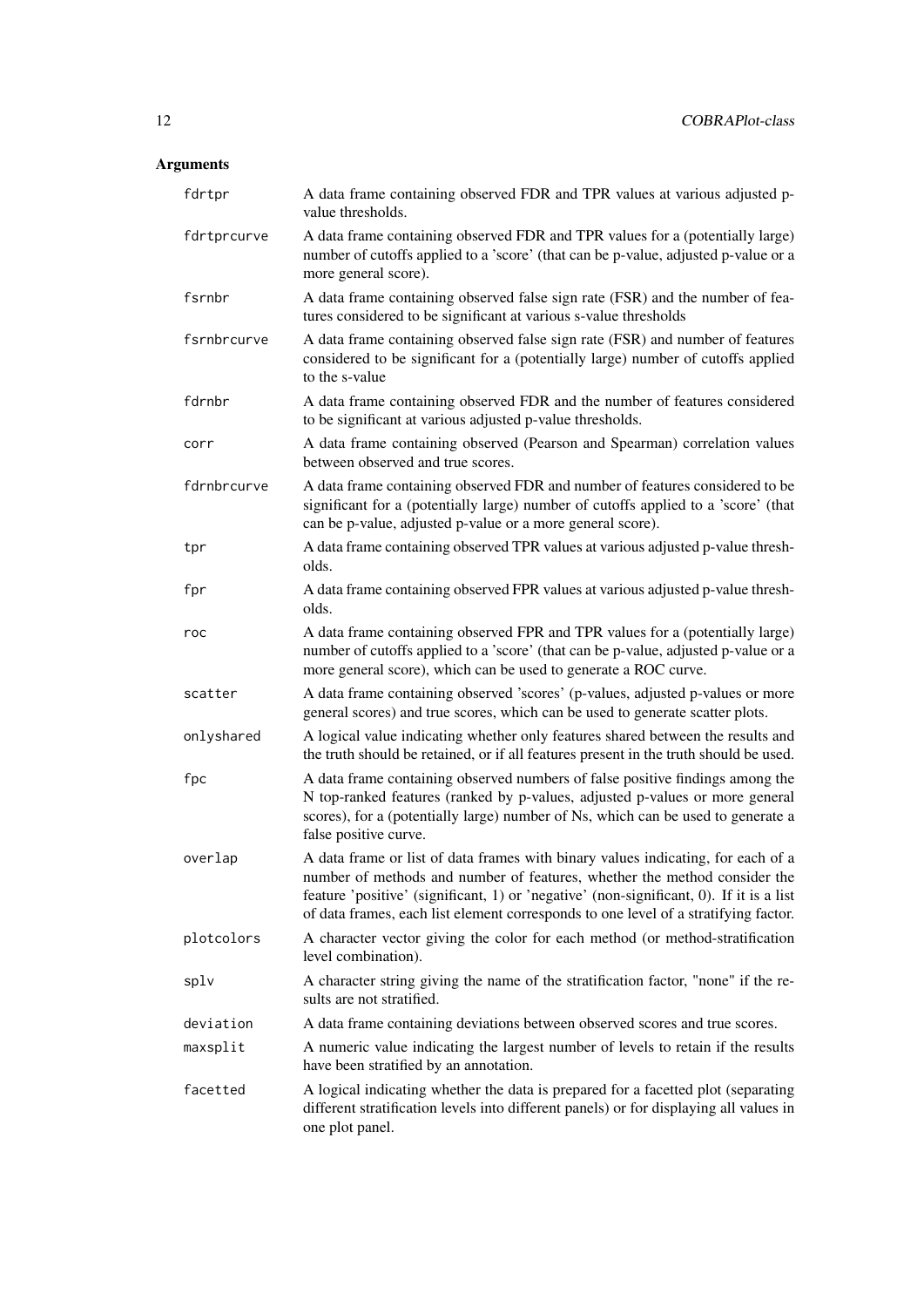#### <span id="page-12-0"></span>coerce and the coerce is a set of the coerce is a set of the coerce is a set of the coerce is a set of the coerce is a set of the coerce is a set of the coerce is a set of the coerce is a set of the coerce is a set of the

## Value

A COBRAPlot object.

## Author(s)

Charlotte Soneson

## Examples

```
## Empty COBRAPlot object
cobraplot <- COBRAPlot()
```
#### coerce *Convert an object to another class*

## Description

Convert object between COBRAPerformance and COBRAPlot classes.

## Arguments

from The object that is to be coerced into another class.

## Author(s)

Charlotte Soneson

```
data(cobradata_example)
cobraperf <- calculate_performance(cobradata_example,
                                   binary_truth = "status",
                                   aspects = "fdrtpr")
cobraplot <- prepare_data_for_plot(cobraperf)
```

```
## Coerce COBRAPerformance object into COBRAPlot object
as(cobraperf, "COBRAPlot")
```

```
## Coerce COBRAPlot object into COBRAPerformance object
as(cobraplot, "COBRAPerformance")
```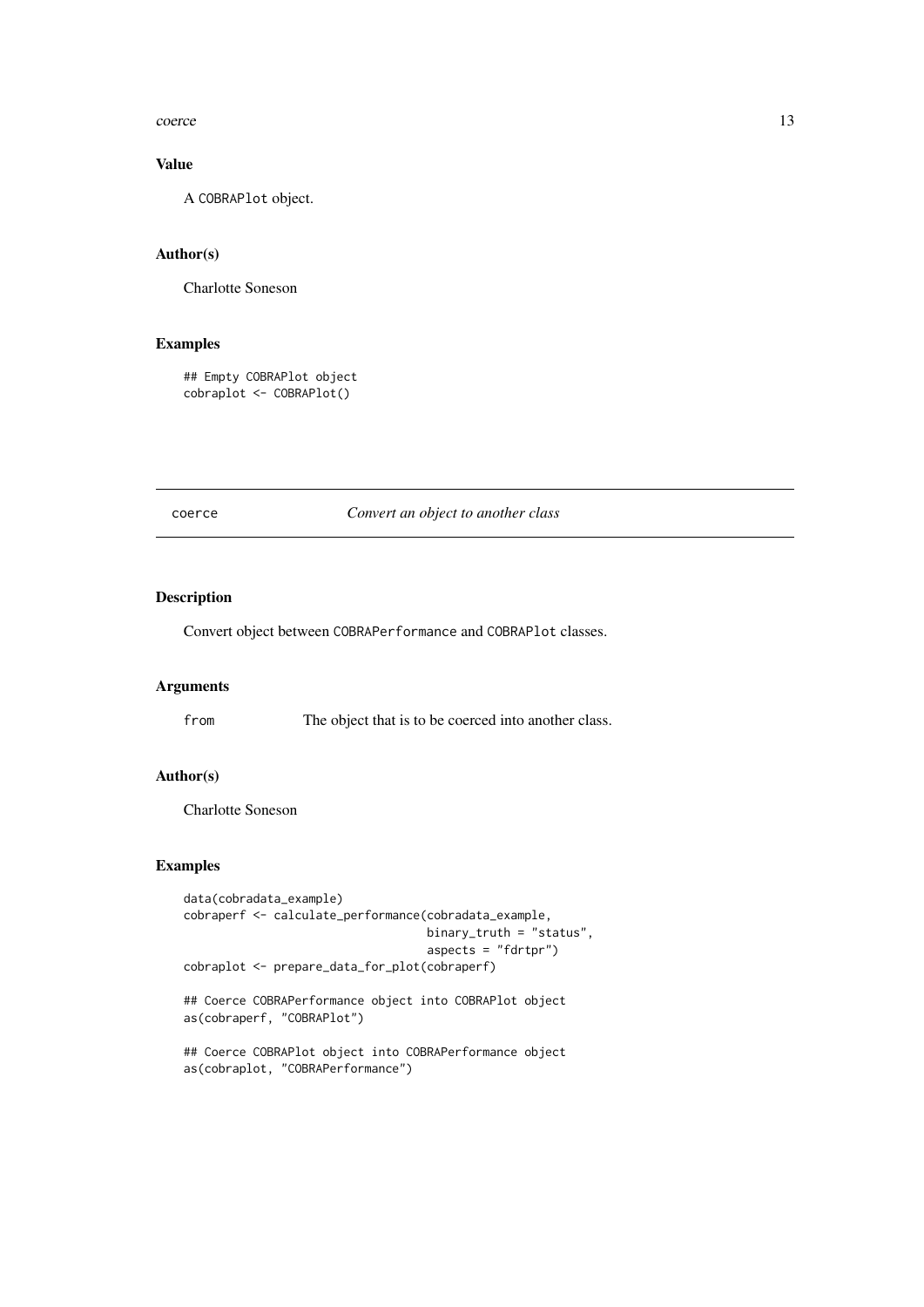Accessor and replacement functions for the corr slot in a COBRAPerformance or COBRAPlot object.

#### Usage

```
corr(x, \ldots)corr(x, \ldots) \leq value## S4 method for signature 'COBRAPerformance'
corr(x)
## S4 replacement method for signature 'COBRAPerformance, data.frame'
corr(x) <- value
## S4 replacement method for signature 'COBRAPlot, data.frame'
corr(x) <- value
```
## Arguments

|           | A COBRAPerformance or COBRAPlot object.                                                  |
|-----------|------------------------------------------------------------------------------------------|
| $\ddotsc$ | Additional arguments.                                                                    |
| value     | A data frame giving correlation values for each method and each stratification<br>level. |

## Value

The accessor function returns a data frame giving correlation values for each method and each stratification level.

## Author(s)

Charlotte Soneson

### Examples

```
data(cobradata_example)
cobraperf <- calculate_performance(cobradata_example, cont_truth = "logFC",
                                  aspects = "corr")head(corr(cobraperf))
```
<span id="page-13-0"></span>corr *Accessor and replacement functions for* corr *slot*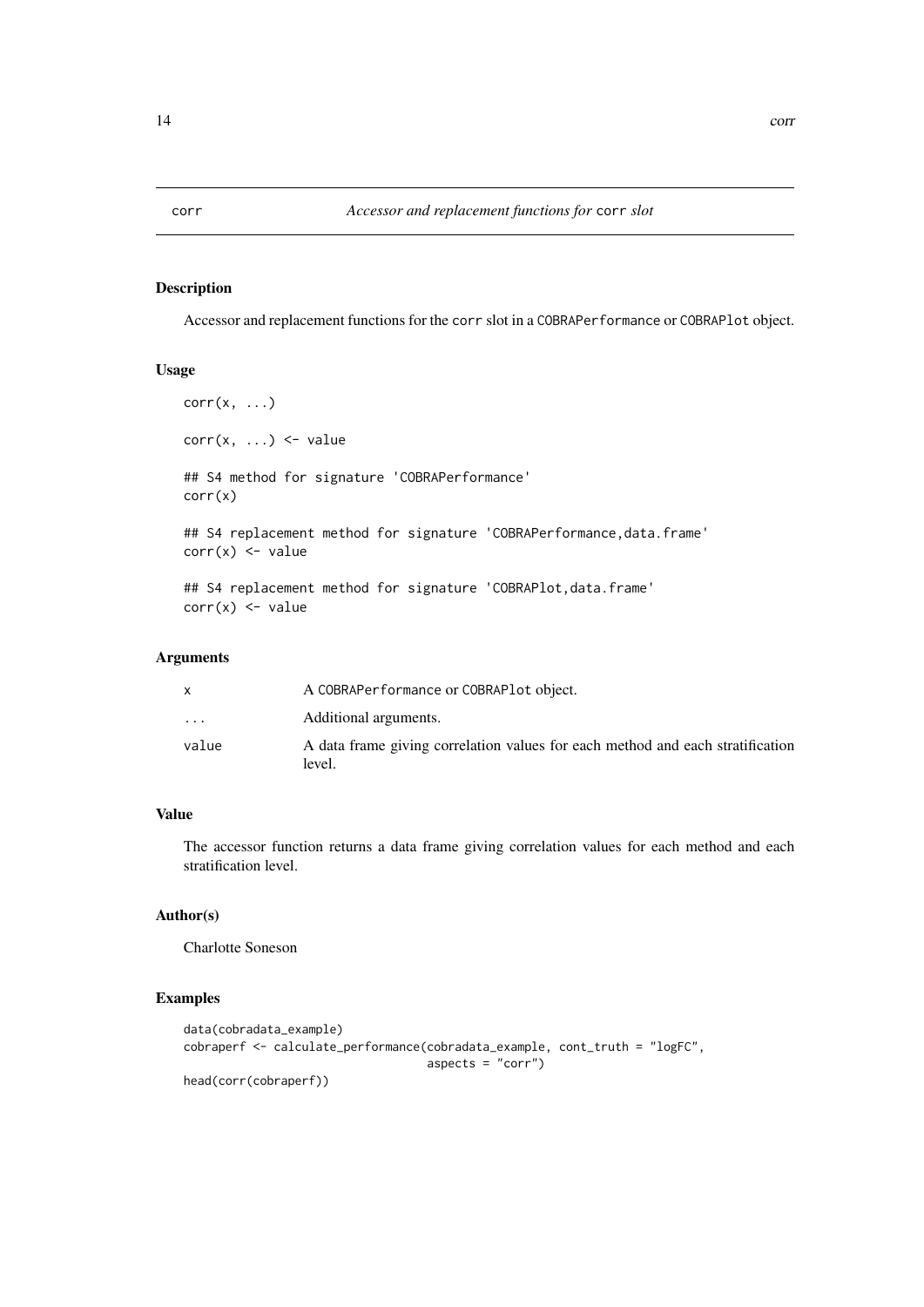<span id="page-14-0"></span>

Accessor and replacement functions for the deviation slot in a COBRAPerformance or COBRAPlot object.

## Usage

```
deviation(x, ...)
deviation(x, \ldots) <- value
## S4 method for signature 'COBRAPerformance'
deviation(x)
## S4 replacement method for signature 'COBRAPerformance, data.frame'
deviation(x) <- value
## S4 replacement method for signature 'COBRAPlot, data.frame'
deviation(x) < - value
```
## Arguments

|          | A COBRAPerformance or COBRAPlot object.                                                                                                               |
|----------|-------------------------------------------------------------------------------------------------------------------------------------------------------|
| $\cdots$ | Additional arguments.                                                                                                                                 |
| value    | A data frame giving information necessary to plots of deviations between ob-<br>served and true scores for each method and each stratification level. |

## Value

The accessor function returns a data frame giving information necessary to plots of deviations between observed and true scores for each method and each stratification level.

#### Author(s)

Charlotte Soneson

```
data(cobradata_example)
cobraperf <- calculate_performance(cobradata_example, cont_truth = "logFC",
                                  aspects = "deviation")
head(deviation(cobraperf))
```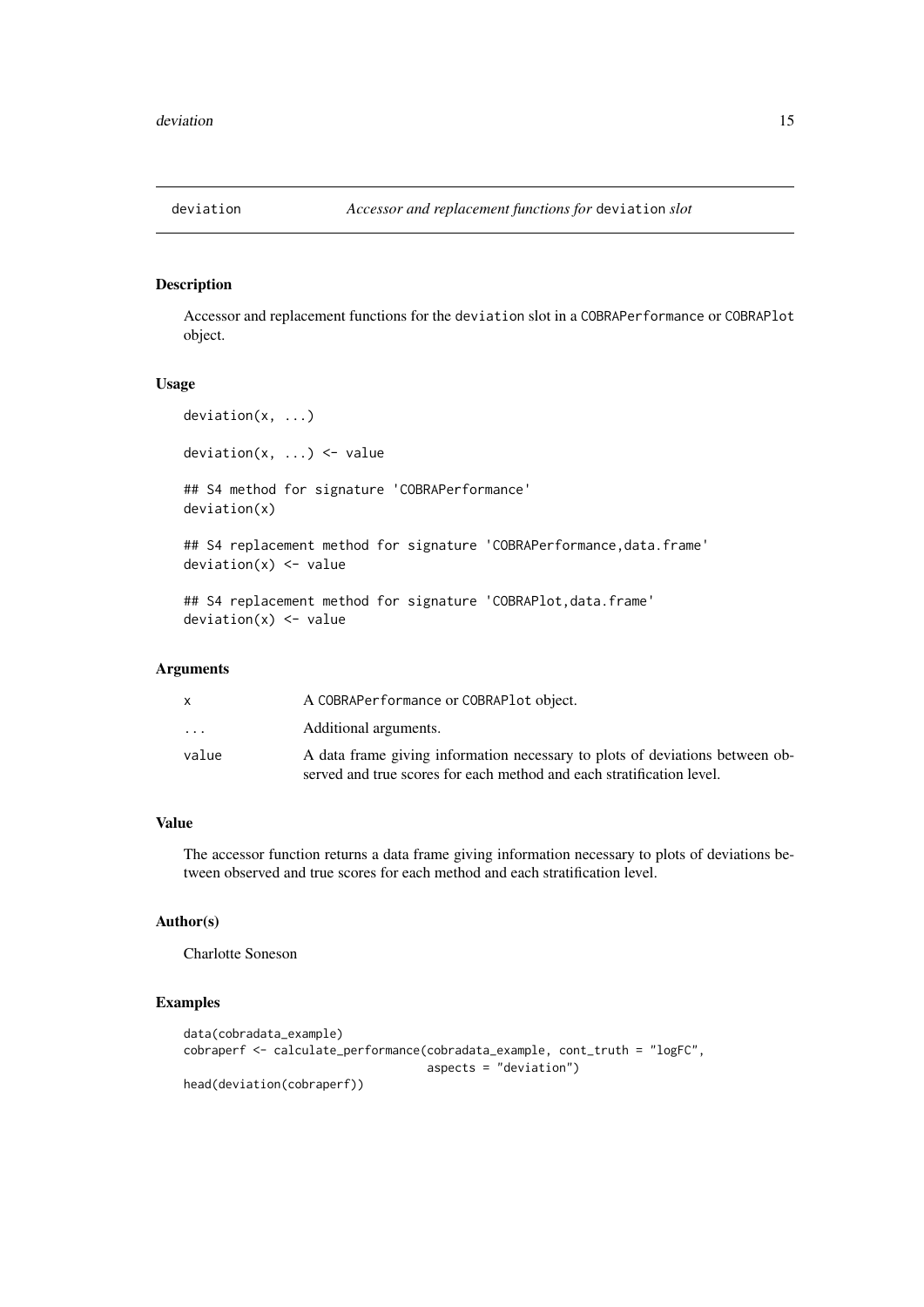<span id="page-15-0"></span>Functions to subset COBRAData, COBRAPerformance or COBRAPlot objects. COBRAData objects are subset by features (rows), while COBRAPerformance and COBRAPlot objects are subset by methods (columns). Numeric indices are not allowed, since not all slots may be arranged in the same order.

## Usage

```
## S4 method for signature 'COBRAData'
x[i, j = "missing", drop = "missing"]## S4 method for signature 'COBRAPerformance'
x[i = "missing", j, drop = "missing"]## S4 method for signature 'COBRAPlot'
x[i = "missing", j, drop = "missing"]
```
#### Arguments

| $\mathsf{x}$ | A COBRAData, COBRAPerformance or COBRAPlot object.                                              |
|--------------|-------------------------------------------------------------------------------------------------|
| i            | For COBRAData objects, a character vector of feature names to retain.                           |
| j.           | For COBRAPerformance and COBRAP lot objects, a character vector with method<br>names to retain. |
| drop         | not used.                                                                                       |

#### Value

A subset of the original object, of the same class

```
data(cobradata_example)
cobradata_example[c("ENSG00000000457", "ENSG00000000971",
                    "ENSG00000000460"), ]
cobraperf <- calculate_performance(cobradata_example,
                                   binary_truth = "status",
                                   aspects = "fdrtpr")cobraperf[, c("voom")]
cobraplot <- prepare_data_for_plot(cobraperf)
cobraplot[, c("voom")]
```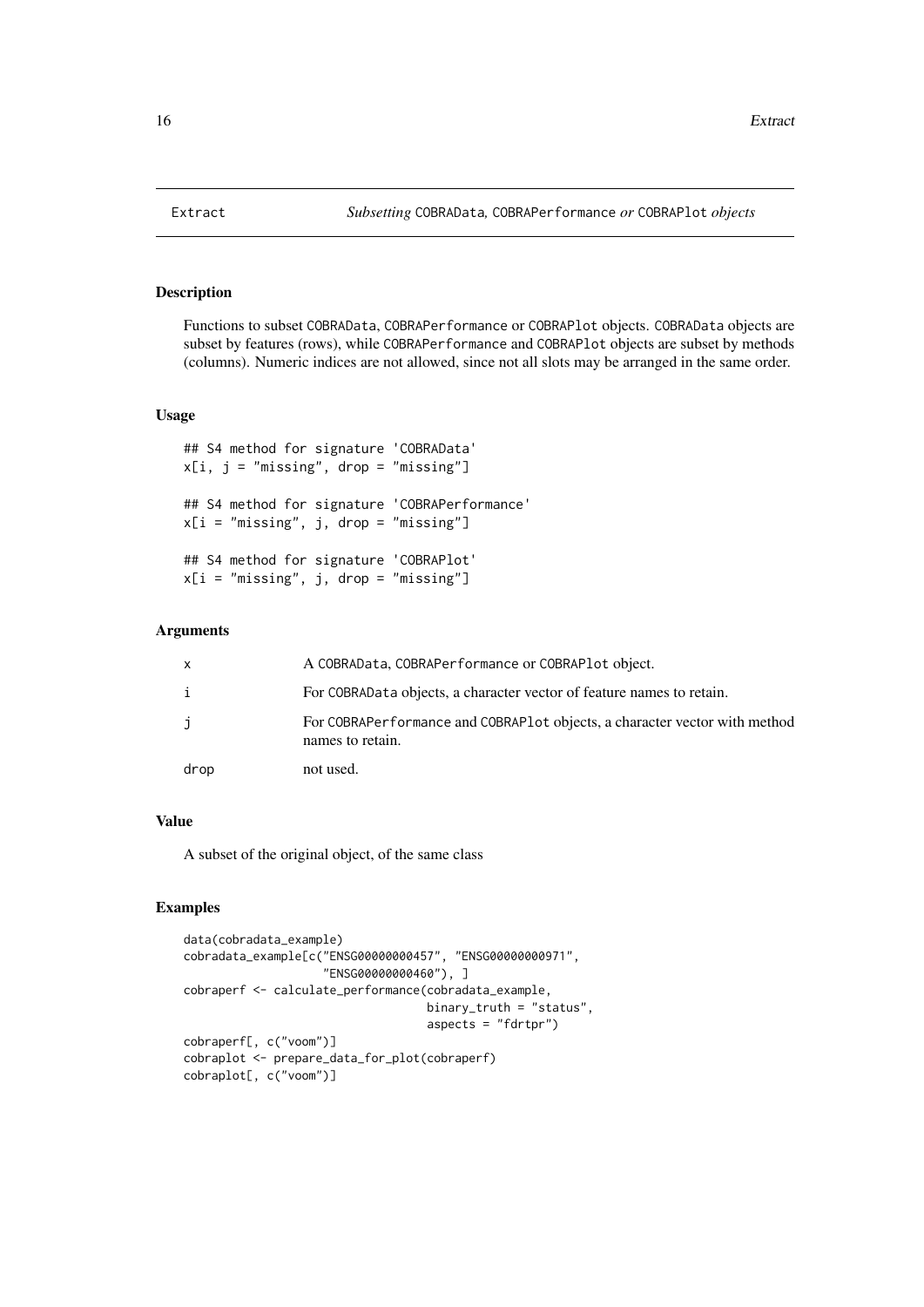<span id="page-16-0"></span>

Accessor and replacement functions for the facetted slot in an COBRAPlot object.

## Usage

```
facetted(x, ...)
facetted(x, \dots) <- value
## S4 method for signature 'COBRAPlot'
facetted(x)
```
## S4 replacement method for signature 'COBRAPlot,logical' facetted $(x)$  <- value

## Arguments

|                         | A COBRAPL ot object.                                                                                                                                  |
|-------------------------|-------------------------------------------------------------------------------------------------------------------------------------------------------|
| $\cdot$ $\cdot$ $\cdot$ | Additional arguments.                                                                                                                                 |
| value                   | A logical value, indicating whether the object is formatted for facetted plots<br>(visualizing each stratification level in a separate panel) or not. |

## Value

The accessor function returns a logical value, indicating whether the object is formatted for facetted plots (visualizing each stratification level in a separate panel) or not.

#### Author(s)

Charlotte Soneson

```
data(cobradata_example)
cobraperf <- calculate_performance(cobradata_example,
                                  binary_truth = "status",
                                  aspects = "fdrtpr")
cobraplot <- prepare_data_for_plot(cobraperf)
facetted(cobraplot)
```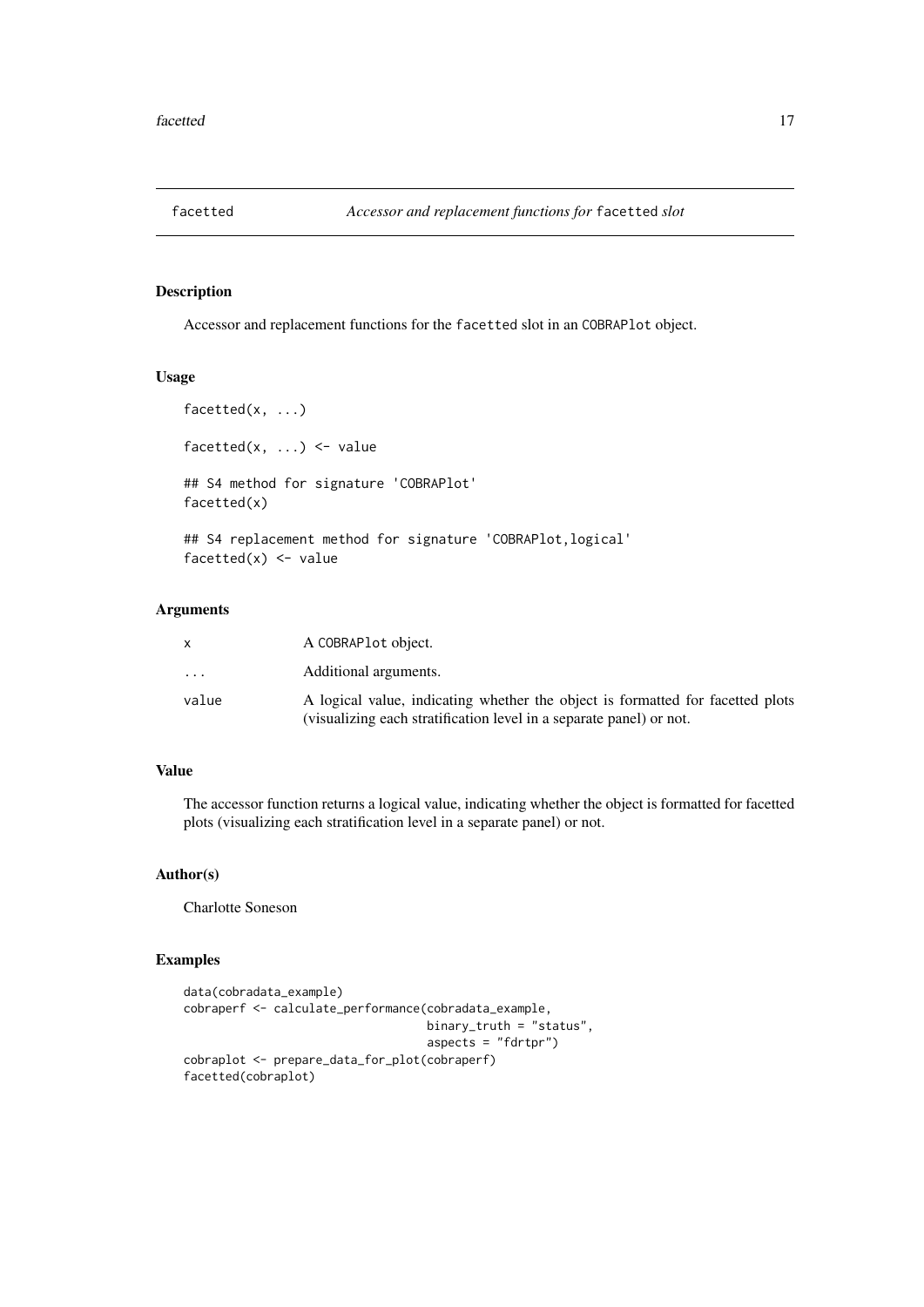<span id="page-17-0"></span>Accessor and replacement functions for the fdrnbr slot in a COBRAPerformance or COBRAPlot object.

#### Usage

```
fdrnbr(x, ...)fdrnbr(x, ...) \leq value## S4 method for signature 'COBRAPerformance'
fdrnbr(x)
## S4 replacement method for signature 'COBRAPerformance, data.frame'
fdrnbr(x) < - value
## S4 replacement method for signature 'COBRAPlot, data.frame'
fdrnbr(x) < - value
```
#### Arguments

| x        | A COBRAPerformance or COBRAPlot object.                                                                                                                                                        |
|----------|------------------------------------------------------------------------------------------------------------------------------------------------------------------------------------------------|
| $\cdots$ | Additional arguments.                                                                                                                                                                          |
| value    | A data frame giving information about the observed FPR and the number of<br>features called positive for each method and each stratification level, at various<br>adjusted p-value thresholds. |

#### Value

The accessor function returns a data frame giving information about the observed FPR and the number of features called positive for each method and each stratification level, at various adjusted p-value thresholds.

#### Author(s)

Charlotte Soneson

```
data(cobradata_example)
cobraperf <- calculate_performance(cobradata_example,
                                  binary_truth = "status",
                                   aspects = "fdrnbr")
head(fdrnbr(cobraperf))
```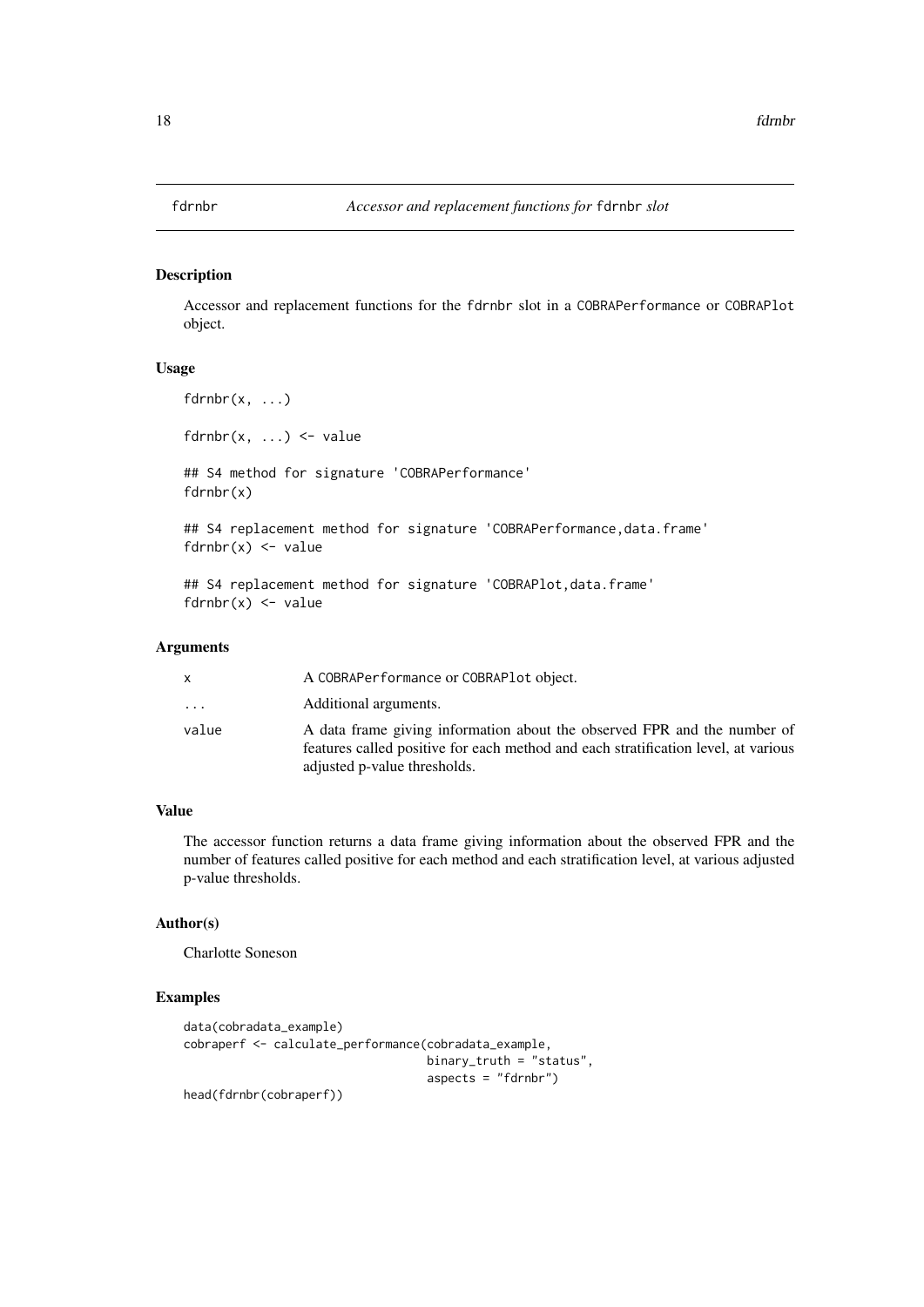<span id="page-18-0"></span>

Accessor and replacement functions for the fdrnbrcurve slot in a COBRAPerformance or COBRAPlot object.

#### Usage

```
fdrnbrcurve(x, ...)
fdrnbrcurve(x, \ldots) <- value
## S4 method for signature 'COBRAPerformance'
fdrnbrcurve(x)
## S4 replacement method for signature 'COBRAPerformance, data.frame'
fdrnbrcurve(x) <- value
## S4 replacement method for signature 'COBRAPlot,data.frame'
fdrnbrcurve(x) <- value
```
## Arguments

|          | A COBRAPerformance or COBRAPlot object.                                                                                                                                    |
|----------|----------------------------------------------------------------------------------------------------------------------------------------------------------------------------|
| $\cdots$ | Additional arguments.                                                                                                                                                      |
| value    | A data frame giving information necessary to generate curves of observed FDR<br>is vs number of features called positive for each method and each stratification<br>level. |

## Value

The accessor function returns a data frame giving information necessary to generate curves of observed FDR vs number of features called positive for each method and each stratification level.

## Author(s)

Charlotte Soneson

```
data(cobradata_example)
cobraperf <- calculate_performance(cobradata_example,
                                  binary_truth = "status",
                                   aspects = "fdrnbrcurve")
head(fdrnbrcurve(cobraperf))
```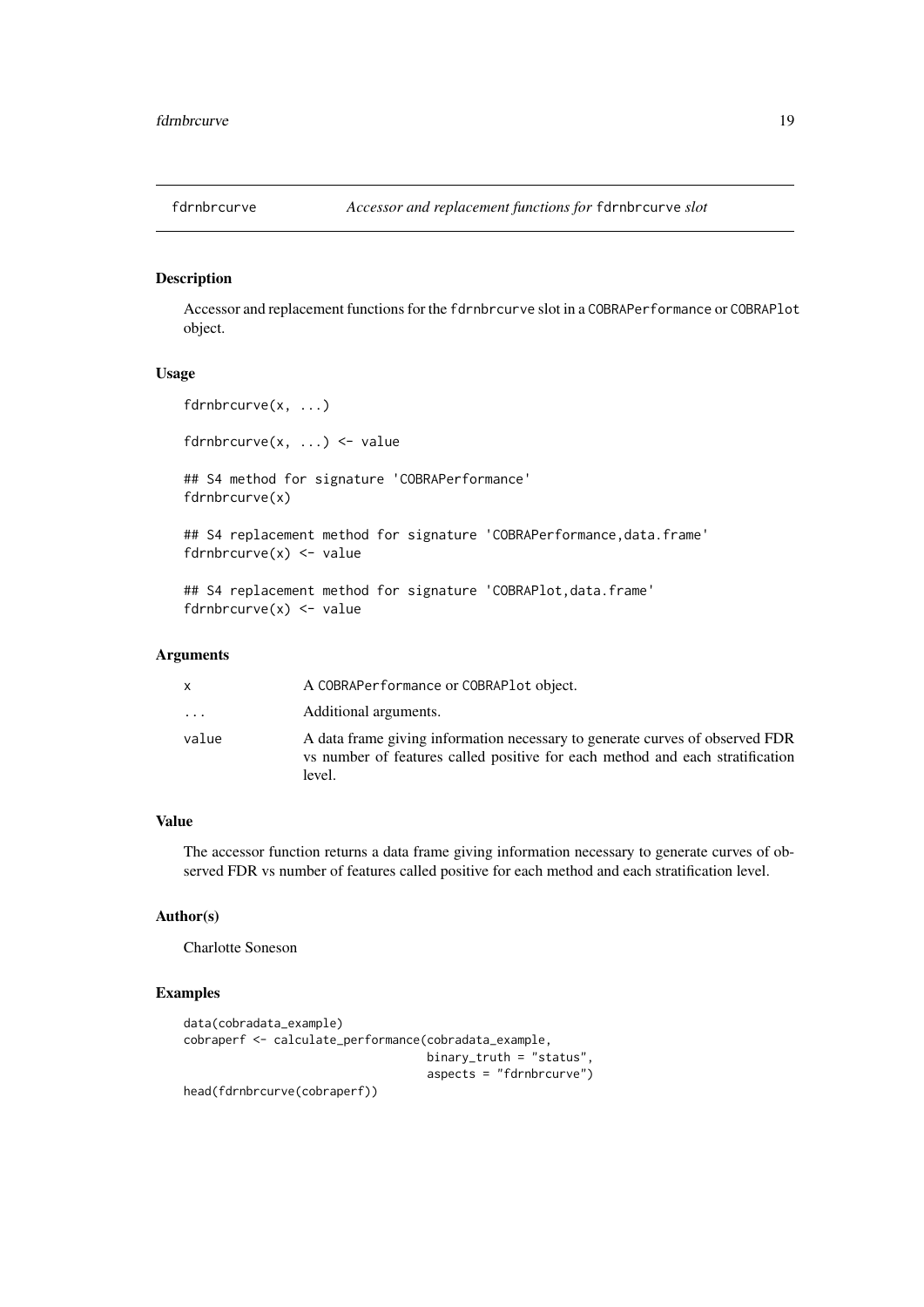<span id="page-19-0"></span>Accessor and replacement functions for the fdrtpr slot in a COBRAPerformance or COBRAPlot object.

#### Usage

```
fdrtpr(x, \ldots)fdrtpr(x, \ldots) \leq value
## S4 method for signature 'COBRAPerformance'
fdrtpr(x)
## S4 replacement method for signature 'COBRAPerformance, data.frame'
fdrtpr(x) \leftarrow value
```
## S4 replacement method for signature 'COBRAPlot, data.frame'  $fdrtpr(x) \leq -v$ alue

## Arguments

|                         | A COBRAPerformance or COBRAPlot object.                                       |
|-------------------------|-------------------------------------------------------------------------------|
| $\cdot$ $\cdot$ $\cdot$ | Additional arguments.                                                         |
| value                   | A data frame giving information about the observed FPR and TPR for each       |
|                         | method and each stratification level, at various adjusted p-value thresholds. |

## Value

The accessor function returns a data frame giving information about the observed FPR and TPR for each method and each stratification level, at various adjusted p-value thresholds.

## Author(s)

Charlotte Soneson

```
data(cobradata_example)
cobraperf <- calculate_performance(cobradata_example,
                                   binary_truth = "status",
                                   aspects = "fdrtpr")
head(fdrtpr(cobraperf))
```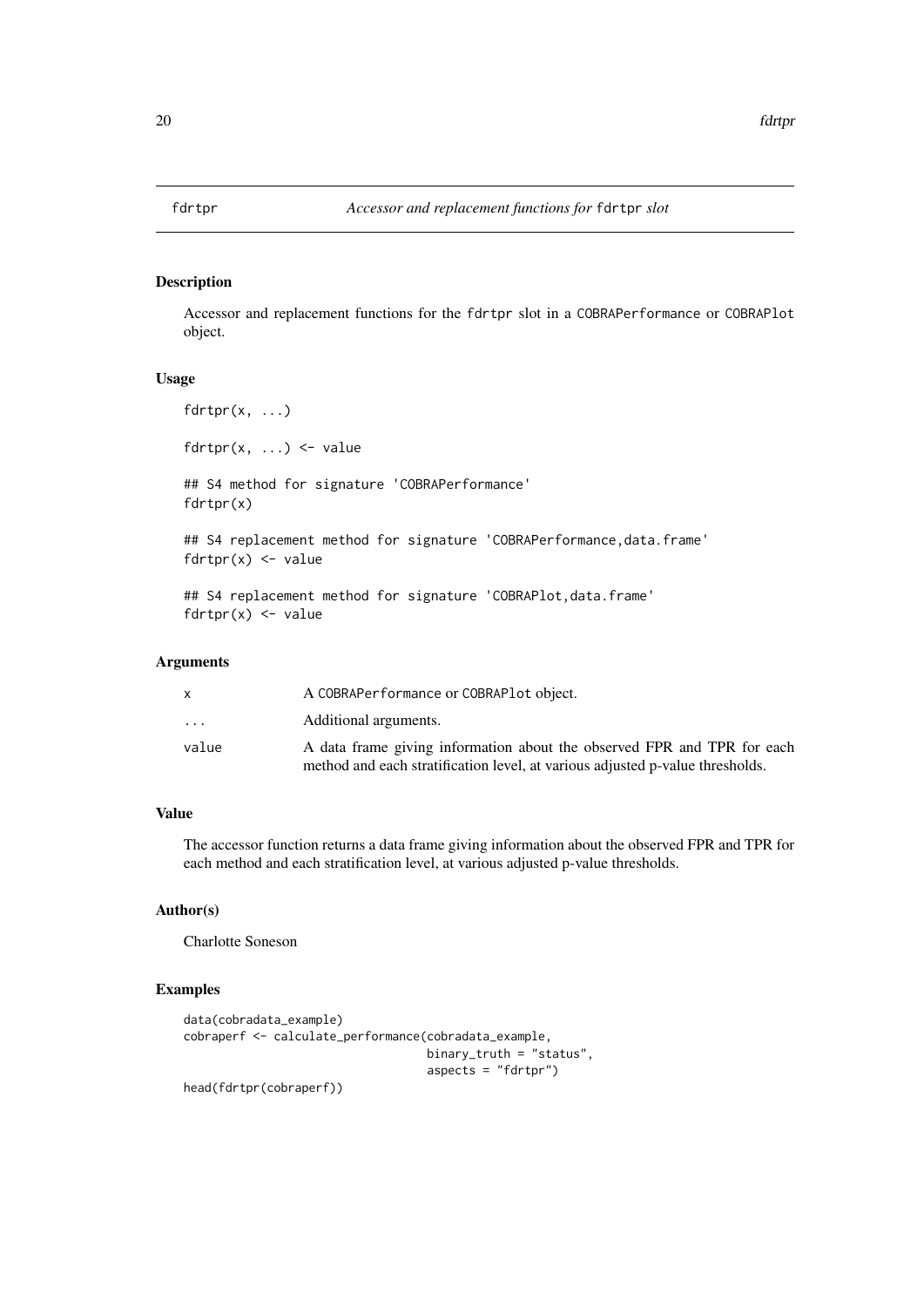<span id="page-20-0"></span>

Accessor and replacement functions for the fdrtprcurve slot in a COBRAPerformance or COBRAPlot object.

#### Usage

```
fdrtprcurve(x, ...)
fdrtprcurve(x, \ldots) \leq value
## S4 method for signature 'COBRAPerformance'
fdrtprcurve(x)
## S4 replacement method for signature 'COBRAPerformance, data.frame'
fdrtprcurve(x) <- value
## S4 replacement method for signature 'COBRAPlot, data.frame'
fdrtprcurve(x) <- value
```
## Arguments

|                         | A COBRAPerformance or COBRAPlot object.                                                                                               |
|-------------------------|---------------------------------------------------------------------------------------------------------------------------------------|
| $\cdot$ $\cdot$ $\cdot$ | Additional arguments.                                                                                                                 |
| value                   | A data frame giving information necessary to generate curves of observed FDR<br>vs TPR for each method and each stratification level. |

## Value

The accessor function returns a data frame giving information necessary to generate curves of observed FDR vs TPR for each method and each stratification level.

## Author(s)

Charlotte Soneson

```
data(cobradata_example)
cobraperf <- calculate_performance(cobradata_example,
                                   binary_truth = "status",
                                   aspects = "fdrtprcurve")
head(fdrtprcurve(cobraperf))
```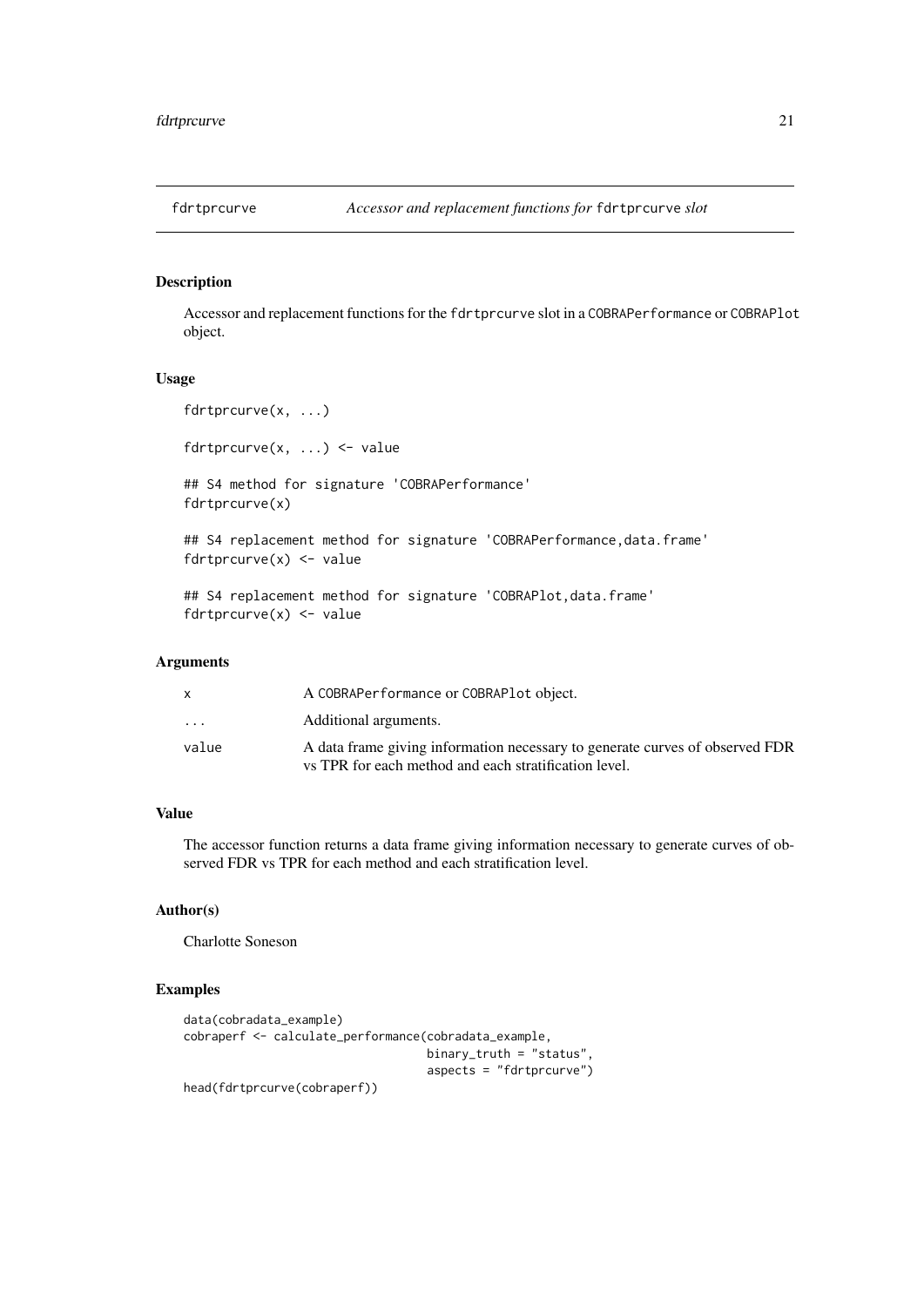<span id="page-21-0"></span>Accessor and replacement functions for the fpc slot in a COBRAPerformance or COBRAPlot object.

#### Usage

```
fpc(x, \ldots)fpc(x, \ldots) \leq value## S4 method for signature 'COBRAPerformance'
fpc(x)## S4 replacement method for signature 'COBRAPerformance, data.frame'
fpc(x) <- value
## S4 replacement method for signature 'COBRAPlot, data.frame'
fpc(x) <- value
```
## Arguments

|                         | A COBRAPerformance or COBRAPlot object.                                                                                       |
|-------------------------|-------------------------------------------------------------------------------------------------------------------------------|
| $\cdot$ $\cdot$ $\cdot$ | Additional arguments.                                                                                                         |
| value                   | A data frame giving information necessary to generate false positive curves for<br>each method and each stratification level. |

## Value

The accessor function returns a data frame giving information necessary to generate false positive curves for each method and each stratification level.

## Author(s)

Charlotte Soneson

```
data(cobradata_example)
cobraperf <- calculate_performance(cobradata_example,
                                  binary_truth = "status", aspects = "fpc")
head(fpc(cobraperf))
```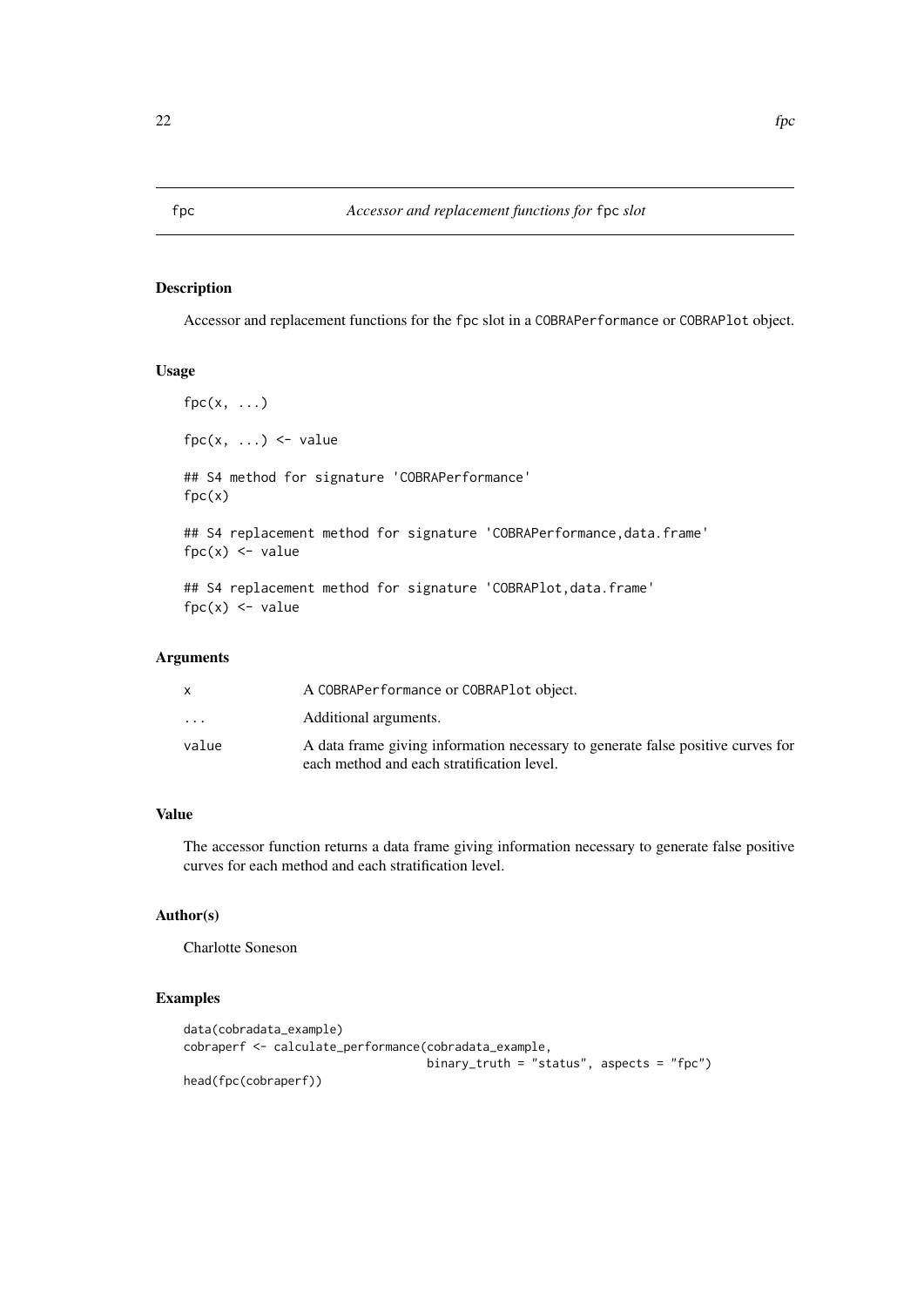Accessor and replacement functions for the fpr slot in a COBRAPerformance or COBRAPlot object.

#### Usage

```
fpr(x, \ldots)fpr(x, \ldots) <- value
## S4 method for signature 'COBRAPerformance'
fpr(x)
## S4 replacement method for signature 'COBRAPerformance, data.frame'
fpr(x) <- value
## S4 replacement method for signature 'COBRAPlot, data.frame'
fpr(x) <- value
```
## Arguments

| X       | A COBRAPerformance or COBRAPlot object.                                                                                                          |
|---------|--------------------------------------------------------------------------------------------------------------------------------------------------|
| $\cdot$ | Additional arguments.                                                                                                                            |
| value   | A data frame giving information about the observed FPR for each method and<br>each stratification level, at various adjusted p-value thresholds. |

## Value

The accessor function returns a data frame giving information about the observed FPR for each method and each stratification level, at various adjusted p-value thresholds.

## Author(s)

Charlotte Soneson

```
data(cobradata_example)
cobraperf <- calculate_performance(cobradata_example,
                                   binary_truth = "status", aspects = "fpr")
head(fpr(cobraperf))
```
<span id="page-22-0"></span>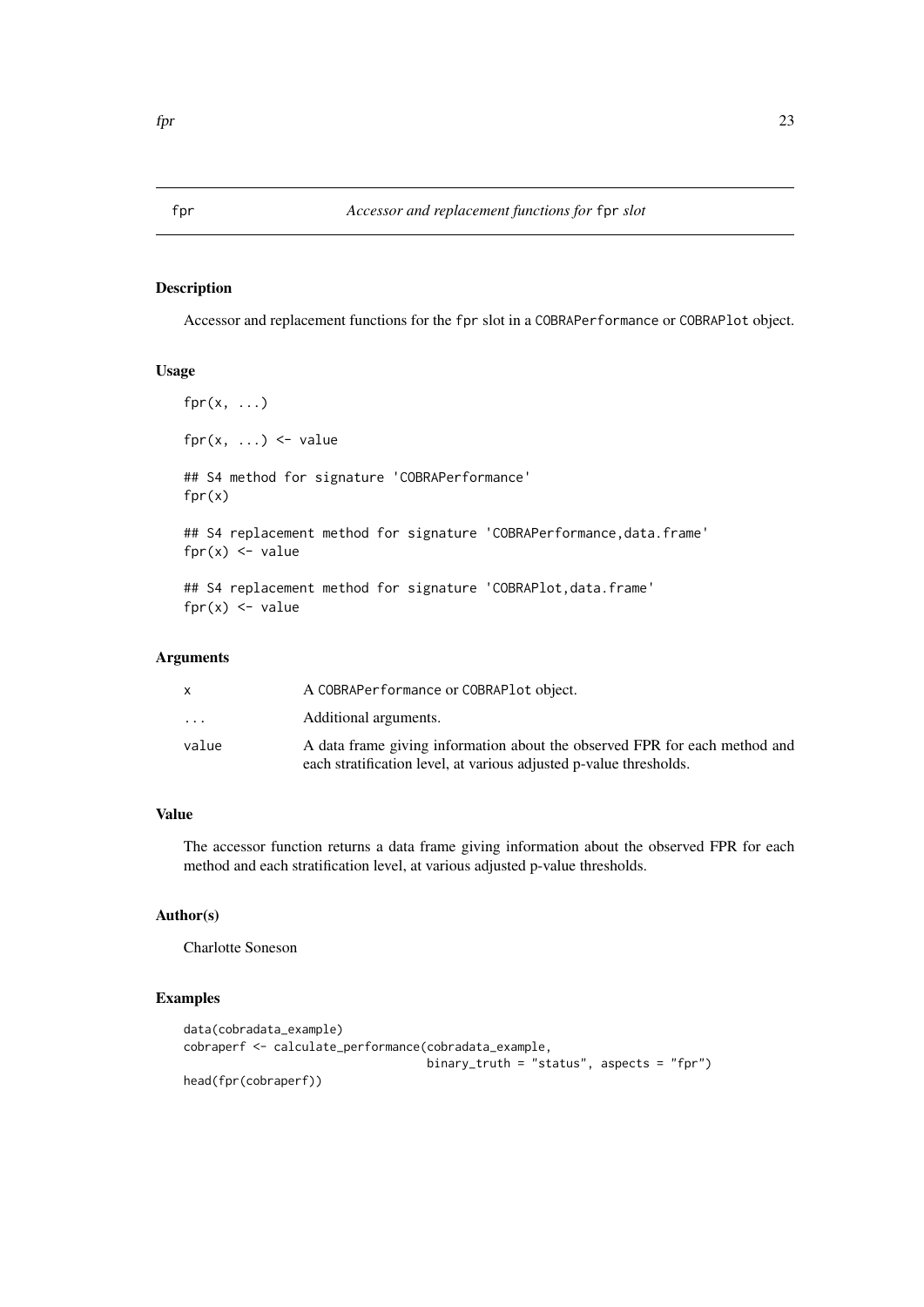<span id="page-23-0"></span>Accessor and replacement functions for the fsrnbr slot in a COBRAPerformance or COBRAPlot object.

## Usage

```
fsrnbr(x, ...)
fsrnbr(x, \ldots) <- value
## S4 method for signature 'COBRAPerformance'
fsrnbr(x)
## S4 replacement method for signature 'COBRAPerformance, data.frame'
fsrnbr(x) < - value## S4 replacement method for signature 'COBRAPlot, data.frame'
fsrnbr(x) < - value
```
#### Arguments

| x        | A COBRAPerformance or COBRAPlot object.                                                                                                                                                                                                                                                                                                   |
|----------|-------------------------------------------------------------------------------------------------------------------------------------------------------------------------------------------------------------------------------------------------------------------------------------------------------------------------------------------|
| $\cdots$ | Additional arguments.                                                                                                                                                                                                                                                                                                                     |
| value    | A data frame giving information about the observed FSR and the number of<br>features called positive for each method and each stratification level, at various<br>s-value thresholds. If the object does not have an fsrnbr slot (older versions of<br>the class did not have this slot), an empty data frame is returned for simplicity. |

## Value

The accessor function returns a data frame giving information about the observed FSR and the number of features called positive for each method and each stratification level, at various s-value thresholds.

#### Author(s)

Charlotte Soneson

#### Examples

cobradata <- cobradata\_example\_sval

```
cobraperf <- calculate_performance(cobradata,
                                  cont_truth = "logFC",
                                  aspects = "fsrnbr"
```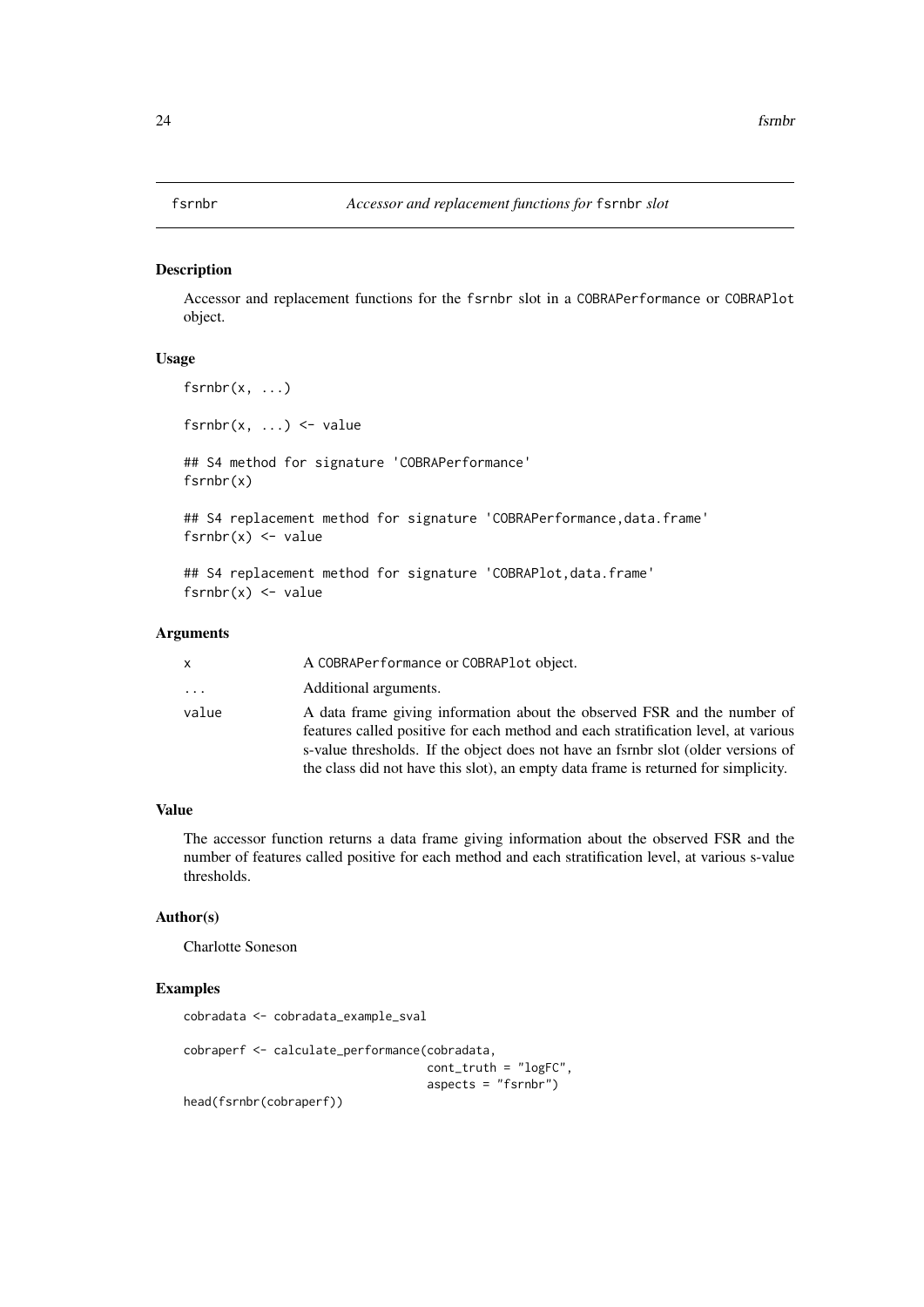<span id="page-24-0"></span>

Accessor and replacement functions for the fsrnbrcurve slot in a COBRAPerformance or COBRAPlot object.

## Usage

```
fsrnbrcurve(x, ...)
fsrnbrcurve(x, ...) <- value
## S4 method for signature 'COBRAPerformance'
fsrnbrcurve(x)
## S4 replacement method for signature 'COBRAPerformance, data.frame'
fsrnbrcurve(x) <- value
## S4 replacement method for signature 'COBRAPlot, data.frame'
fsrnbrcurve(x) <- value
```
## Arguments

| x        | A COBRAPerformance or COBRAPlot object.                                                                                                                                                                                                                                                                                          |
|----------|----------------------------------------------------------------------------------------------------------------------------------------------------------------------------------------------------------------------------------------------------------------------------------------------------------------------------------|
| $\cdots$ | Additional arguments.                                                                                                                                                                                                                                                                                                            |
| value    | A data frame giving information necessary to generate curves of observed FSR<br>vs number of features called positive for each method and each stratification<br>level. If the object does not have an fsrnbrourve slot (older versions of the class<br>did not have this slot), an empty data frame is returned for simplicity. |

## Value

The accessor function returns a data frame giving information necessary to generate curves of observed FSR vs number of features called positive for each method and each stratification level.

## Author(s)

Charlotte Soneson

## Examples

```
cobradata <- cobradata_example_sval
cobraperf <- calculate_performance(cobradata,
                                   cont_truth = "logFC",
                                   aspects = "fsrnbrcurve")
```
head(fsrnbrcurve(cobraperf))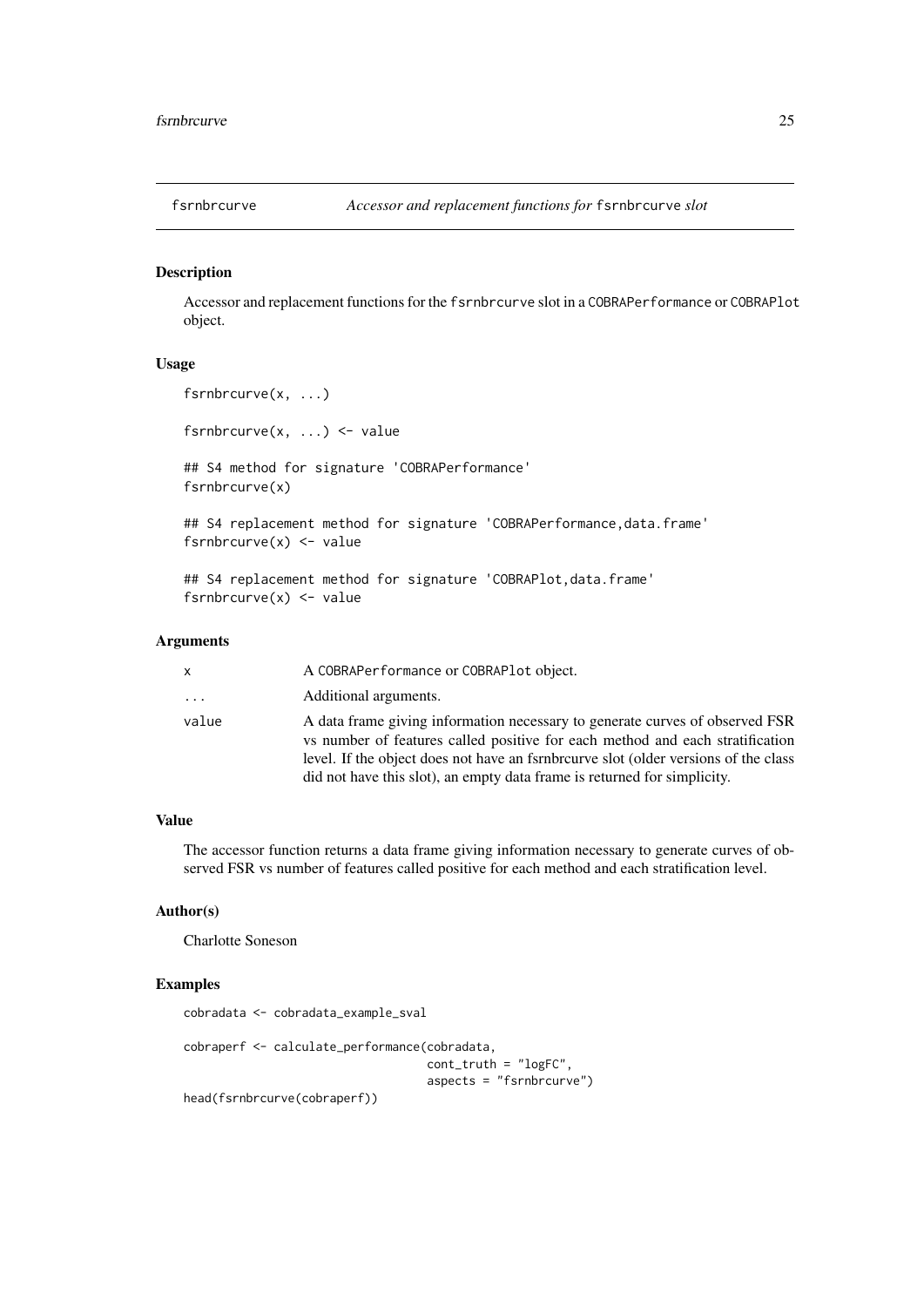<span id="page-25-0"></span>Accessor and replacement functions for the maxsplit slot in a COBRAPerformance or COBRAPlot object.

## Usage

```
maxsplit(x, ...)maxsplit(x, \ldots) \leq -value## S4 method for signature 'COBRAPerformance'
maxsplit(x)
## S4 replacement method for signature 'COBRAPerformance, numeric'
maxsplit(x) < - value## S4 replacement method for signature 'COBRAPlot,numeric'
maxsplit(x) < - value
```
## Arguments

|                         | A COBRAPerformance or COBRAPlot object.                        |
|-------------------------|----------------------------------------------------------------|
| $\cdot$ $\cdot$ $\cdot$ | Additional arguments.                                          |
| value                   | A numeric value giving the maximal number of strata to retain. |

## Value

The accessor function returns a numeric value giving the maximal number of strata to retain.

## Author(s)

Charlotte Soneson

## Examples

```
data(cobradata_example)
cobraperf <- calculate_performance(cobradata_example,
                                   binary_truth = "status",
                                   aspects = "fdrtpr", splv = "expr\_cat",maxsplit = 3)
```
maxsplit(cobraperf)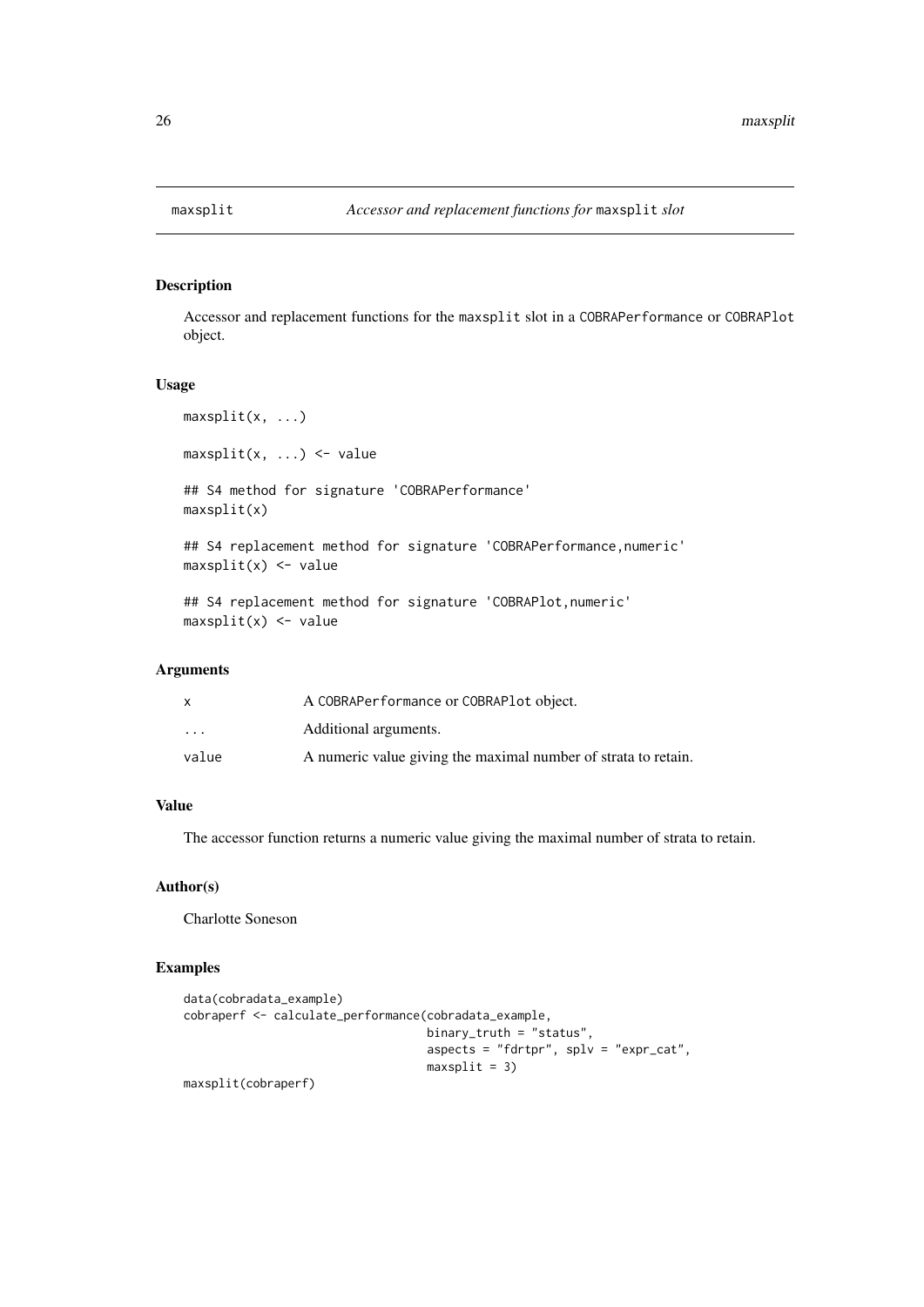<span id="page-26-0"></span>

Accessor and replacement functions for the onlyshared slot in a COBRAPerformance or COBRAPlot object.

#### Usage

```
onlyshared(x, ...)
onlyshared(x, ...) <- value
## S4 method for signature 'COBRAPerformance'
onlyshared(x)
## S4 replacement method for signature 'COBRAPerformance, logical'
onlyshared(x) <- value
## S4 replacement method for signature 'COBRAPlot,logical'
onlyshared(x) <- value
```
## Arguments

| x.                      | A COBRAPerformance or COBRAPlot object.                                                                                                        |
|-------------------------|------------------------------------------------------------------------------------------------------------------------------------------------|
| $\cdot$ $\cdot$ $\cdot$ | Additional arguments.                                                                                                                          |
| value                   | A logical indicating whether only features that are shared between result and<br>truth are retained, or if all features in the truth are used. |

## Value

The accessor function returns a logical indicating whether only features that are shared between result and truth are retained, or if all features in the truth are used.

## Author(s)

Charlotte Soneson

```
data(cobradata_example)
cobraperf <- calculate_performance(cobradata_example,
                                   binary_truth = "status",
                                   aspects = "fdrtpr")
head(onlyshared(cobraperf))
```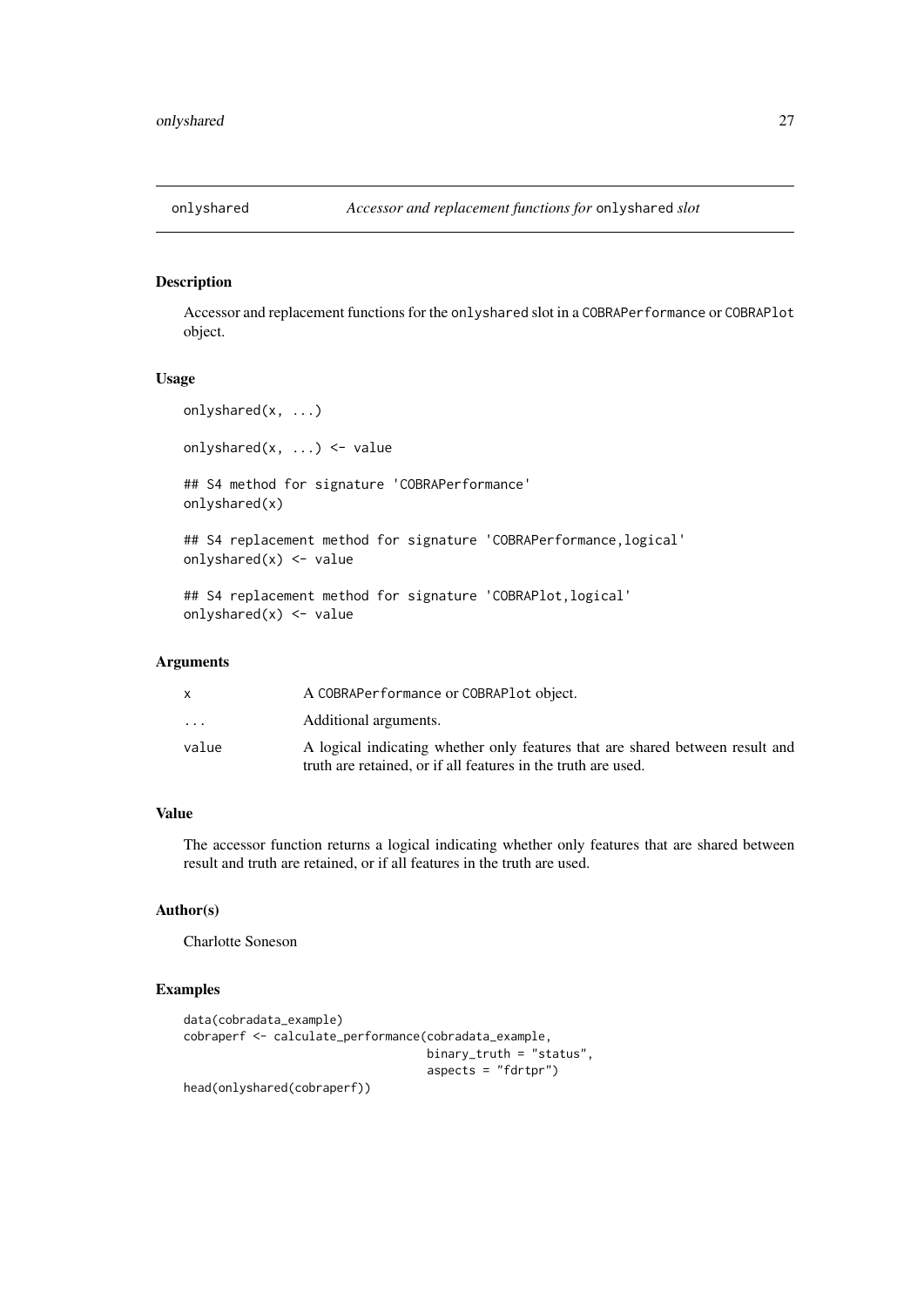<span id="page-27-0"></span>Accessor and replacement functions for the overlap slot in a COBRAPerformance or COBRAPlot object.

#### Usage

```
overlap(x, ...)
overlap(x, \ldots) <- value
## S4 method for signature 'COBRAPerformance'
overlap(x)
## S4 replacement method for signature 'COBRAPerformance, list_df'
overlap(x) <- value
```

```
## S4 replacement method for signature 'COBRAPlot, list_df'
overlap(x) <- value
```
## Arguments

| x                       | A COBRAPerformance or COBRAPlot object.                                            |
|-------------------------|------------------------------------------------------------------------------------|
| $\cdot$ $\cdot$ $\cdot$ | Additional arguments.                                                              |
| value                   | A data frame or a list, giving information about which feature that are classified |
|                         | as 'positive' by each method and for each stratification level.                    |

## Value

The accessor function returns a data frame or a list, giving information about which feature that are classified as 'positive' by each method and for each stratification level.

## Author(s)

Charlotte Soneson

```
data(cobradata_example)
cobraperf <- calculate_performance(cobradata_example,
                                   binary_truth = "status",
                                   aspects = "overlap")
head(overlap(cobraperf))
```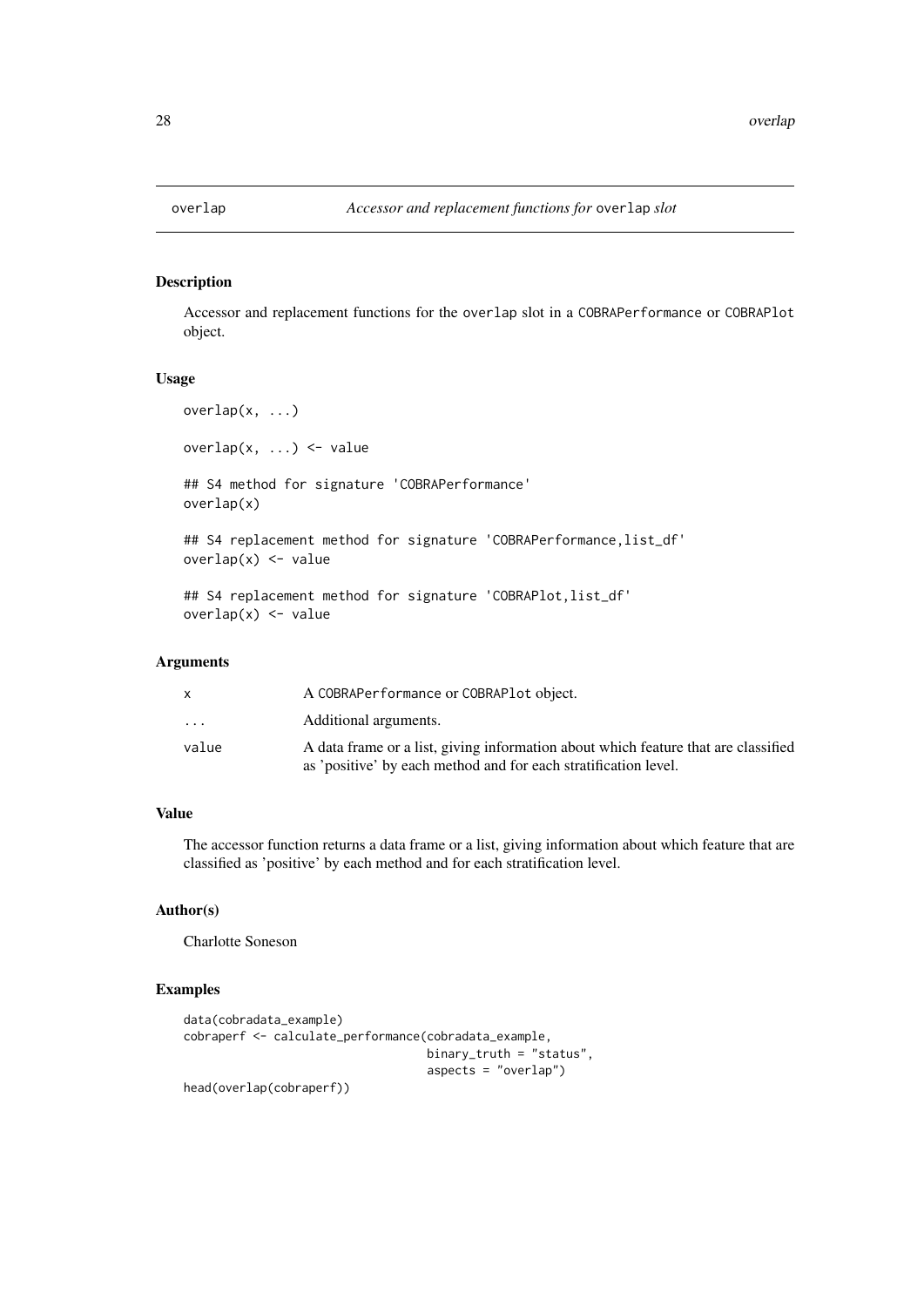<span id="page-28-0"></span>

Accessor and replacement functions for the padj slot in a COBRAData object.

## Usage

```
padj(x, \ldots)padj(x, ...) \leq - value## S4 method for signature 'COBRAData'
padj(x)
## S4 replacement method for signature 'COBRAData, data.frame'
padj(x) <- value
```
#### Arguments

|                         | A COBRAData object.                                                         |
|-------------------------|-----------------------------------------------------------------------------|
| $\cdot$ $\cdot$ $\cdot$ | Additional arguments.                                                       |
| value                   | A data frame containing adjusted p-values for each feature and each method. |

## Value

The accessor function returns a data frame containing adjusted p-values for each feature and each method.

## Author(s)

Charlotte Soneson

#### Examples

```
data(cobradata_example)
head(padj(cobradata_example))
```
plotcolors *Accessor and replacement functions for* plotcolors *slot*

## Description

Accessor and replacement functions for the plotcolors slot in an COBRAPlot object.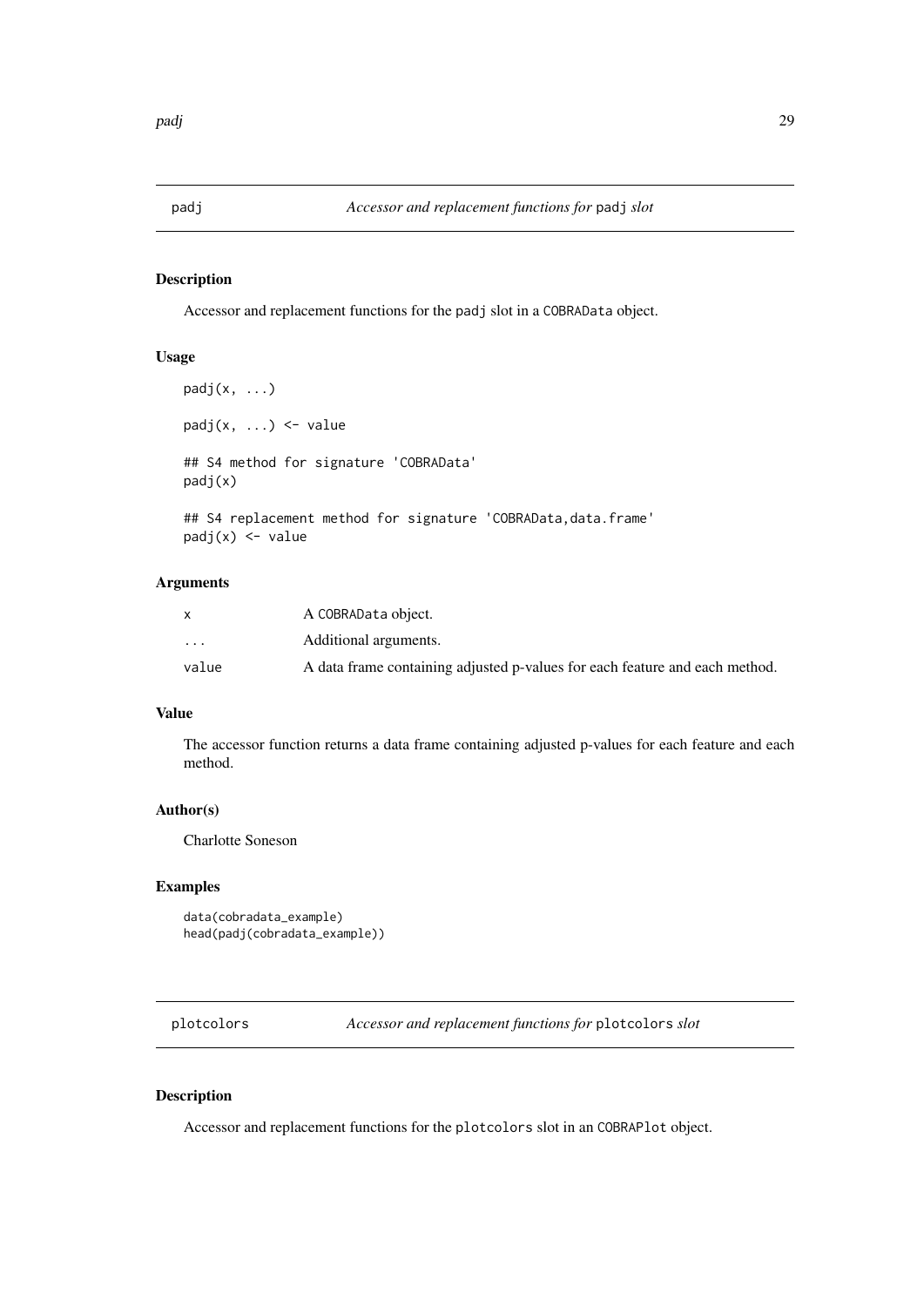<span id="page-29-0"></span>30 plot\_corr

#### Usage

```
plotcolors(x, ...)
plotcolors(x, ...) <- value
## S4 method for signature 'COBRAPlot'
plotcolors(x)
## S4 replacement method for signature 'COBRAPlot, character'
plotcolors(x) <- value
```
#### Arguments

| X     | A COBRAP <sub>l</sub> object.                                                                                                                               |
|-------|-------------------------------------------------------------------------------------------------------------------------------------------------------------|
| .     | Additional arguments.                                                                                                                                       |
| value | A character vector giving the colors assigned to each of the methods (or method/stratification<br>level combinations) represented in the COBRAP1 ot object. |

## Value

The accessor function returns a character vector giving the colors assigned to each of the methods (or method/stratification level combinations) represented in the COBRAPlot object.

## Author(s)

Charlotte Soneson

#### Examples

```
data(cobradata_example)
cobraperf <- calculate_performance(cobradata_example,
                                   binary_truth = "status",
                                   aspects = "fdrtpr")
cobraplot <- prepare_data_for_plot(cobraperf)
plotcolors(cobraplot)
```
plot\_corr *Plot correlations*

### Description

Plot correlations between observations and a continuous truth value.

## Usage

```
plot_corr(cobraplot, title = "", stripsize = 15, titlecol = "black",
 pointsize = 5, xaxisrange = c(-1, 1), corrtype = "pearson")
```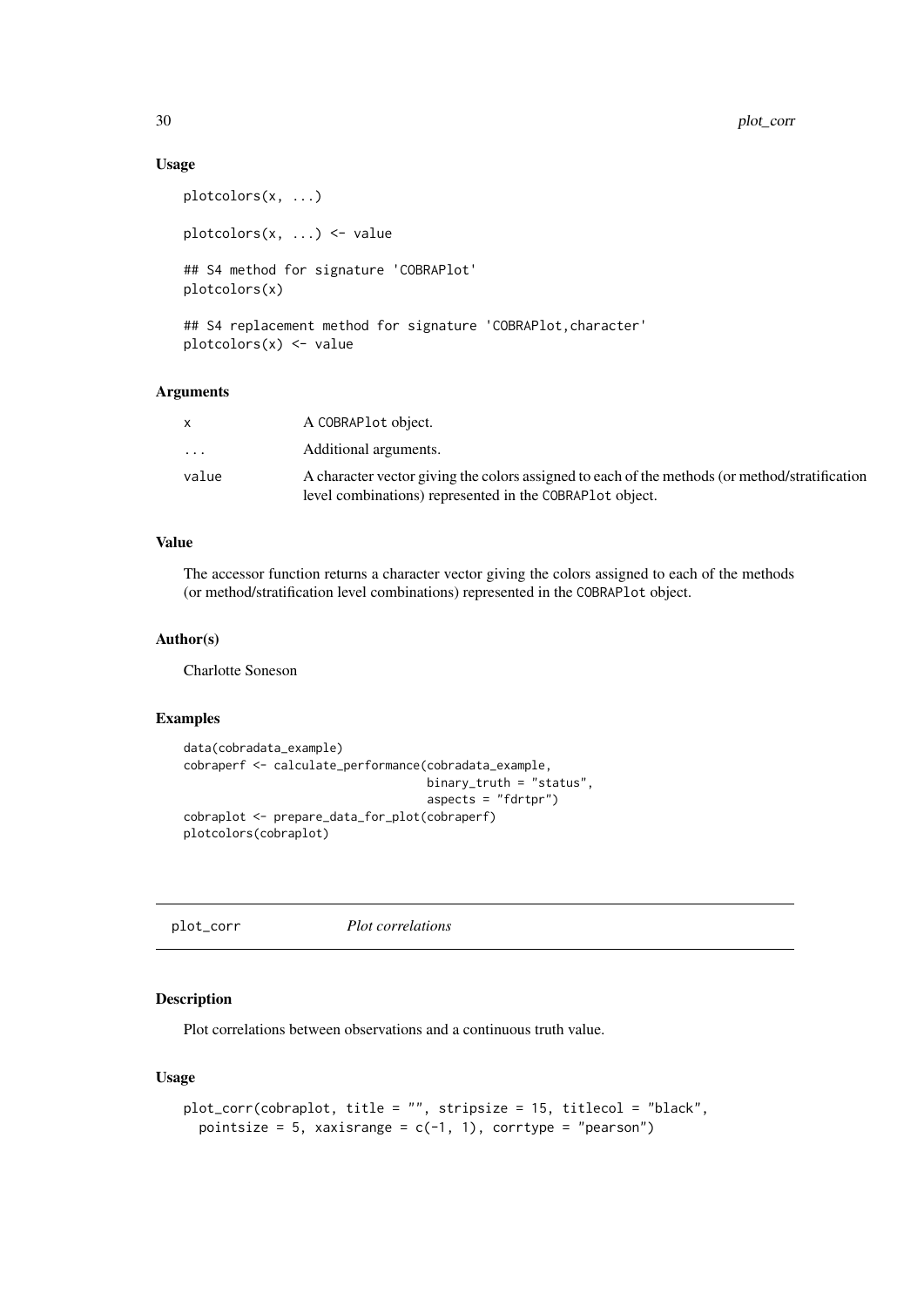### <span id="page-30-0"></span>plot\_deviation 31

### Arguments

| cobraplot  | A COBRAPlot object.                                                                                     |
|------------|---------------------------------------------------------------------------------------------------------|
| title      | A character string giving the title of the plot.                                                        |
| stripsize  | A numeric value giving the size of the strip text, when the results are stratified<br>by an annotation. |
| titlecol   | A character string giving the color of the title.                                                       |
| pointsize  | A numeric value giving the size of the plot characters.                                                 |
| xaxisrange | A numeric vector with two elements, giving the lower and upper boundary of<br>the x-axis, respectively. |
| corrtype   | A character string giving the type of correlation to show. Either "pearson" or<br>"spearman".           |

## Value

A ggplot object

## Author(s)

Charlotte Soneson

## Examples

```
data(cobradata_example)
cobraperf <- calculate_performance(cobradata_example, cont_truth = "logFC",
                                  aspects = "corr")
cobraplot <- prepare_data_for_plot(cobraperf, colorscheme = "Dark2",
                                  incltruth = TRUE)
plot_corr(cobraplot, corrtype = "spearman")
```
plot\_deviation *Plot deviations*

## Description

Plot the deviations between observed scores and the continuous truth variable.

## Usage

```
plot_deviation(cobraplot, title = "", stripsize = 15, titlecol = "black",
 xaxisrange = NULL, plottype = "boxplot", dojitter = TRUE,
 transf = "raw")
```
## Arguments

| cobraplot | A COBRAPL ot object.                                                                                    |
|-----------|---------------------------------------------------------------------------------------------------------|
| title     | A character string giving the title of the plot.                                                        |
| stripsize | A numeric value giving the size of the strip text, when the results are stratified<br>by an annotation. |
| titlecol  | A character string giving the color of the title.                                                       |
|           |                                                                                                         |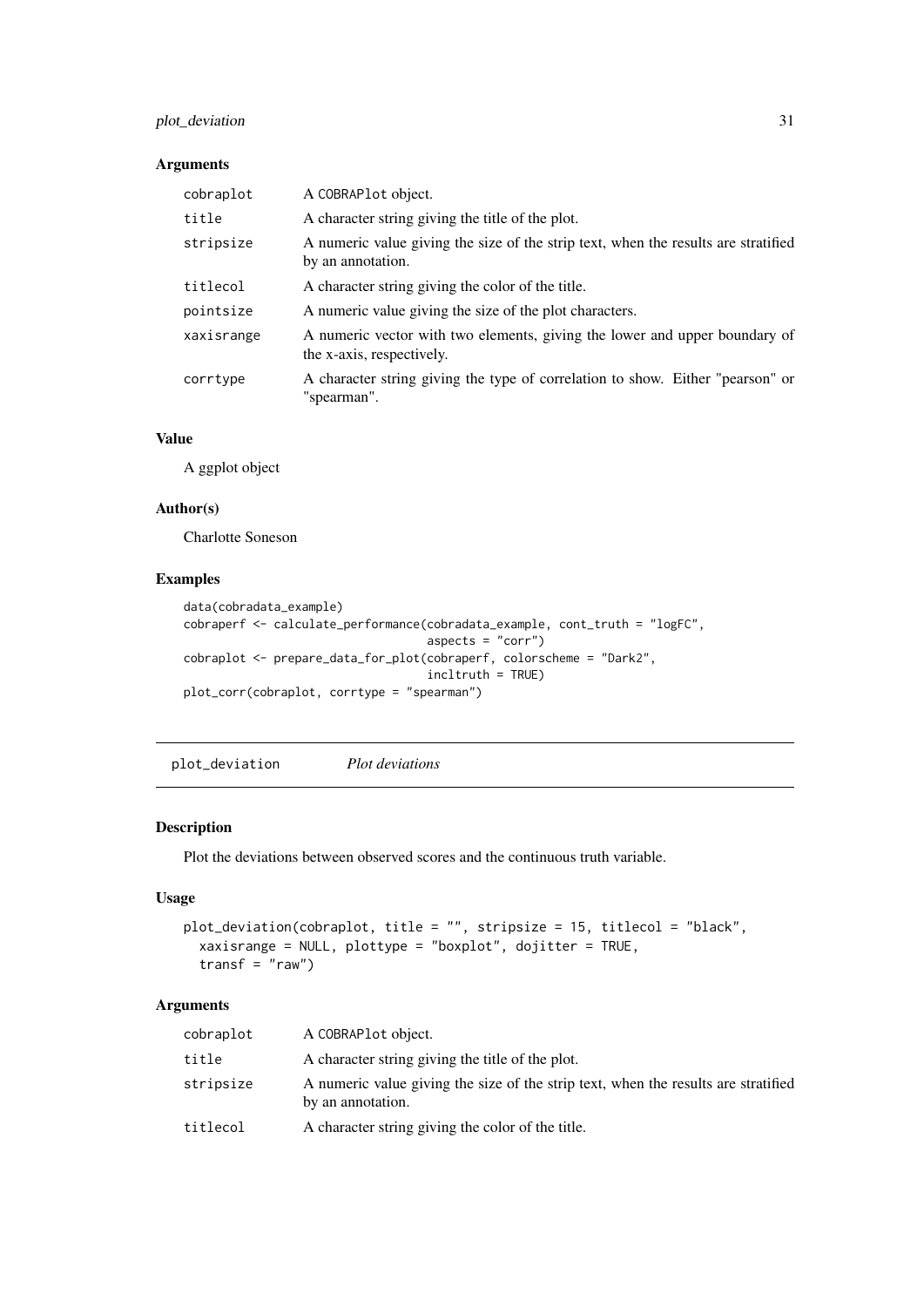<span id="page-31-0"></span>

| xaxisrange | A numeric vector with two elements, giving the lower and upper boundary of<br>the x-axis, respectively.                                  |
|------------|------------------------------------------------------------------------------------------------------------------------------------------|
| plottype   | Either "boxplot" or "violinplot", indicating what type of plot to make.                                                                  |
| dojitter   | A logical indicating whether to include jittered data points or not.                                                                     |
| transf     | A character indicating the transformation to apply to the deviations before plot-<br>ting. Must be one of "raw", "absolute" or "squared" |

## Value

A ggplot object

## Author(s)

Charlotte Soneson

## Examples

```
data(cobradata_example)
cobraperf <- calculate_performance(cobradata_example, cont_truth = "logFC",
                                   aspects = "deviation")
cobraplot <- prepare_data_for_plot(cobraperf, colorscheme = "Dark2",
                                   incltruth = TRUE)
plot_deviation(cobraplot)
```
plot\_fdrnbrcurve *Plot number of significant features vs FDR*

## Description

Plot the number of features considered significant vs observed false discovery rate (FDR), for given adjusted p-value thresholds and/or as curves traced out by considering all threshold values.

## Usage

```
plot_fdrnbrcurve(cobraplot, title = "", stripsize = 15,
 titlecol = "black", pointsize = 5, xaxisrange = c(0, 1),
 plottype = c("curve", "points"), linewidth = 1)
```
## Arguments

| cobraplot  | A COBRAPlot object.                                                                                                          |
|------------|------------------------------------------------------------------------------------------------------------------------------|
| title      | A character string giving the title of the plot.                                                                             |
| stripsize  | A numeric value giving the size of the strip text, when the results are stratified<br>by an annotation.                      |
| titlecol   | A character string giving the color of the title.                                                                            |
| pointsize  | A numeric value giving the size of the plot characters.                                                                      |
| xaxisrange | A numeric vector with two elements, giving the lower and upper boundary of<br>the x-axis, respectively.                      |
| plottype   | A character vector giving the type of plot to construct. Can be any combination<br>of the two elements "curve" and "points". |
| linewidth  | The line width used for plotting                                                                                             |
|            |                                                                                                                              |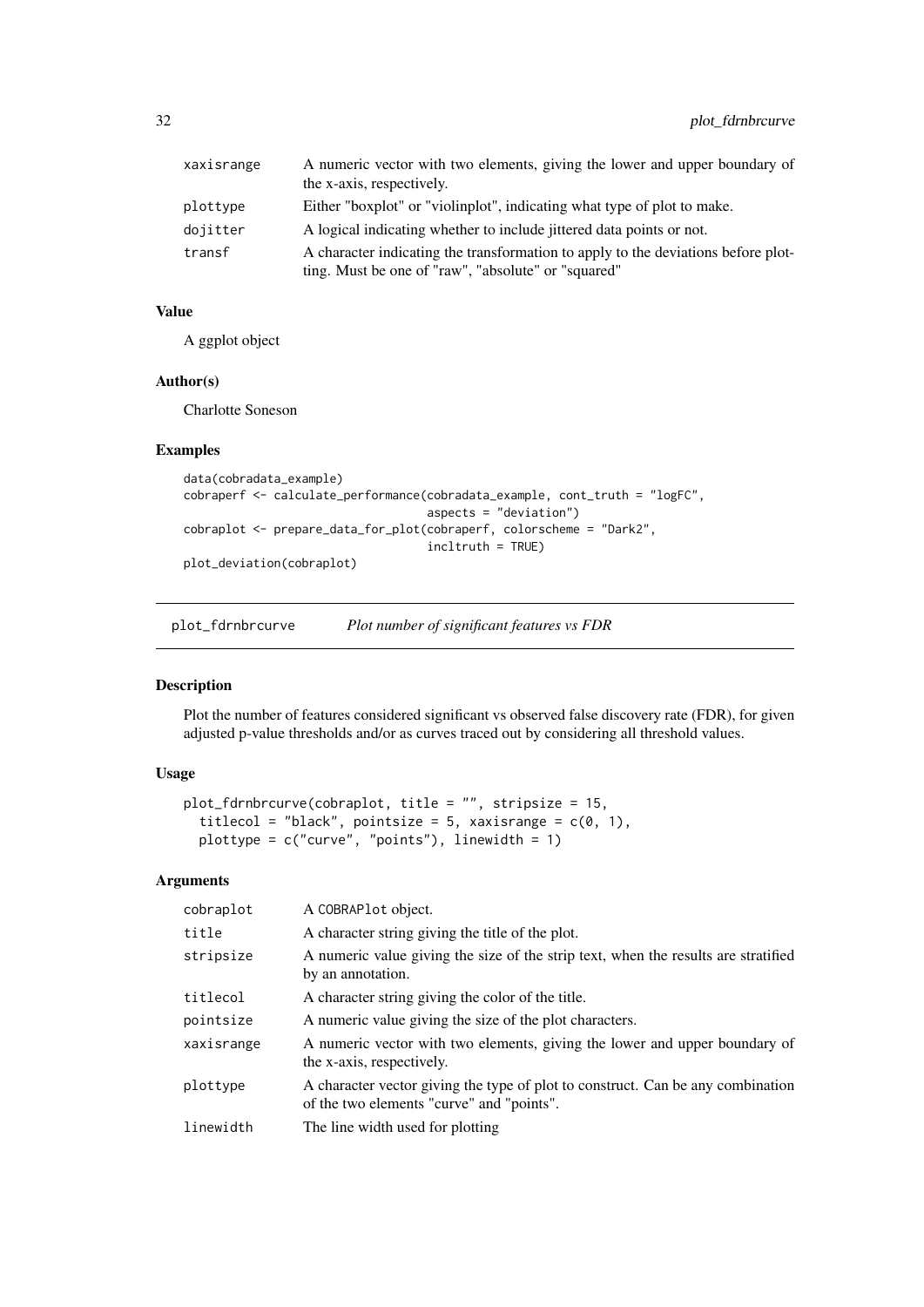<span id="page-32-0"></span>plot\_fdrtprcurve 33

#### Value

A ggplot object

## Author(s)

Charlotte Soneson

#### Examples

```
data(cobradata_example)
cobraperf <- calculate_performance(cobradata_example,
                                   binary_truth = "status",
                                   aspects = c("fdrnbr", "fdrnbrcurve"))
cobraplot <- prepare_data_for_plot(cobraperf, colorscheme = "Dark2",
                                   incltruth = TRUE)
plot_fdrnbrcurve(cobraplot, plottype = c("curve", "points"))
```
plot\_fdrtprcurve *Plot TPR vs FDR*

#### Description

Plot observed true positive rate (TPR) vs observed false discovery rate (FDR), for given adjusted p-value thresholds and/or as curves traced out by considering all threshold values.

## Usage

```
plot_fdrtprcurve(cobraplot, title = "", stripsize = 15,
 titlecol = "black", pointsize = 5, xaxisrange = c(0, 1),
 yaxisrange = c(0, 1), plottype = c("curve", "points"), linewidth = 1)
```
## Arguments

| cobraplot  | A COBRAPlot object.                                                                                                          |
|------------|------------------------------------------------------------------------------------------------------------------------------|
| title      | A character string giving the title of the plot.                                                                             |
| stripsize  | A numeric value giving the size of the strip text, when the results are stratified<br>by an annotation.                      |
| titlecol   | A character string giving the color of the title.                                                                            |
| pointsize  | A numeric value giving the size of the plot characters.                                                                      |
| xaxisrange | A numeric vector with two elements, giving the lower and upper boundary of<br>the x-axis, respectively.                      |
| yaxisrange | A numeric vector with two elements, giving the lower and upper boundary of<br>the y-axis, respectively.                      |
| plottype   | A character vector giving the type of plot to construct. Can be any combination<br>of the two elements "curve" and "points". |
| linewidth  | The line width used for plotting                                                                                             |

## Value

A ggplot object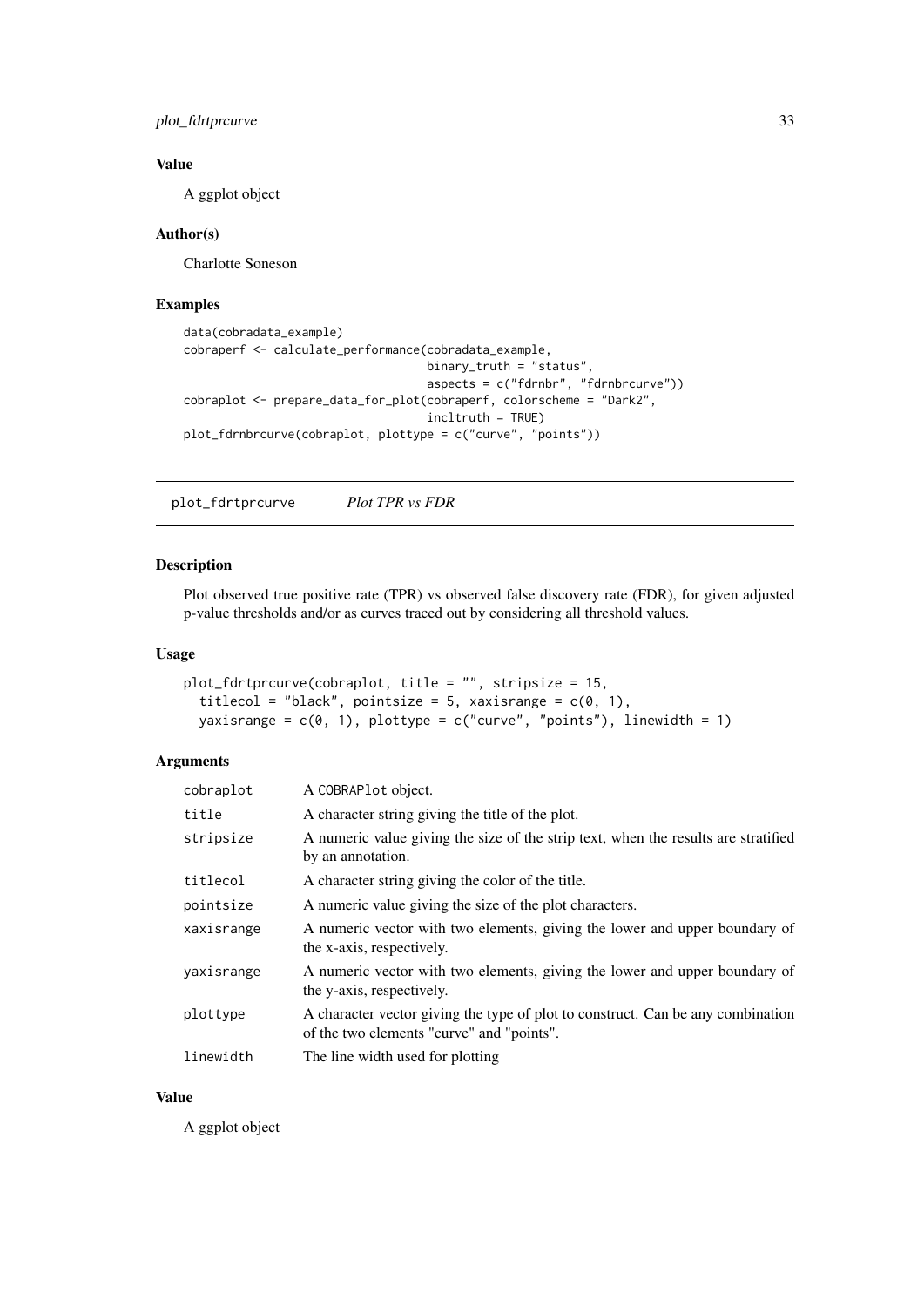#### Author(s)

Charlotte Soneson

#### Examples

```
data(cobradata_example)
cobraperf <- calculate_performance(cobradata_example,
                                   binary_truth = "status",
                                   aspects = c("fdrtpr", "fdrtprcurve"))
cobraplot <- prepare_data_for_plot(cobraperf, colorscheme = "Dark2",
                                   incltruth = TRUE)
plot_fdrtprcurve(cobraplot, plottype = c("curve", "points"))
```
plot\_fpc *Plot FP curves*

#### Description

Plot false positive curves, indicating the number of false positives among the top-ranked N variables, for varying values of N.

## Usage

```
plot_fpc(cobraplot, title = "", stripsize = 15, titlecol = "black",
 maxnfdc = 500, linewidth = 1)
```
## Arguments

| cobraplot | A COBRAPlot object.                                                                                     |
|-----------|---------------------------------------------------------------------------------------------------------|
| title     | A character string giving the title of the plot.                                                        |
| stripsize | A numeric value giving the size of the strip text, when the results are stratified<br>by an annotation. |
| titlecol  | A character string giving the color of the title.                                                       |
| maxnfdc   | A numeric value giving the largest N to consider.                                                       |
| linewidth | The line width used for plotting                                                                        |
|           |                                                                                                         |

#### Value

A ggplot object

#### Author(s)

Charlotte Soneson

```
data(cobradata_example)
cobraperf <- calculate_performance(cobradata_example,
                                  binary_truth = "status", aspects = "fpc")
cobraplot <- prepare_data_for_plot(cobraperf, colorscheme = "Dark2",
                                   incltruth = TRUE)
plot_fpc(cobraplot, maxnfdc = 750)
```
<span id="page-33-0"></span>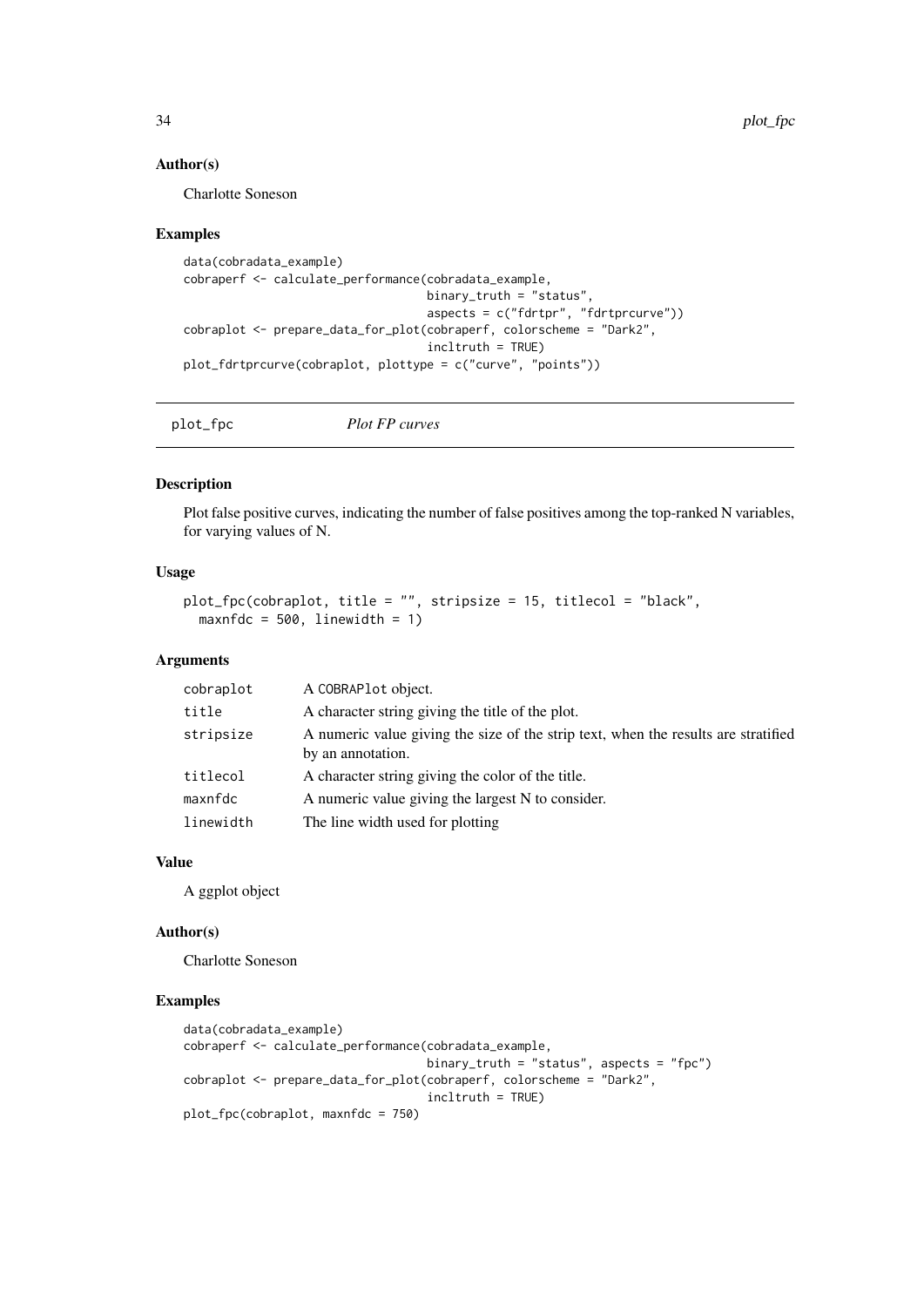<span id="page-34-0"></span>plot\_fpr *Plot FPR*

## Description

Plot observed false positive rate (FPR) for given adjusted p-value thresholds.

## Usage

```
plot_fpr(cobraplot, title = "", stripsize = 15, titlecol = "black",
  pointsize = 5, xaxisrange = c(\emptyset, 1))
```
## Arguments

| cobraplot  | A COBRAPlot object.                                                                                     |
|------------|---------------------------------------------------------------------------------------------------------|
| title      | A character string giving the title of the plot.                                                        |
| stripsize  | A numeric value giving the size of the strip text, when the results are stratified<br>by an annotation. |
| titlecol   | A character string giving the color of the title.                                                       |
| pointsize  | A numeric value giving the size of the plot characters.                                                 |
| xaxisrange | A numeric vector with two elements, giving the lower and upper boundary of<br>the x-axis, respectively. |

#### Value

A ggplot object

## Author(s)

Charlotte Soneson

```
data(cobradata_example)
cobraperf <- calculate_performance(cobradata_example,
                                   binary_truth = "status", aspects = "fpr")
cobraplot <- prepare_data_for_plot(cobraperf, colorscheme = "Dark2",
                                   incltruth = TRUE)
plot_fpr(cobraplot, xaxisrange = c(0, 0.25))
```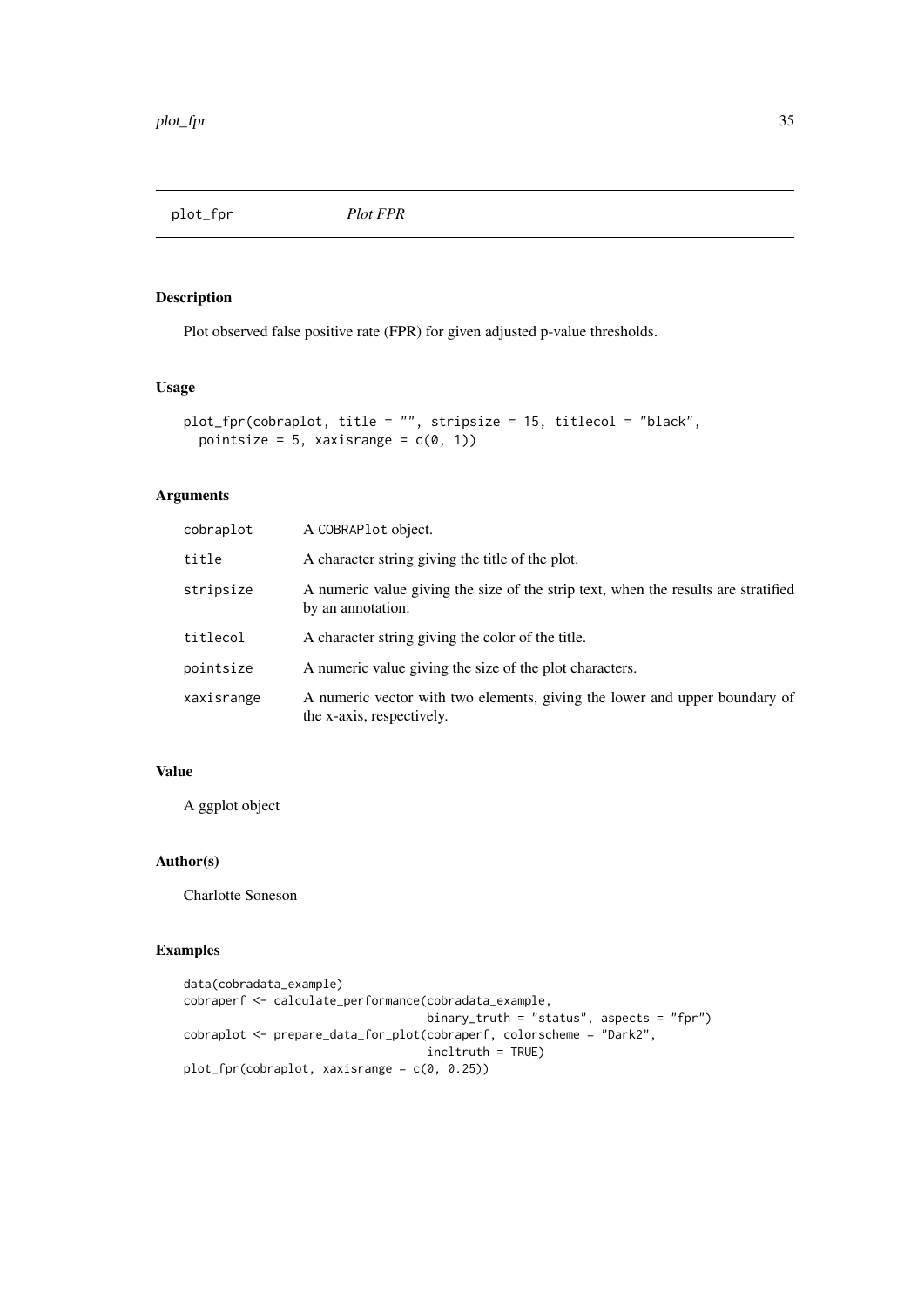<span id="page-35-0"></span>

Plot the number of features with an s-value below a threshold vs the observed false sign rate (FSR), for given adjusted p-value thresholds and/or as curves traced out by considering all threshold values.

#### Usage

```
plot_fsrnbrcurve(cobraplot, title = "", stripsize = 15,
 titlecol = "black", pointsize = 5, xaxisrange = c(0, 1),
 plottype = c("curve", "points"), linewidth = 1)
```
## Arguments

| cobraplot  | A COBRAPlot object.                                                                                                          |
|------------|------------------------------------------------------------------------------------------------------------------------------|
| title      | A character string giving the title of the plot.                                                                             |
| stripsize  | A numeric value giving the size of the strip text, when the results are stratified<br>by an annotation.                      |
| titlecol   | A character string giving the color of the title.                                                                            |
| pointsize  | A numeric value giving the size of the plot characters.                                                                      |
| xaxisrange | A numeric vector with two elements, giving the lower and upper boundary of<br>the x-axis, respectively.                      |
| plottype   | A character vector giving the type of plot to construct. Can be any combination<br>of the two elements "curve" and "points". |
| linewidth  | The line width used for plotting                                                                                             |
|            |                                                                                                                              |

#### Value

A ggplot object

#### Author(s)

Charlotte Soneson

```
data(cobradata_example_sval)
cobraperf <- calculate_performance(cobradata_example_sval,
                                   cont_truth = "logFC",
                                   aspects = c("fsrnbr", "fsrnbrcurve"))
cobraplot <- prepare_data_for_plot(cobraperf, colorscheme = "Dark2",
                                   incltruth = TRUE)
plot_fsrnbrcurve(cobraplot, plottype = c("curve", "points"))
```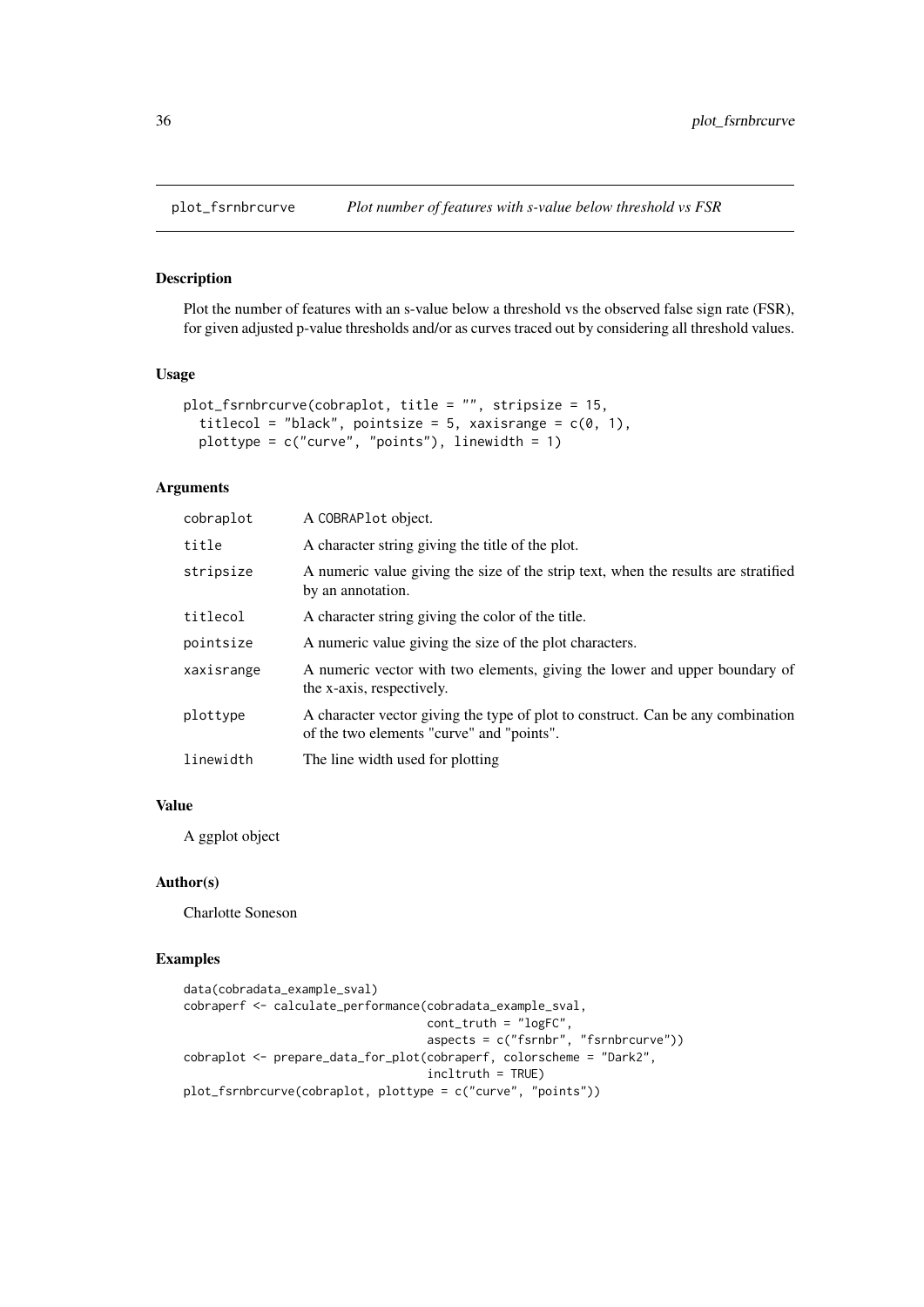<span id="page-36-0"></span>plot\_overlap *Plot Venn diagram*

#### Description

Plot a Venn diagram showing the overlaps among sets of significant feature for a given adjusted p-value threshold. Optionally, the truth can be included as a "perfect" method. Note that maximally five methods (including the truth, if applicable) can be compared.

## Usage

```
plot_overlap(cobraplot, ...)
```
#### Arguments

| cobraplot | A COBRAPlot object.                          |
|-----------|----------------------------------------------|
| $\cdots$  | Additional arguments to limma:: vennDiagram. |

#### Value

Nothing, displays a graph

#### Author(s)

Charlotte Soneson

#### Examples

```
data(cobradata_example)
cobraperf <- calculate_performance(cobradata_example,
                                   binary_truth = "status",
                                   aspects = "overlap")
cobraplot <- prepare_data_for_plot(cobraperf, colorscheme = "Dark2",
                                   incltruth = TRUE)
plot_overlap(cobraplot)
```
plot\_roc *Plot ROC curves*

#### Description

Plot receiver operating characteristics (ROC) curves.

## Usage

```
plot_roc(cobraplot, title = "", stripsize = 15, titlecol = "black",
 xaxisrange = c(0, 1), yaxisrange = c(0, 1), linewidth = 1)
```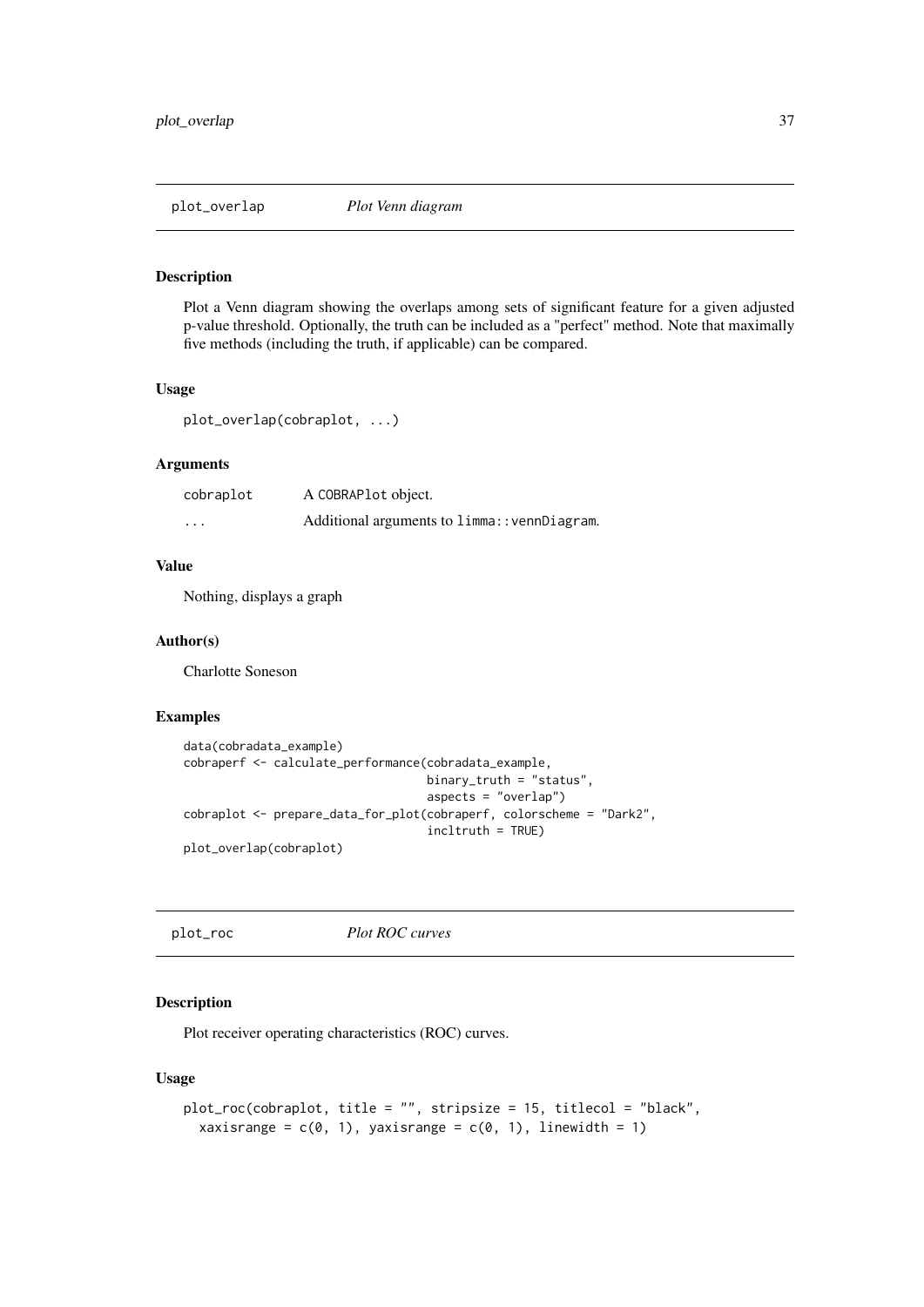## Arguments

| cobraplot  | A COBRAPlot object.                                                                                     |
|------------|---------------------------------------------------------------------------------------------------------|
| title      | A character string giving the title of the plot.                                                        |
| stripsize  | A numeric value giving the size of the strip text, when the results are stratified<br>by an annotation. |
| titlecol   | A character string giving the color of the title.                                                       |
| xaxisrange | A numeric vector with two elements, giving the lower and upper boundary of<br>the x-axis, respectively. |
| yaxisrange | A numeric vector with two elements, giving the lower and upper boundary of<br>the y-axis, respectively. |
| linewidth  | The line width used for plotting                                                                        |
|            |                                                                                                         |

#### Value

A ggplot object

#### Author(s)

Charlotte Soneson

## Examples

```
data(cobradata_example)
cobraperf <- calculate_performance(cobradata_example,
                                   binary_truth = "status", aspects = "roc")
cobraplot <- prepare_data_for_plot(cobraperf, colorscheme = "Dark2",
                                   incltruth = TRUE)
plot_roc(cobraplot)
```
plot\_scatter *Plot scatter plots*

## Description

Plot scatter plots, indicating the relationship between observed values and a continuous truth.

## Usage

```
plot_scatter(cobraplot, title = "", stripsize = 10, titlecol = "black",
  pointsize = 3, doflip = FALSE, dolog = FALSE)
```
## Arguments

| cobraplot | A COBRAPL ot object.                                                                                    |
|-----------|---------------------------------------------------------------------------------------------------------|
| title     | A character string giving the title of the plot.                                                        |
| stripsize | A numeric value giving the size of the strip text, when the results are stratified<br>by an annotation. |
| titlecol  | A character string giving the color of the title.                                                       |
| pointsize | A numeric value giving the size of the plot characters.                                                 |
|           |                                                                                                         |

<span id="page-37-0"></span>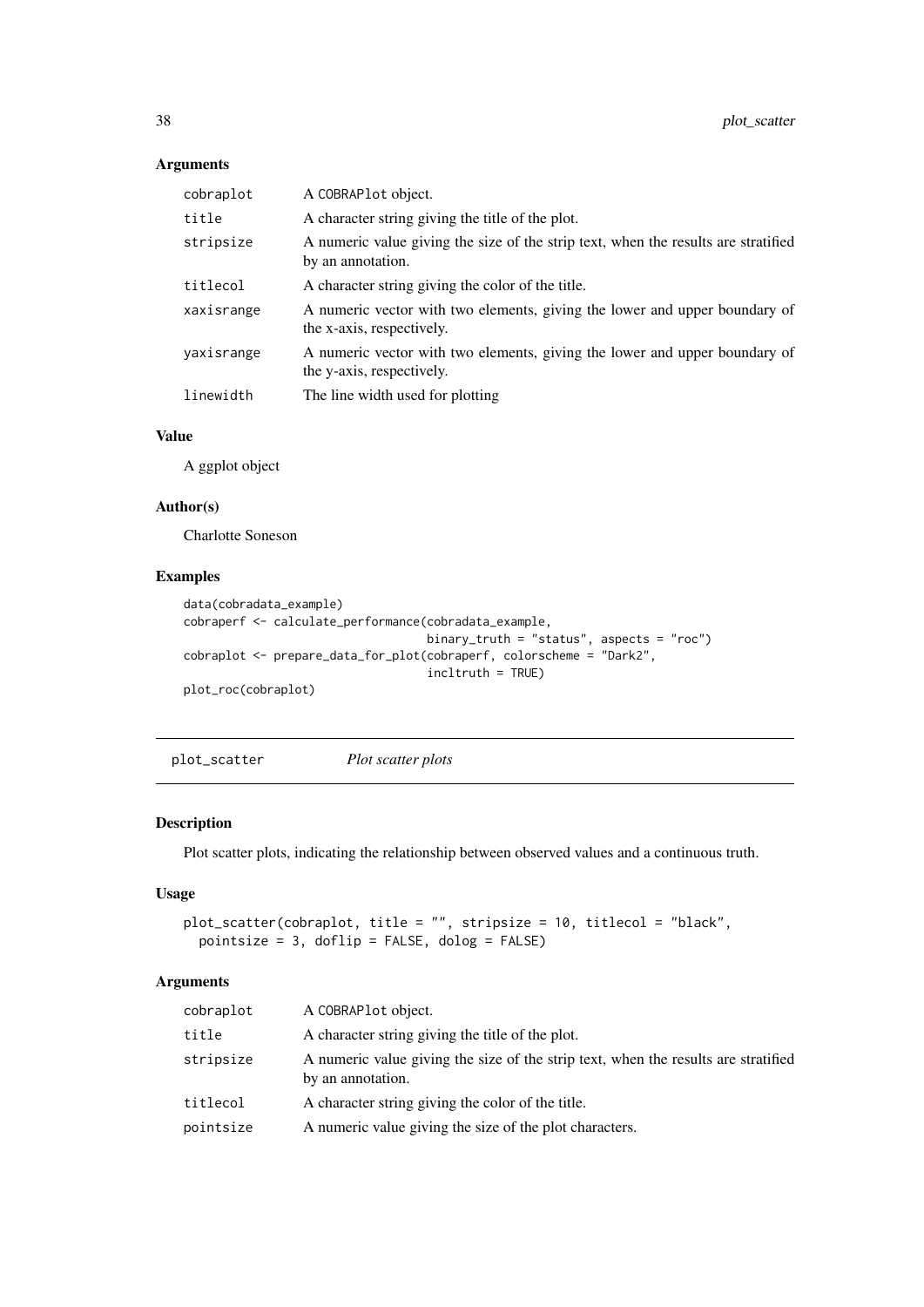#### <span id="page-38-0"></span>plot\_tpr 39

| doflip | A logical indicating whether to flip the axes when results are stratified by an an-  |
|--------|--------------------------------------------------------------------------------------|
|        | notation. By default (dof l i p = FALSE), stratification levels are shown as columns |
|        | and methods as rows in the plot.                                                     |
| dolog  | A logical indicating whether to $log 10$ -transform values before plotting.          |

#### Value

A ggplot object

## Author(s)

Charlotte Soneson

## Examples

```
data(cobradata_example)
cobraperf <- calculate_performance(cobradata_example, cont_truth = "logFC",
                                 aspects = "scatter")
cobraplot <- prepare_data_for_plot(cobraperf, colorscheme = "Dark2",
                                  incltruth = TRUE)
plot_scatter(cobraplot)
```
plot\_tpr *Plot TPR*

## Description

Plot observed true positive rate (TPR) for given adjusted p-value thresholds.

#### Usage

```
plot_tpr(cobraplot, title = "", stripsize = 15, titlecol = "black",
 pointsize = 5, xaxisrange = c(0, 1))
```
## Arguments

| cobraplot  | A COBRAPlot object.                                                                                     |
|------------|---------------------------------------------------------------------------------------------------------|
| title      | A character string giving the title of the plot.                                                        |
| stripsize  | A numeric value giving the size of the strip text, when the results are stratified<br>by an annotation. |
| titlecol   | A character string giving the color of the title.                                                       |
| pointsize  | A numeric value giving the size of the plot characters.                                                 |
| xaxisrange | A numeric vector with two elements, giving the lower and upper boundary of<br>the x-axis, respectively. |

#### Value

A ggplot object

## Author(s)

Charlotte Soneson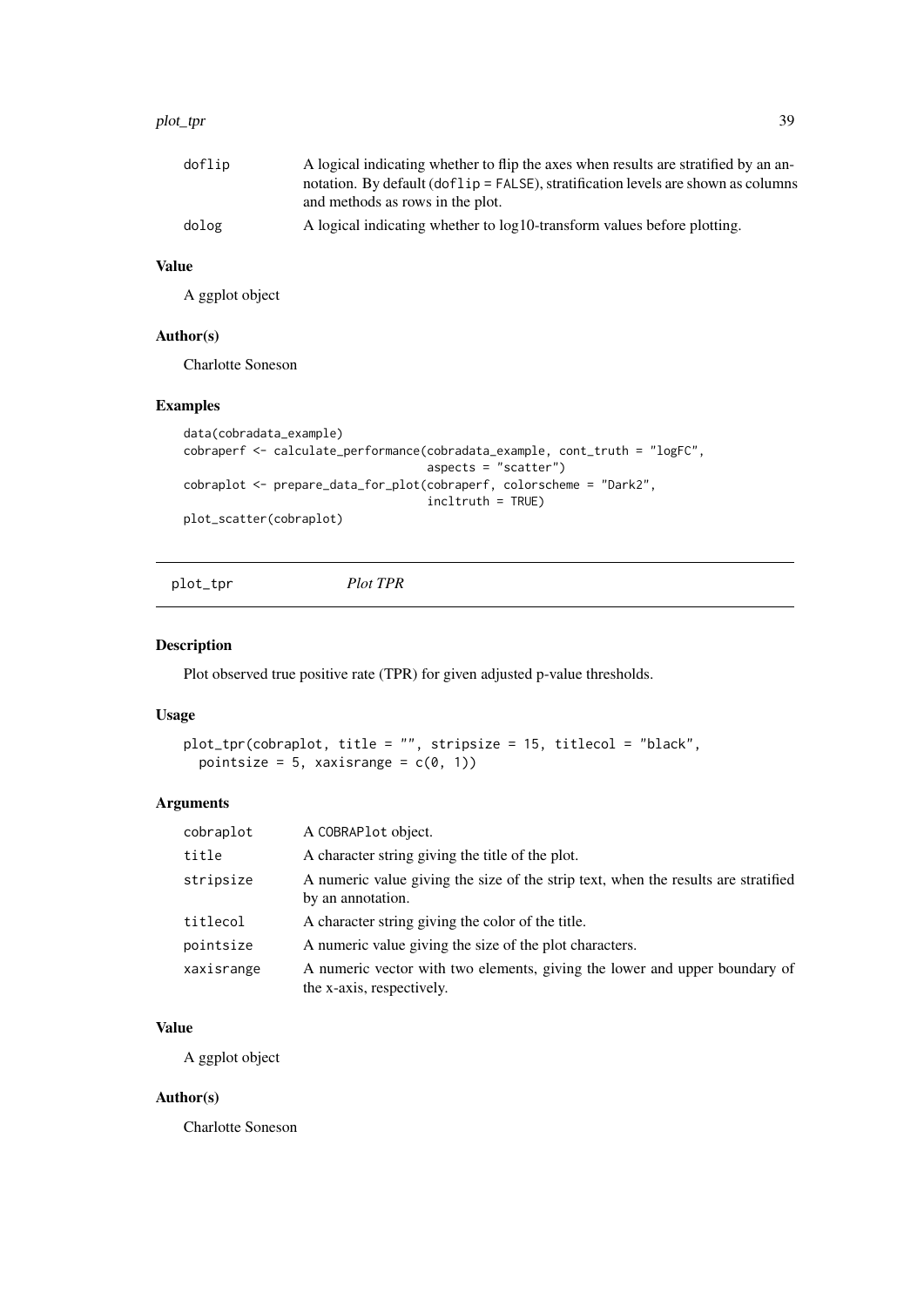## Examples

```
data(cobradata_example)
cobraperf <- calculate_performance(cobradata_example,
                                  binary_truth = "status", aspects = "tpr")
cobraplot <- prepare_data_for_plot(cobraperf, colorscheme = "Dark2",
                                   incltruth = TRUE)
plot_tpr(cobraplot)
```
#### plot\_upset *Create UpSet plots*

#### Description

Generate UpSet plots showing the overlaps among sets of significant feature for a given adjusted p-value threshold. Optionally, the truth can be included as a "perfect" method. Note that if the results are stratified, only one category at a time can be displayed.

## Usage

```
plot_upset(cobraplot, stratum = NULL, nsets = NULL, nintersects = NULL,
  sets.bar.color = NULL, ...)
```
#### Arguments

| cobraplot   | A COBRAPlot object.                                                                                                                                   |
|-------------|-------------------------------------------------------------------------------------------------------------------------------------------------------|
| stratum     | If results are stratified, the category to plot results for. Can be numeric or cate-<br>gorical (the name of the category).                           |
| nsets       | The number of methods to include. By default, it is determined automatically<br>from the cobraplot object.                                            |
| nintersects | The number of set intersections to display. By default, it is determined automat-<br>ically from the cobraplot object.                                |
|             | sets bar color. The colors to use for the bars in the UpSet plot. By default, they are extracted<br>from the plotcolors slot of the cobraplot object. |
| .           | Additional arguments to UpSetR::upset.                                                                                                                |

## Value

Nothing, displays a graph

#### Author(s)

Charlotte Soneson

## References

Lex and Gehlenborg (2014): Points of view: Sets and intersections. Nature Methods 11, 779.

Lex et al (2014): UpSet: Visualization of intersecting sets. IEEE Transactions on Visualization and Computer Graphics 20(12), 1983-1992.

<span id="page-39-0"></span>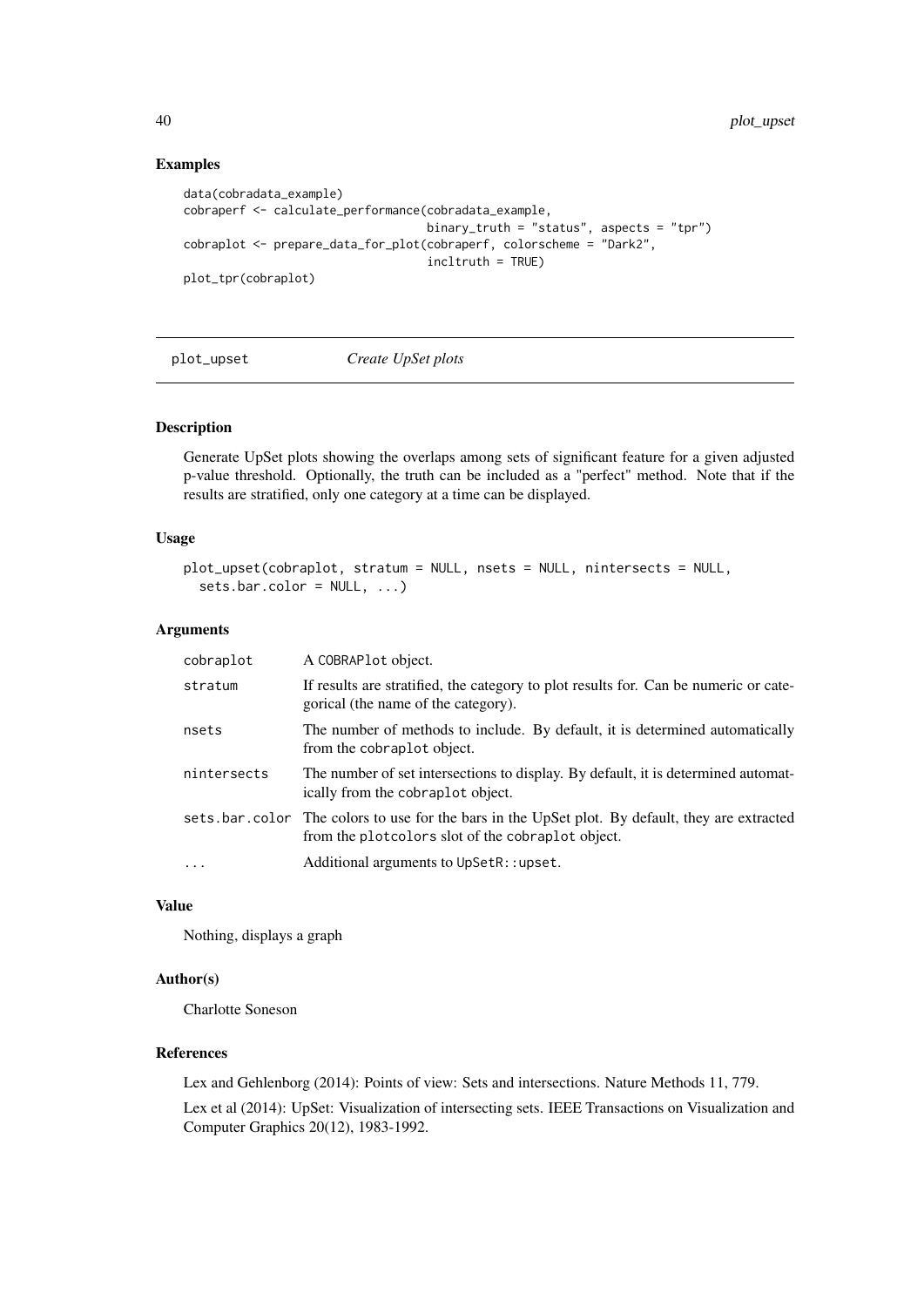#### <span id="page-40-0"></span>prepare\_data\_for\_plot 41

## Examples

```
data(cobradata_example)
cobraperf <- calculate_performance(cobradata_example,
                                  binary_truth = "status",
                                  aspects = "overlap")
cobraplot <- prepare_data_for_plot(cobraperf, colorscheme = "Dark2",
                                  incltruth = TRUE)
plot_upset(cobraplot)
plot_upset(cobraplot, order.by = "freq", decreasing = TRUE)
cobraperf <- calculate_performance(cobradata_example,
                                  binary_truth = "status",
                                  aspects = "overlap",splv = "expr_cat")cobraplot <- prepare_data_for_plot(cobraperf, colorscheme = "Dark2",
                                  incltruth = TRUE)
plot_upset(cobraplot, stratum = "[2.85e+00,1.45e+01)")
```
<span id="page-40-1"></span>prepare\_data\_for\_plot *Prepare data for plotting*

## Description

Prepare performance data provided in a COBRAPerformance object (obtained by [calculate\\_performance](#page-3-1)) for plotting.

## Usage

```
prepare_data_for_plot(cobraperf, keepmethods = NULL, incloverall = TRUE,
 colorscheme = "hue_pal", facetted = TRUE, incltruth = TRUE,
 conditionalfill = TRUE)
```
#### Arguments

| cobraperf   | A COBRAPerformance object.                                                                                                                                                                                                                                              |
|-------------|-------------------------------------------------------------------------------------------------------------------------------------------------------------------------------------------------------------------------------------------------------------------------|
| keepmethods | A character vector consisting of methods to retain for plotting (these should be<br>a subset of basemethods (cobraperf)), or NULL (indicating that all methods<br>represented in cobraperf should be retained).                                                         |
| incloverall | A logical indicating whether the "overall" results should be included if the re-<br>sults are stratified by an annotation.                                                                                                                                              |
| colorscheme | Either a character string giving the color palette to use to define colors for the<br>different methods, or a character vector with colors to use. The available pre-<br>defined palettes depend on the number of different methods to distinguish. The<br>choices are: |
|             | - Accent (max 8 methods)<br>- Dark2 (max 8 methods)<br>- Paired (max 12 methods)<br>- Pastel1 (max 9 methods)<br>- Pastel2 (max 8 methods)<br>- Set1 (max 9 methods)                                                                                                    |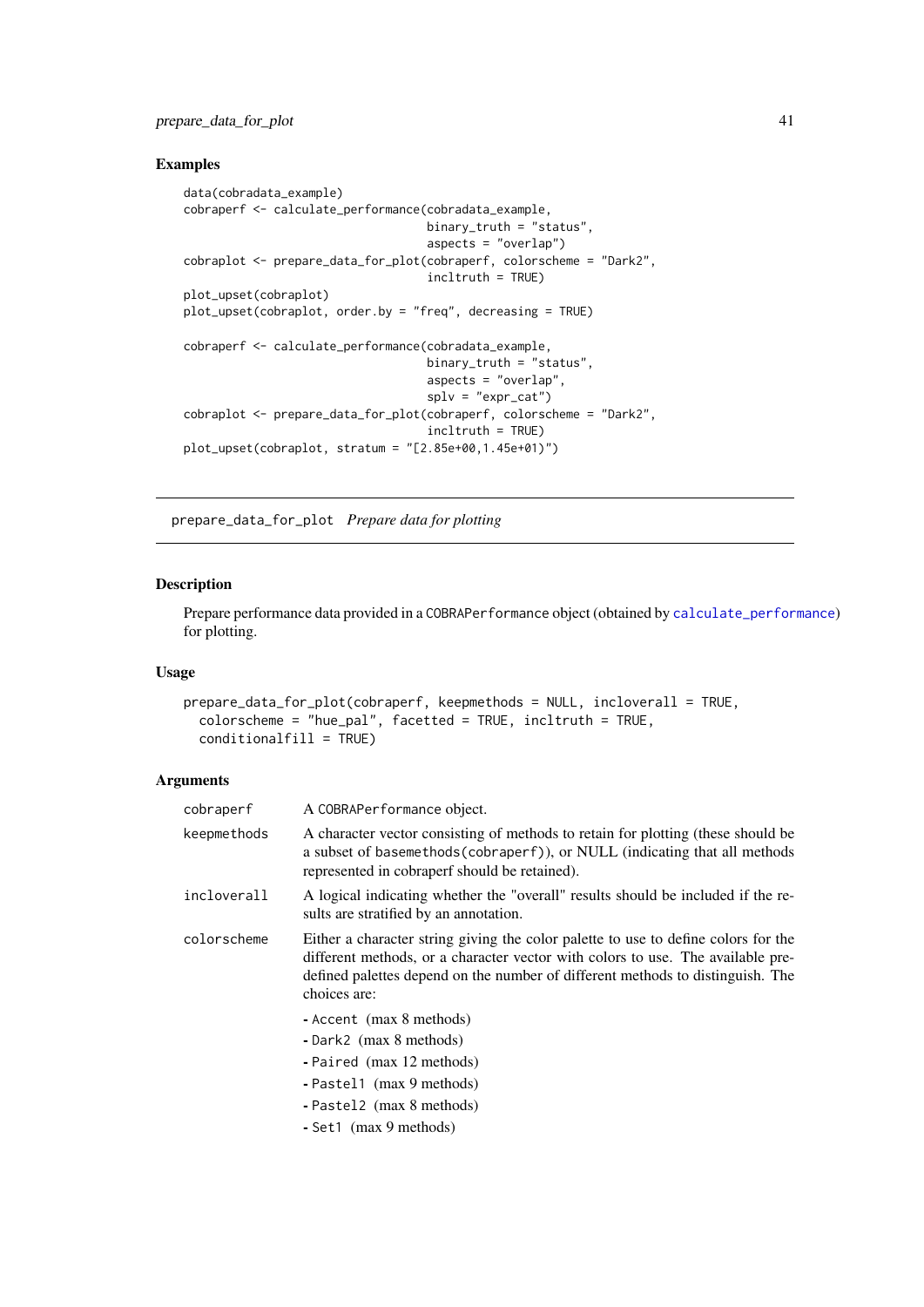<span id="page-41-0"></span>

|  |  |  |  | - Set2 (max 8 methods) |
|--|--|--|--|------------------------|
|--|--|--|--|------------------------|

- Set3 (max 12 methods)
- hue\_pal
- rainbow
- heat
- terrain
- topo
- cm

If the number of allowed methods is exceeded, the colorscheme defaults to hue\_pal.

- facetted A logical indicating whether the results should be split into subpanels when stratified by an annotation (TRUE), or kept in the same panel but shown with different colors (FALSE).
- incltruth A logical indicating whether the truth should be included in Venn diagrams.

conditionalfill

A logical indicating whether the points (in FDR/TPR, FDR/NBR, FSR/NBR plots) should be filled conditional on whether they satisfy the imposed criterion (e.g., false discovery rate control at imposed threshold).

## Value

A COBRAPlot object

#### Author(s)

Charlotte Soneson

#### Examples

```
data(cobradata_example)
cobraperf <- calculate_performance(cobradata_example,
                                   binary_truth = "status",
                                   cont_truth = "none",
                                   aspects = c("fdrtpr", "fdrtprcurve","tpr", "roc"),
                                   thrs = c(0.01, 0.05, 0.1), splv = "none")
cobraplot <- prepare_data_for_plot(cobraperf, keepmethods = NULL,
                                   colorscheme = "Dark2")
## User-specified colors
cobraplot2 <- prepare_data_for_plot(cobraperf, keepmethods = NULL,
                                   colorscheme = c("blue", "red", "green"))
```
pval *Accessor and replacement functions for* pval *slot*

#### Description

Accessor and replacement functions for the pval slot in a COBRAData object.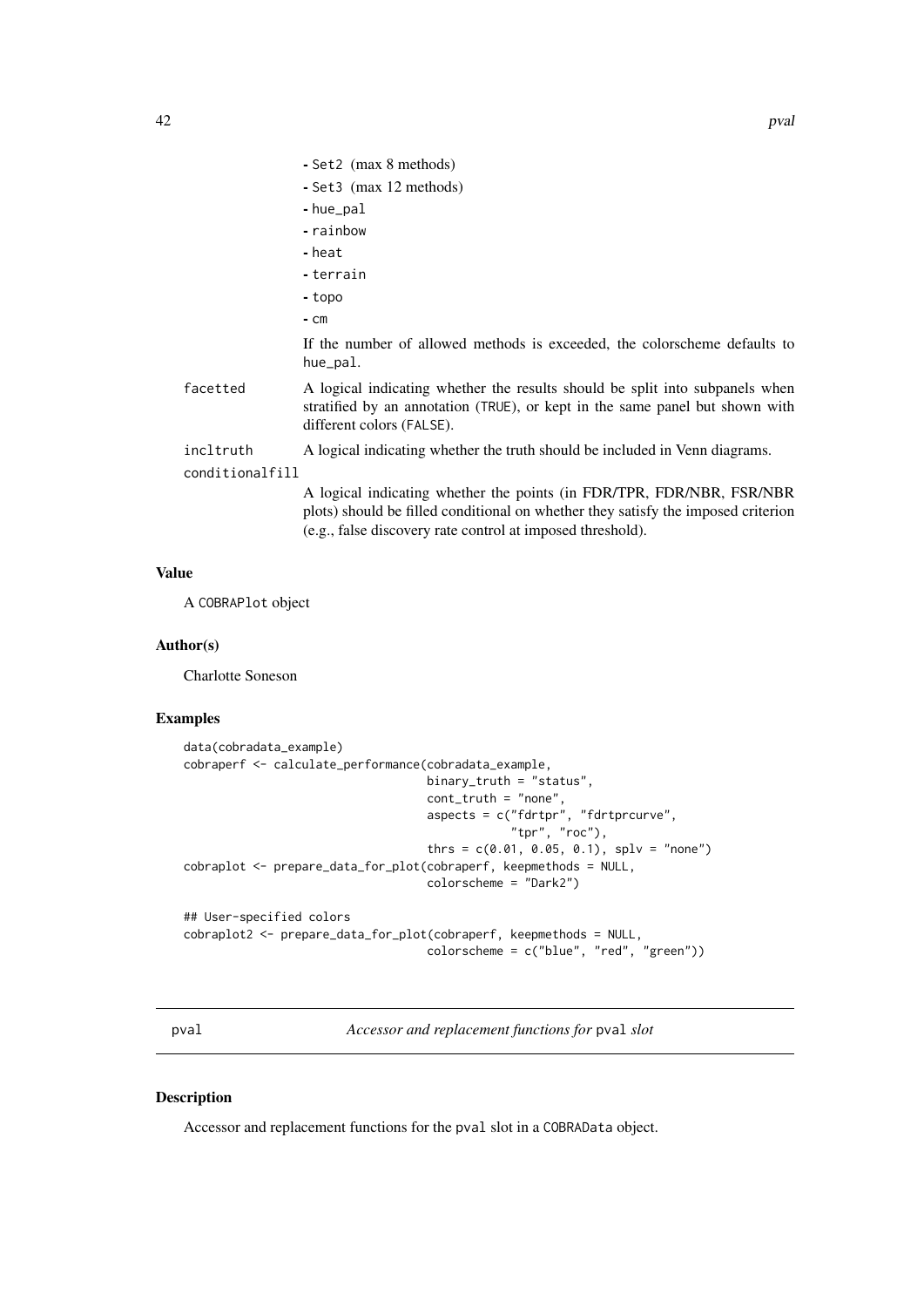#### <span id="page-42-0"></span>reorder\_levels 43

#### Usage

```
pval(x, \ldots)pval(x, \ldots) \leq value## S4 method for signature 'COBRAData'
pval(x)
## S4 replacement method for signature 'COBRAData, data.frame'
```

```
pval(x) <- value
```
#### Arguments

| X        | A COBRAData object.                                                |
|----------|--------------------------------------------------------------------|
| $\cdots$ | Additional arguments.                                              |
| value    | A data frame containing p-values for each feature and each method. |

## Value

The accessor function returns a data frame containing p-values for each feature and each method.

## Author(s)

Charlotte Soneson

#### Examples

```
data(cobradata_example)
head(pval(cobradata_example))
```
reorder\_levels *Reorder levels in COBRAPlot object*

## Description

Reorder levels in COBRAPlot object to achieve desired ordering in figure legends etc. If facetted(cobraplot) is TRUE, the releveling will be applied to the "method" column. If facetted(cobraplot) is FALSE, it will be applied to the "fullmethod" column.

## Usage

```
reorder_levels(cobraplot, levels)
```
## Arguments

| cobraplot | A COBRAPlot object                                                                                                                                                                                                              |
|-----------|---------------------------------------------------------------------------------------------------------------------------------------------------------------------------------------------------------------------------------|
| levels    | A character vector giving the order of the levels. Any values not present in the<br>COBRAPLOT Object will be removed. Any methods present in the COBRAPLOT<br>object but not contained in this vector will be added at the end. |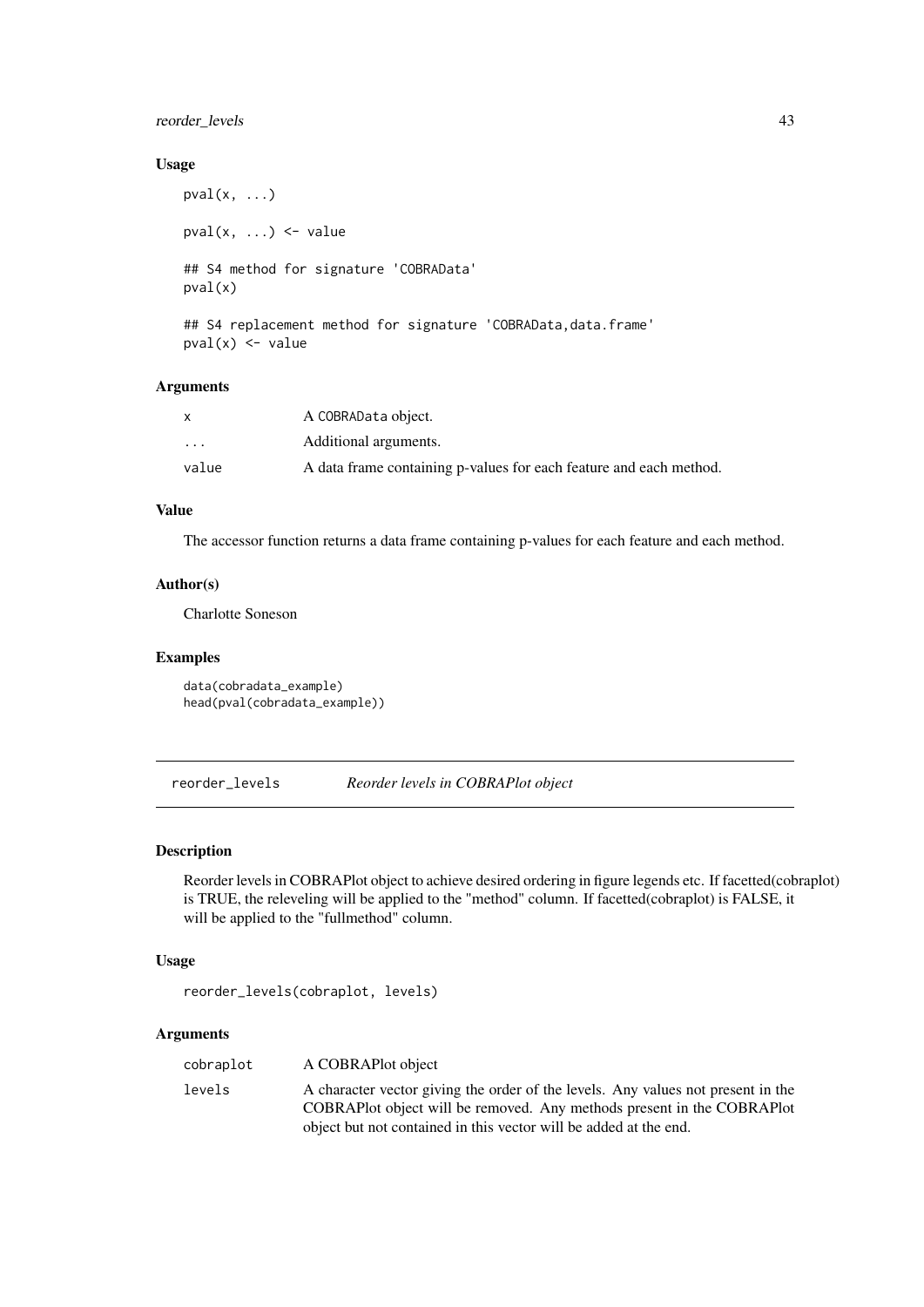<span id="page-43-0"></span>

## Value

A COBRAPlot object

## Author(s)

Charlotte Soneson

## Examples

```
data(cobradata_example_sval)
cobraperf <- calculate_performance(cobradata_example_sval,
                                   binary_truth = "status", aspects = "fpr")
cobraplot <- prepare_data_for_plot(cobraperf, colorscheme = "Dark2",
                                   incltruth = TRUE)
cobraplot <- reorder_levels(cobraplot, c("Method2", "Method1"))
```
roc *Accessor and replacement functions for* roc *slot*

#### Description

Accessor and replacement functions for the roc slot in a COBRAPerformance or COBRAPlot object.

## Usage

```
roc(x, \ldots)roc(x, ...) \leftarrow value## S4 method for signature 'COBRAPerformance'
roc(x)## S4 replacement method for signature 'COBRAPerformance, data.frame'
roc(x) < - value## S4 replacement method for signature 'COBRAPlot, data.frame'
roc(x) < - value
```
#### Arguments

|          | A COBRAPerformance or COBRAPlot object.                                   |
|----------|---------------------------------------------------------------------------|
| $\cdots$ | Additional arguments.                                                     |
| value    | A data frame giving information necessary to generate ROC curves for each |
|          | method and each stratification level.                                     |

## Value

The accessor function returns a data frame giving information necessary to generate ROC curves for each method and each stratification level.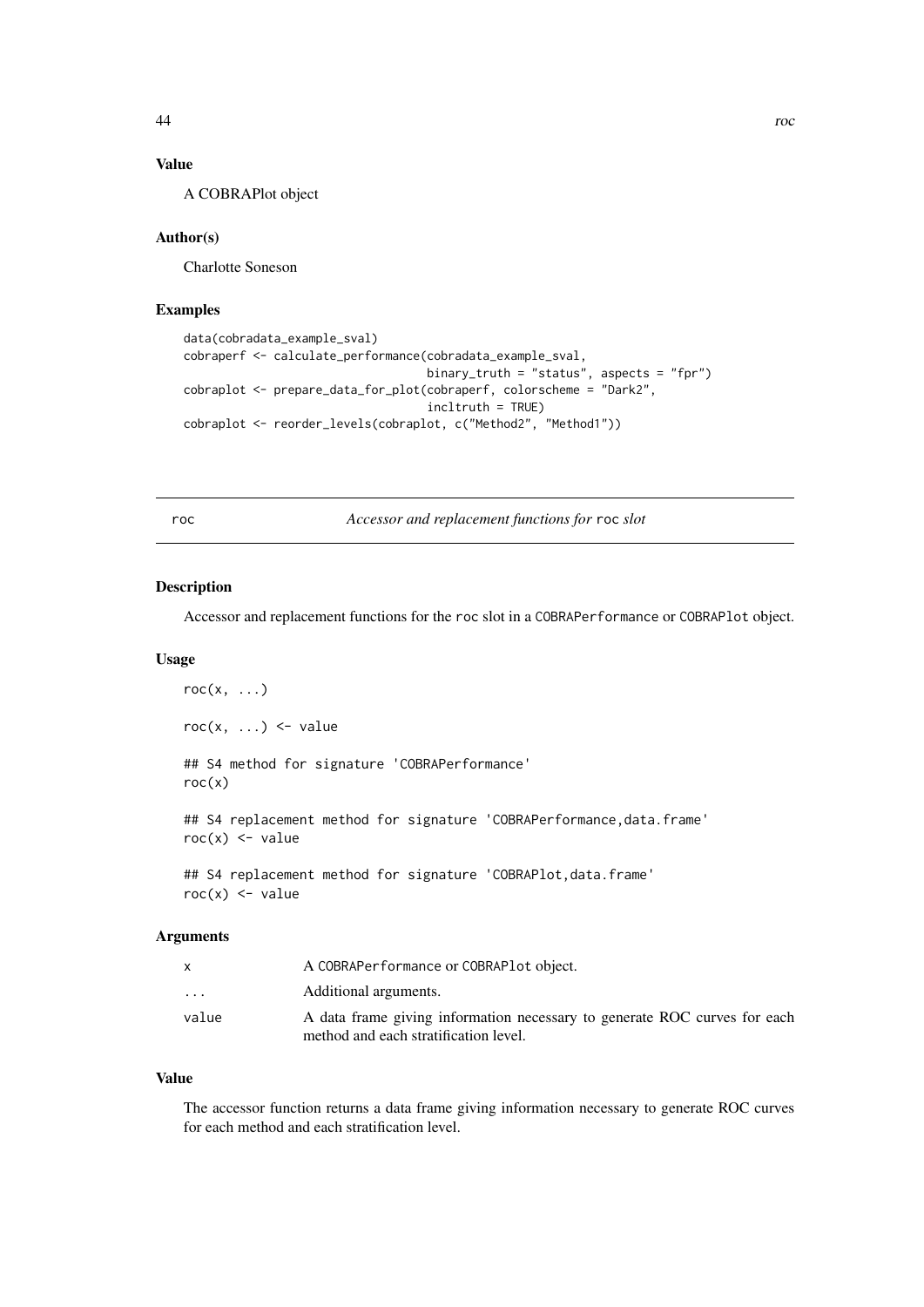#### <span id="page-44-0"></span>scatter **45**

#### Author(s)

Charlotte Soneson

### Examples

```
data(cobradata_example)
cobraperf <- calculate_performance(cobradata_example,
                                   binary_truth = "status", aspects = "roc")
head(roc(cobraperf))
```
scatter *Accessor and replacement functions for* scatter *slot*

#### Description

Accessor and replacement functions for the scatter slot in a COBRAPerformance or COBRAPlot object.

## Usage

```
scatter(x, \ldots)scatter(x, \ldots) <- value
## S4 method for signature 'COBRAPerformance'
scatter(x)
## S4 replacement method for signature 'COBRAPerformance, data.frame'
scatter(x) <- value
```

```
## S4 replacement method for signature 'COBRAPlot, data.frame'
scatter(x) <- value
```
#### Arguments

| x       | A COBRAPerformance or COBRAPlot object.                                         |
|---------|---------------------------------------------------------------------------------|
| $\cdot$ | Additional arguments.                                                           |
| value   | A data frame giving information necessary to generate scatter plots of observed |
|         | vs true values for each method and each stratification level.                   |

#### Value

The accessor function returns a data frame giving information necessary to generate scatter plots of observed vs true values for each method and each stratification level.

## Author(s)

Charlotte Soneson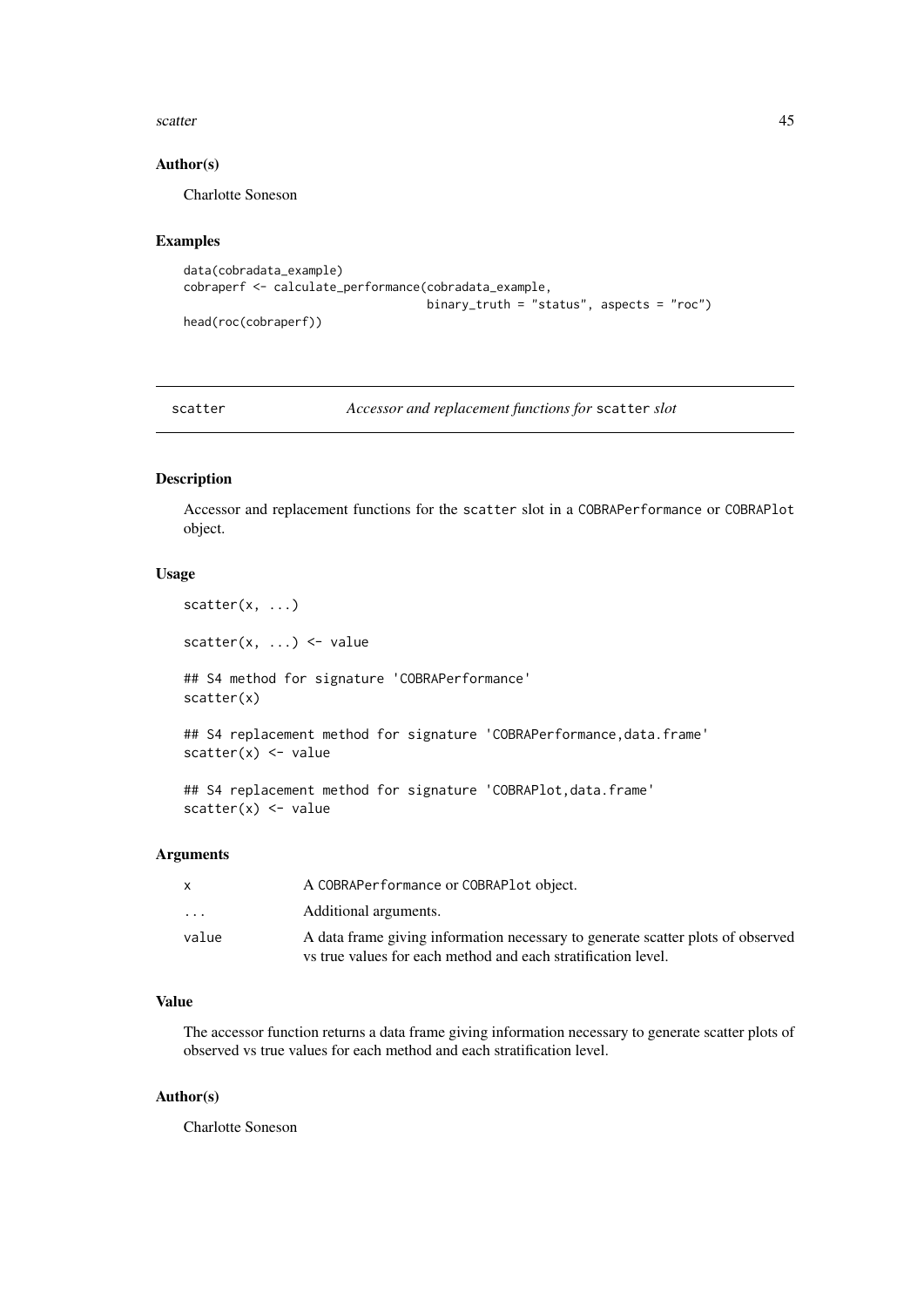## Examples

```
data(cobradata_example)
cobraperf <- calculate_performance(cobradata_example, cont_truth = "logFC",
                                   aspects = "scatter")
head(scatter(cobraperf))
```
## score *Accessor and replacement functions for* score *slot*

## Description

Accessor and replacement functions for the score slot in a COBRAData object.

#### Usage

```
score(x, \ldots)score(x, ...) \le - value## S4 method for signature 'COBRAData'
score(x)
## S4 replacement method for signature 'COBRAData, data.frame'
```
 $score(x) \leq value$ 

## Arguments

| x                       | A COBRAData object.                                              |
|-------------------------|------------------------------------------------------------------|
| $\cdot$ $\cdot$ $\cdot$ | Additional arguments.                                            |
| value                   | A data frame containing scores for each feature and each method. |

#### Value

The accessor function regurns a data frame containing scores for each feature and each method.

## Author(s)

Charlotte Soneson

```
data(cobradata_example)
head(score(cobradata_example))
```
<span id="page-45-0"></span>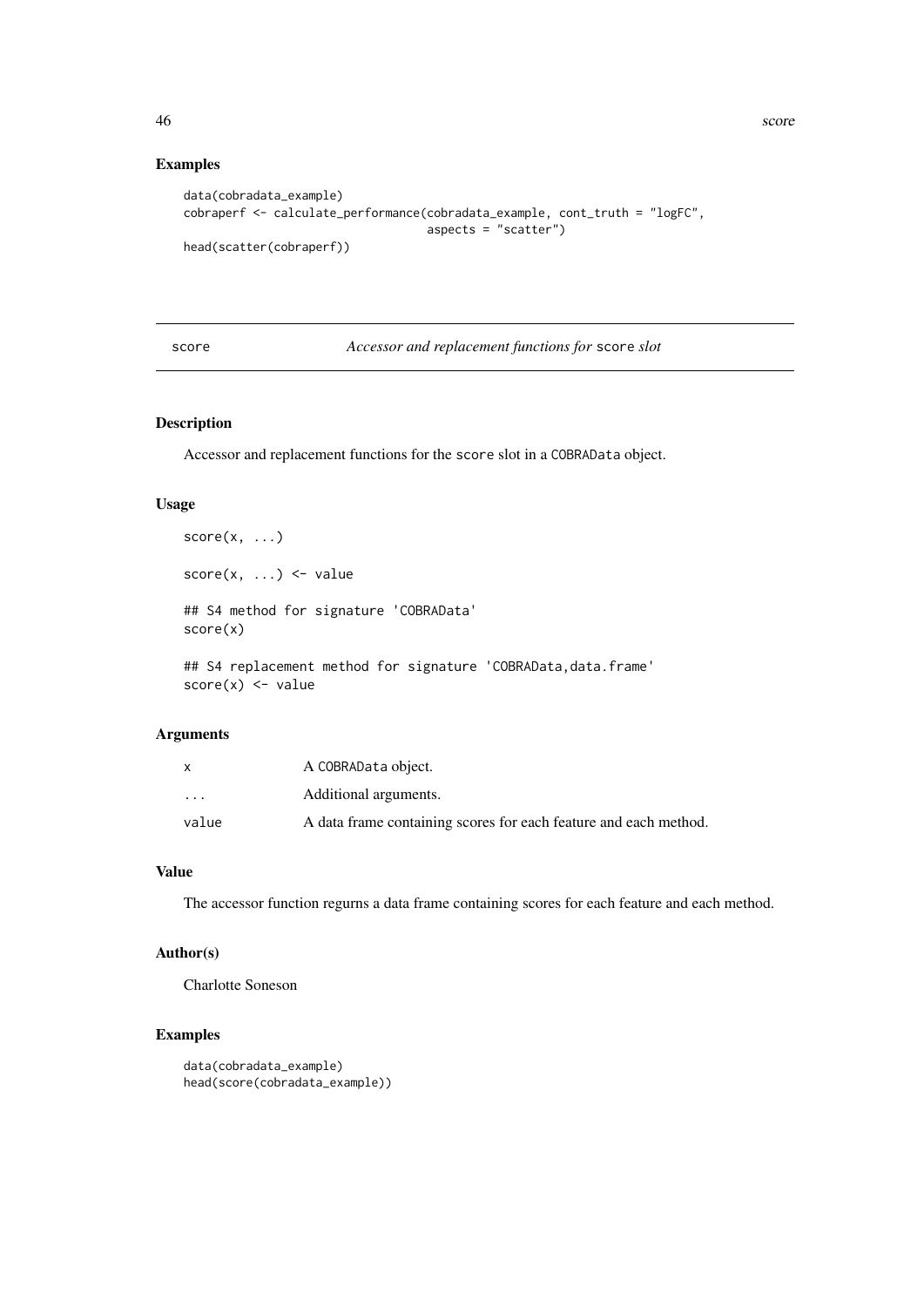<span id="page-46-0"></span>

Accessor and replacement functions for the splv slot in a COBRAPerformance or COBRAPlot object.

## Usage

```
splv(x, \ldots)\text{splv}(x, \ldots) \leq value
## S4 method for signature 'COBRAPerformance'
splv(x)
## S4 replacement method for signature 'COBRAPerformance, character'
splv(x) <- value
## S4 replacement method for signature 'COBRAPlot, character'
\text{splv}(x) \leftarrow \text{value}
```
## Arguments

|                         | A COBRAPerformance or COBRAPlot object.                                                    |
|-------------------------|--------------------------------------------------------------------------------------------|
| $\cdot$ $\cdot$ $\cdot$ | Additional arguments.                                                                      |
| value                   | A character string giving the name of a feature annotation to use for stratifica-<br>tion. |

## Value

The accessor function returns a character string giving the name of a feature annotation to use for stratification.

## Author(s)

Charlotte Soneson

```
data(cobradata_example)
cobraperf <- calculate_performance(cobradata_example,
                                  binary_truth = "status",
                                   aspects = "fdrtpr", splv = "expr\_cat")splv(cobraperf)
```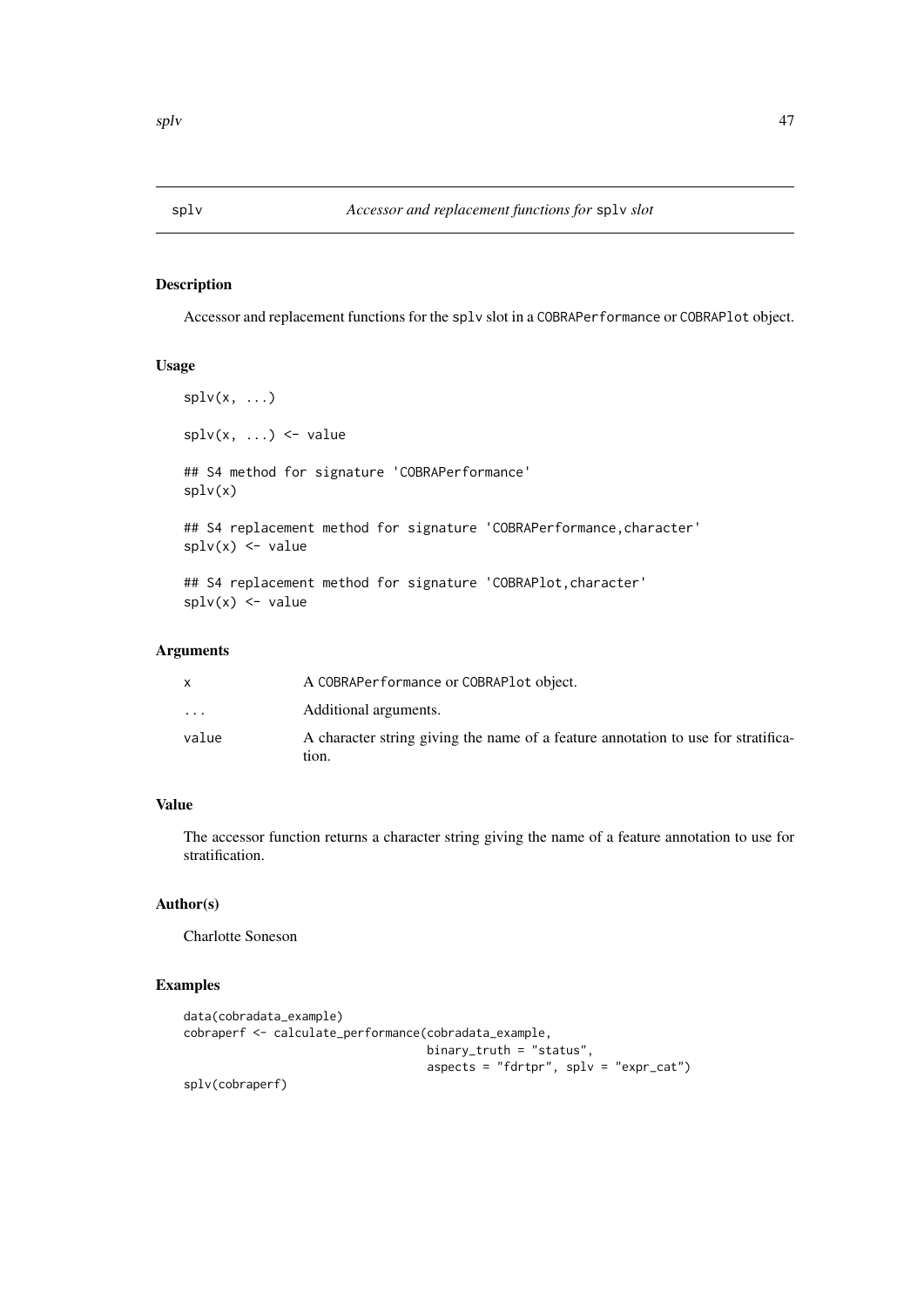<span id="page-47-0"></span>

Accessor function to extract the stratification levels that are represented in a COBRAPerformance or COBRAPlot object.

## Usage

```
stratiflevels(x, ...)
```

```
## S4 method for signature 'COBRAPerformance'
stratiflevels(x)
```
## Arguments

| $\boldsymbol{\mathsf{x}}$ | A COBRAPerformance or COBRAPlot object |
|---------------------------|----------------------------------------|
| $\cdots$                  | Additional arguments                   |

## Value

A character vector of all stratification levels represented in the object

#### Author(s)

Charlotte Soneson

## Examples

```
data(cobradata_example)
cobraperf <- calculate_performance(cobradata_example,
                                   binary_truth = "status",
                                   aspects = "fdrtpr", splv = "expr\_cat",maxsplit = 4)stratiflevels(cobraperf)
```
sval *Accessor and replacement functions for* sval *slot*

## Description

Accessor and replacement functions for the sval slot in a COBRAData object.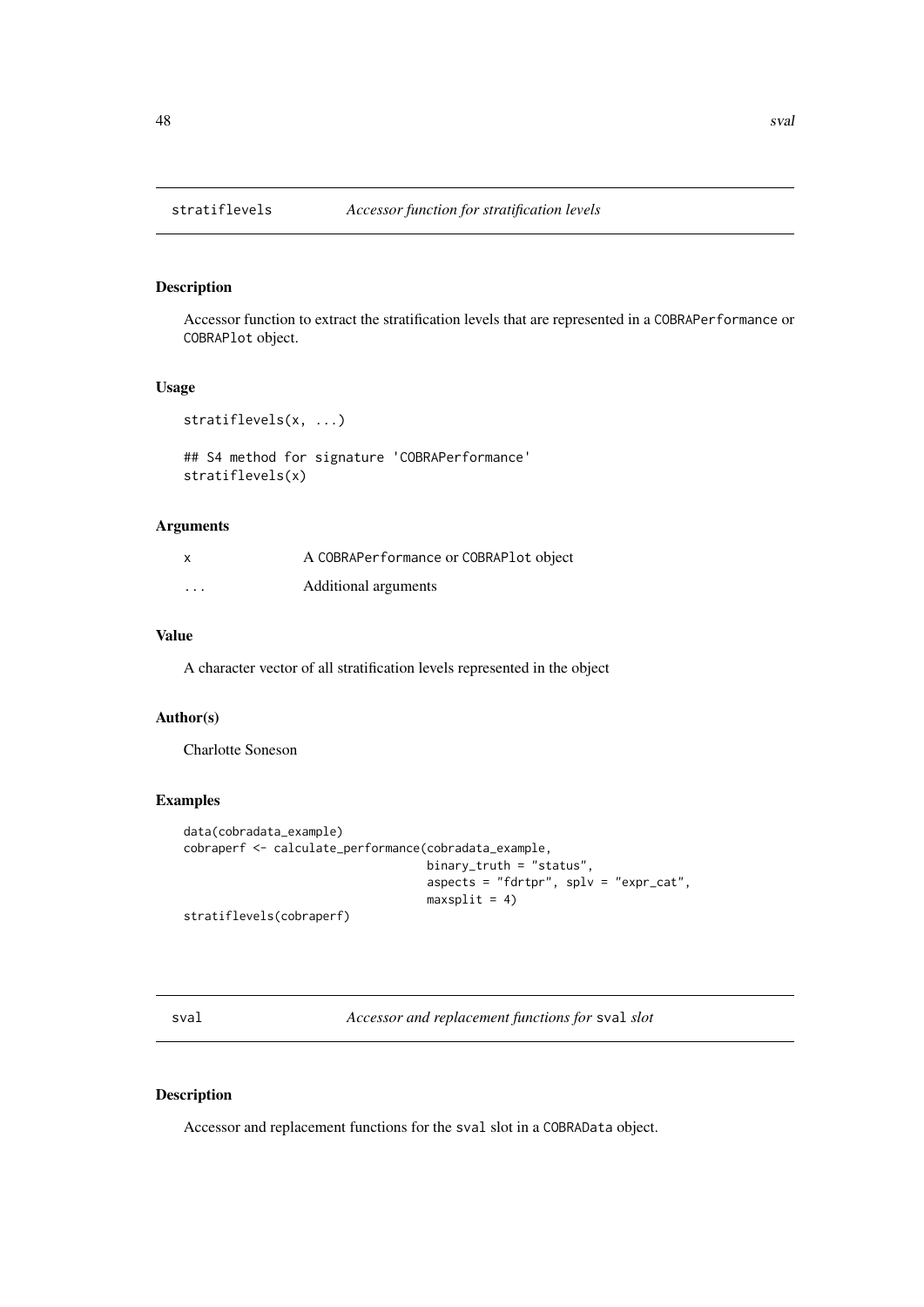## <span id="page-48-0"></span>Usage

```
sval(x, \ldots)sval(x, \ldots) \leq value## S4 method for signature 'COBRAData'
sval(x)
## S4 replacement method for signature 'COBRAData, data.frame'
```

```
sval(x) <- value
```
#### Arguments

| $\mathsf{X}$ | A COBRAData object.                                                                 |
|--------------|-------------------------------------------------------------------------------------|
| .            | Additional arguments.                                                               |
| value        | A data frame containing s-values for each feature and each method. If the object    |
|              | does not have an s-value slot (older versions of the class did not have this slot), |
|              | an empty data frame is returned for simplicity.                                     |

#### Value

The accessor function returns a data frame containing s-values for each feature and each method.

#### Author(s)

Charlotte Soneson

## Examples

```
data(cobradata_example)
head(sval(cobradata_example))
```
tpr *Accessor and replacement functions for* tpr *slot*

#### Description

Accessor and replacement functions for the tpr slot in a COBRAPerformance or COBRAPlot object.

#### Usage

```
tpr(x, \ldots)\text{tr}(x, \ldots) \leq w value
## S4 method for signature 'COBRAPerformance'
tpr(x)
## S4 replacement method for signature 'COBRAPerformance, data.frame'
tpr(x) <- value
## S4 replacement method for signature 'COBRAPlot,data.frame'
tpr(x) \leq value
```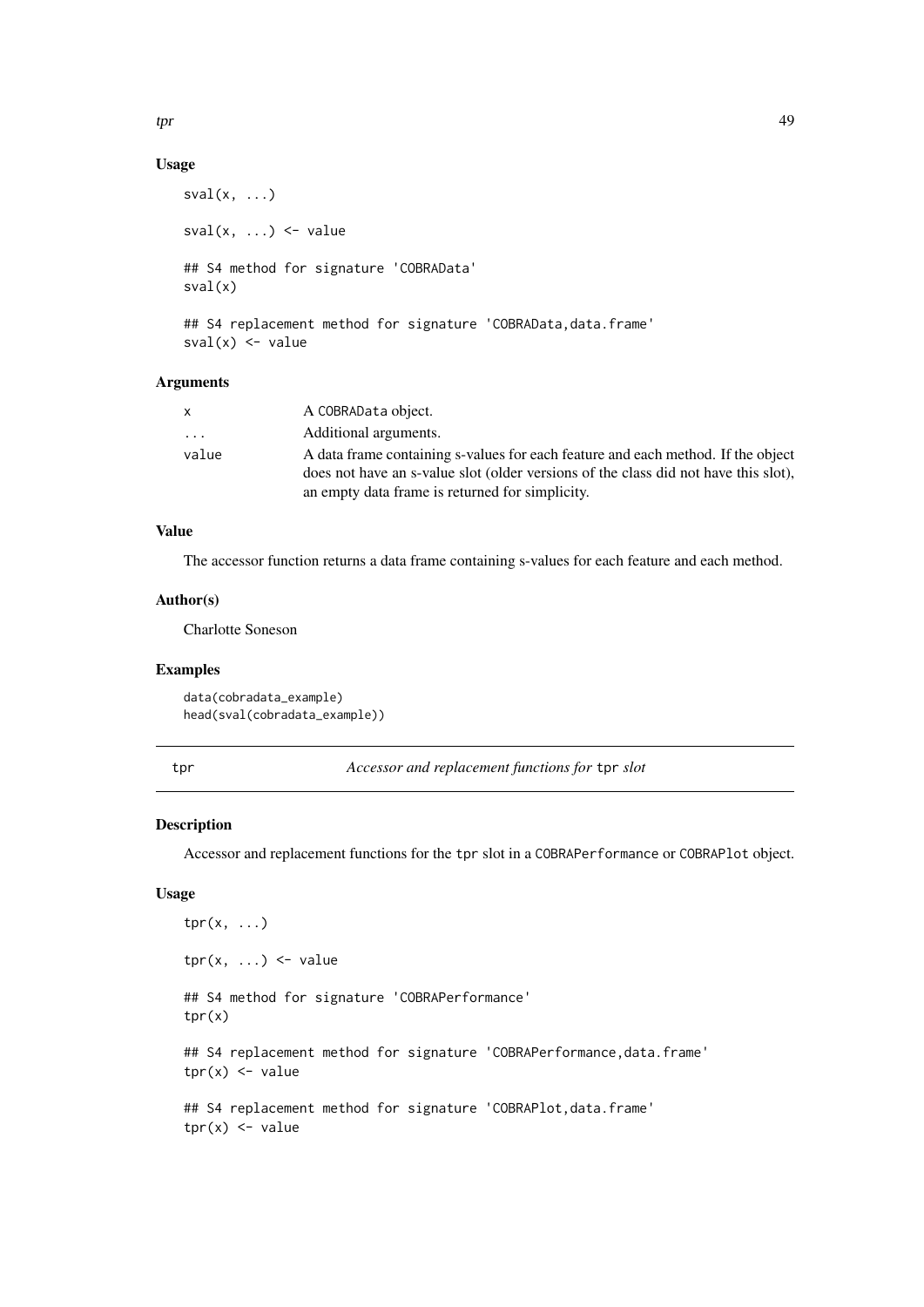## <span id="page-49-0"></span>Arguments

|                         | A COBRAPerformance or COBRAPlot object.                                    |
|-------------------------|----------------------------------------------------------------------------|
| $\cdot$ $\cdot$ $\cdot$ | Additional arguments.                                                      |
| value                   | A data frame giving information about the observed TPR for each method and |
|                         | each stratification level, at various adjusted p-value thresholds.         |

## Value

The accessor function returns a data frame giving information about the observed TPR for each method and each stratification level, at various adjusted p-value thresholds.

## Author(s)

Charlotte Soneson

#### Examples

```
data(cobradata_example)
cobraperf <- calculate_performance(cobradata_example,
                                   binary_truth = "status", aspects = "tpr")
```
head(tpr(cobraperf))

truth *Accessor and replacement functions for* truth *slot*

#### Description

Accessor and replacement functions for the truth slot in a COBRAData object.

#### Usage

```
truth(x, \ldots)truth(x, \ldots) <- value
## S4 method for signature 'COBRAData'
truth(x)
## S4 replacement method for signature 'COBRAData, data.frame'
truth(x) <- value
```
## Arguments

|                         | A COBRAData object.                                                                                                                                                         |
|-------------------------|-----------------------------------------------------------------------------------------------------------------------------------------------------------------------------|
| $\cdot$ $\cdot$ $\cdot$ | Additional arguments.                                                                                                                                                       |
| value                   | A data frame containing true assignments and/or scores for features, together<br>with other feature annotations to use for stratification of performance calcula-<br>tions. |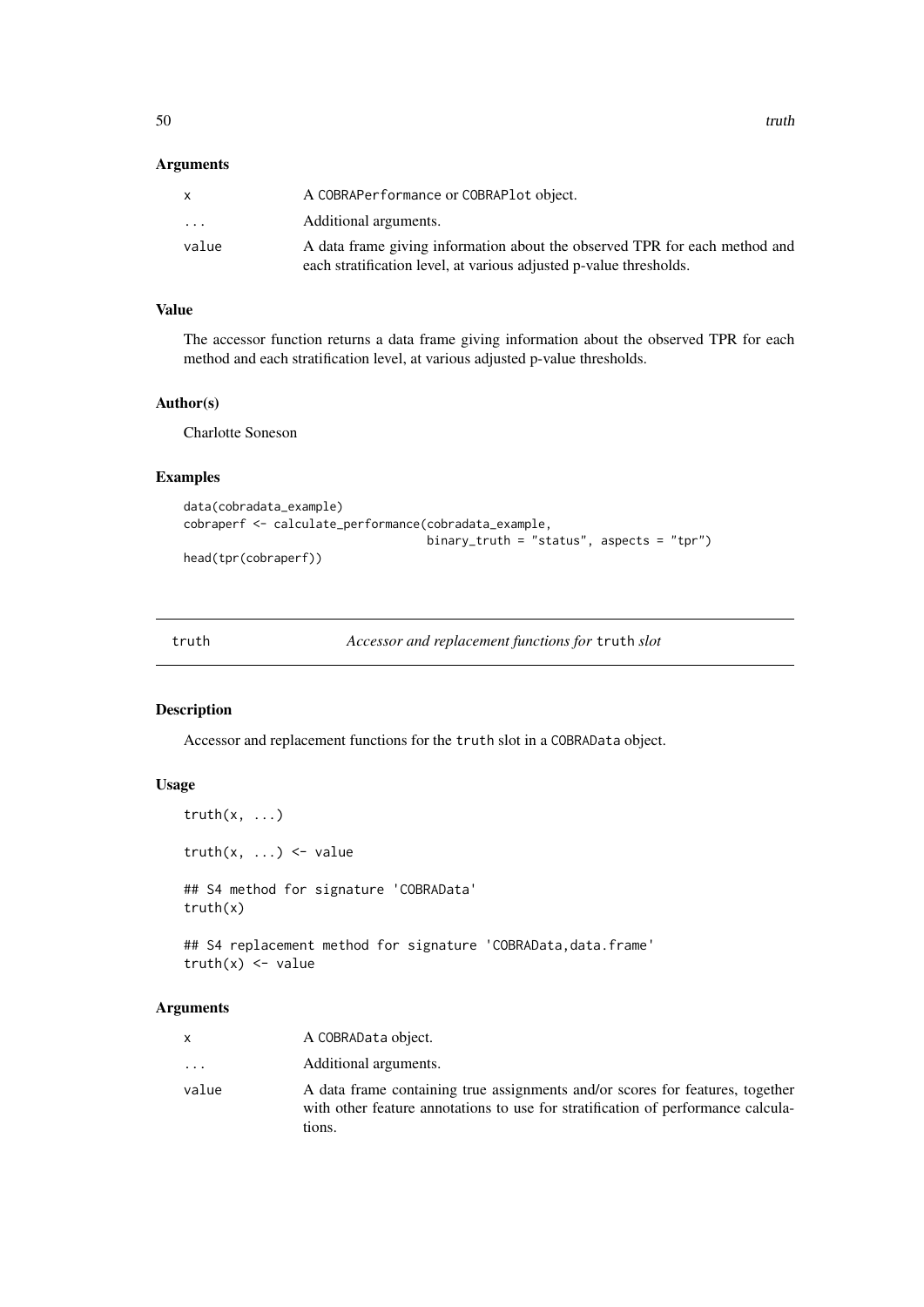#### <span id="page-50-0"></span>update\_cobradata 51

## Value

The accessor function returns a data frame containing true assignments and/or scores for features, together with other feature annotations to use for stratification of performance calculations.

## Author(s)

Charlotte Soneson

#### Examples

```
data(cobradata_example)
head(truth(cobradata_example))
```
update\_cobradata *Update* COBRAData *object to the current version of the class format*

#### Description

Update a COBRAData object generated by a previous version of the package to the latest version.

#### Usage

```
update_cobradata(object, quiet = FALSE)
```
#### Arguments

| object | A COBRAData object                                                                |
|--------|-----------------------------------------------------------------------------------|
| auiet  | Set to TRUE to disable messages listing the modifications that are applied to the |
|        | object                                                                            |

## Value

An updated COBRAData object

## Author(s)

Charlotte Soneson

```
## Generate COBRAData object
set.seed(123)
pval \leq data.frame(m1 = runif(100), m2 = runif(100),
                   row.names = paste0("F", 1:100))
truth \leq data.frame(status = round(runif(100)),
                    row.names = paste0("F", 1:100))
cobradata < -COBRAData(pval = pval, truth = truth)## Update object if needed
cobradata <- update_cobradata(cobradata)
```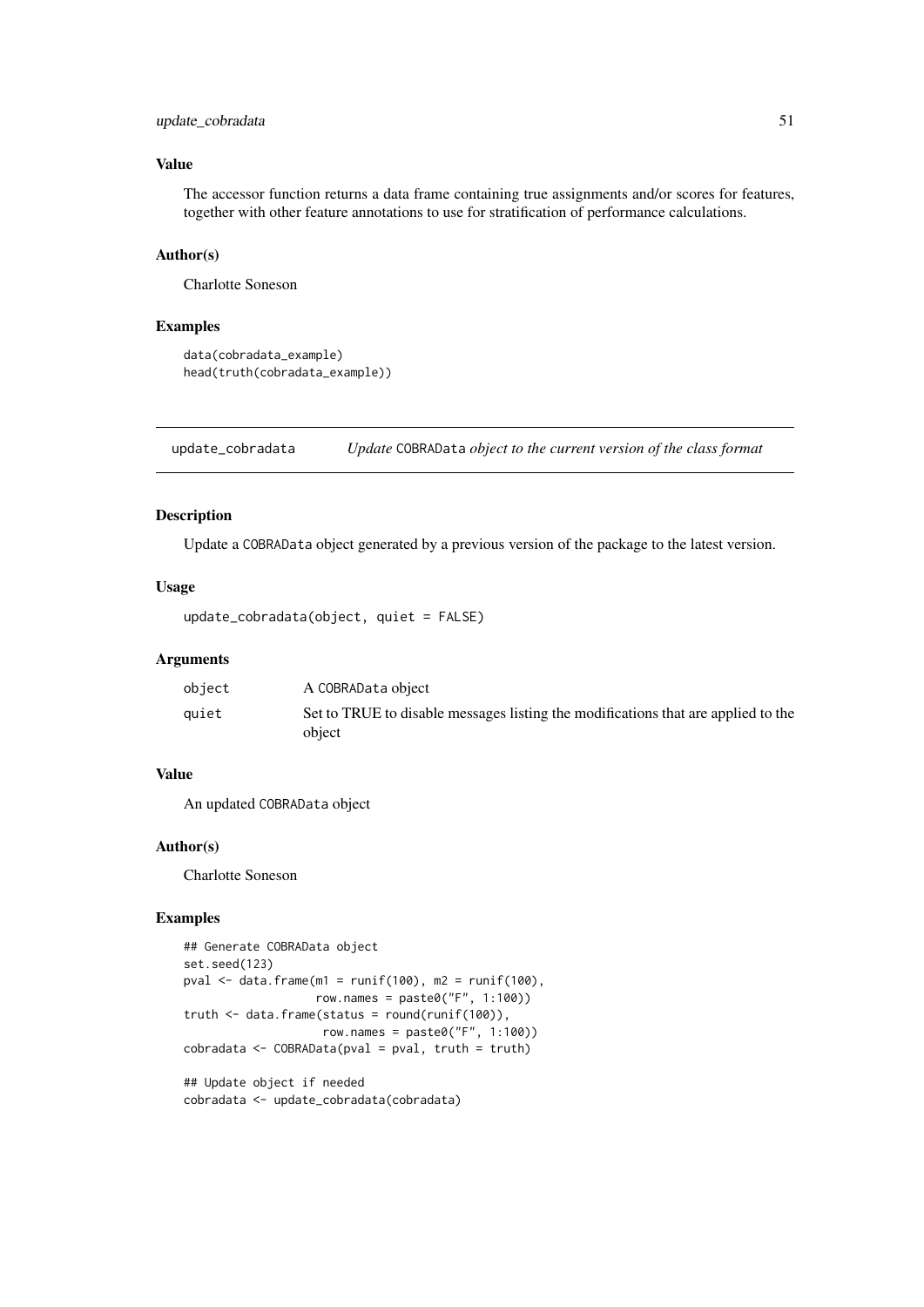#### <span id="page-51-0"></span>update\_cobraperformance

*Update* COBRAPerformance *or* COBRAPlot *object to the current version of the class format*

## Description

Update a COBRAPerformance or COBRAPlot object generated by a previous version of the package to the latest version.

## Usage

update\_cobraperformance(object, quiet = FALSE)

## Arguments

| object | A COBRAPerformance or COBRAPlot object                                                      |
|--------|---------------------------------------------------------------------------------------------|
| auiet  | Set to TRUE to disable messages listing the modifications that are applied to the<br>object |

## Value

An updated COBRAPerformance or COBRAPlot object

## Author(s)

Charlotte Soneson

## Examples

cobradata <- cobradata\_example\_sval

```
cobraperf <- calculate_performance(cobradata,
                                  binary_truth = "status",
                                  aspects = "fpr")
cobraperf <- update_cobraperformance(cobraperf)
```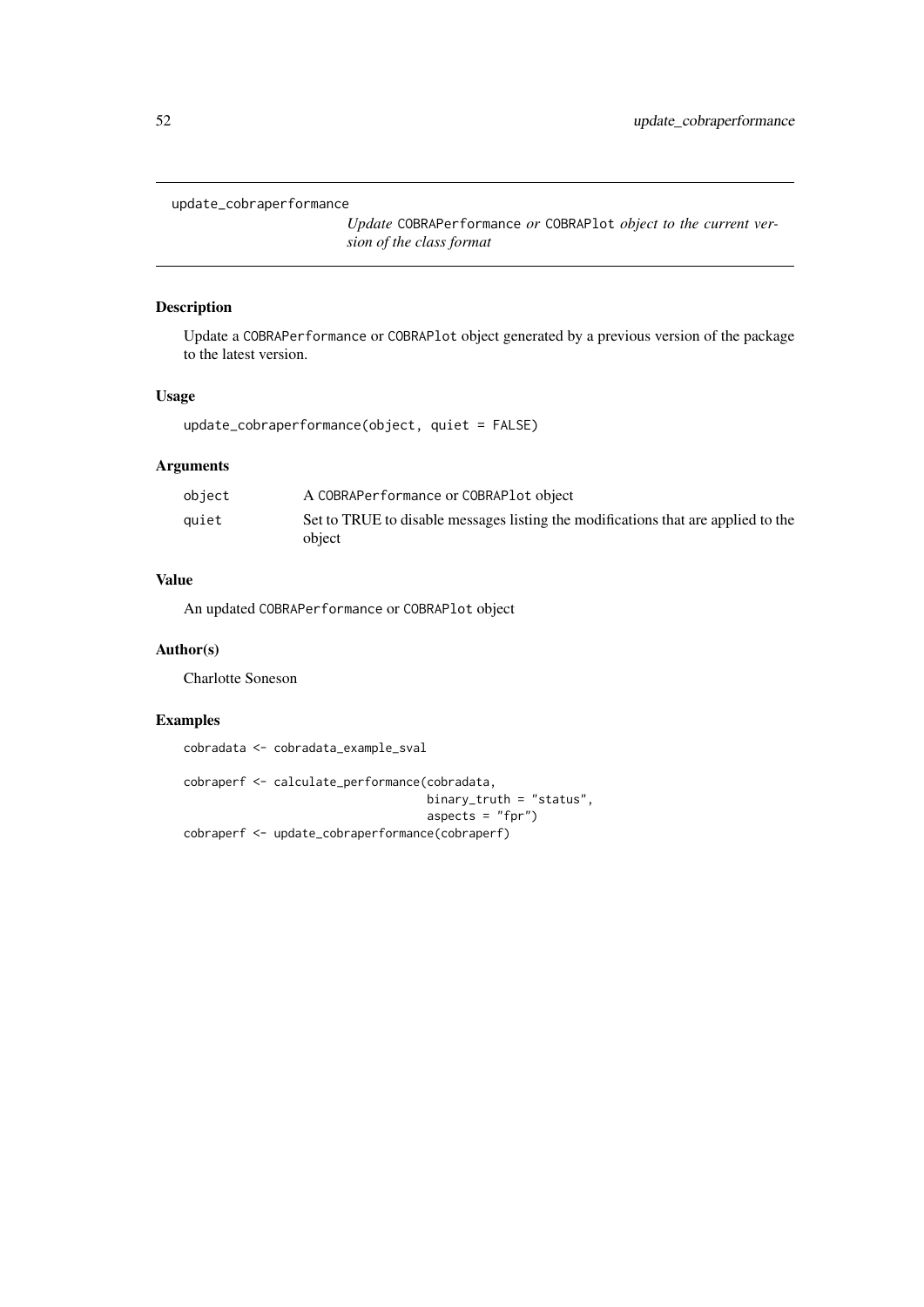# <span id="page-52-0"></span>Index

∗Topic datasets cobradata\_example, [8](#page-7-0) cobradata\_example\_sval, [9](#page-8-0) .COBRAData *(*COBRAData-class*)*, [7](#page-6-0) .COBRAPerformance *(*COBRAPerformance-class*)*, [10](#page-9-0) .COBRAPlot *(*COBRAPlot-class*)*, [11](#page-10-0) [ *(*Extract*)*, [16](#page-15-0) [,COBRAData-method *(*Extract*)*, [16](#page-15-0) [,COBRAPerformance-method *(*Extract*)*, [16](#page-15-0) [,COBRAPlot-method *(*Extract*)*, [16](#page-15-0) basemethods, [3](#page-2-0) basemethods,COBRAPerformance-method *(*basemethods*)*, [3](#page-2-0) basemethods,COBRAPlot-method *(*basemethods*)*, [3](#page-2-0) calculate\_adjp, [3,](#page-2-0) *[8](#page-7-0)* calculate\_performance, [4,](#page-3-0) *[10](#page-9-0)*, *[41](#page-40-0)* COBRAapp, [6](#page-5-0) COBRAData *(*COBRAData-class*)*, [7](#page-6-0) COBRAData-class, [7](#page-6-0) cobradata\_example, [8](#page-7-0) cobradata\_example\_sval, [9](#page-8-0) COBRAData\_from\_text *(*COBRAData-class*)*, [7](#page-6-0) COBRAData\_to\_text, *[6](#page-5-0)* COBRAData\_to\_text *(*COBRAData-class*)*, [7](#page-6-0) COBRAPerformance *(*COBRAPerformance-class*)*, [10](#page-9-0) COBRAPerformance-class, [10](#page-9-0) COBRAPlot *(*COBRAPlot-class*)*, [11](#page-10-0) COBRAPlot,COBRAPerformance-method *(*coerce*)*, [13](#page-12-0) COBRAPlot-class, [11](#page-10-0) coerce, [13](#page-12-0) coerce, *(*coerce*)*, [13](#page-12-0) coerce,COBRAPerformance,COBRAPlot-method *(*coerce*)*, [13](#page-12-0) coerce,COBRAPlot,COBRAPerformance-method *(*coerce*)*, [13](#page-12-0) corr, [14](#page-13-0) corr,COBRAPerformance-method *(*corr*)*, [14](#page-13-0) corr,COBRAPlot-method *(*corr*)*, [14](#page-13-0)

corr<- *(*corr*)*, [14](#page-13-0) corr<-,COBRAPerformance,data.frame-method *(*corr*)*, [14](#page-13-0) corr<-,COBRAPlot,data.frame-method *(*corr*)*, [14](#page-13-0) deviation, [15](#page-14-0) deviation,COBRAPerformance-method *(*deviation*)*, [15](#page-14-0) deviation,COBRAPlot-method *(*deviation*)*, [15](#page-14-0) deviation<- *(*deviation*)*, [15](#page-14-0) deviation<-,COBRAPerformance,data.frame-method *(*deviation*)*, [15](#page-14-0) deviation<-,COBRAPlot,data.frame-method *(*deviation*)*, [15](#page-14-0) Extract, [16](#page-15-0) facetted, [17](#page-16-0) facetted,COBRAPlot-method *(*facetted*)*, [17](#page-16-0) facetted<- *(*facetted*)*, [17](#page-16-0) facetted<-,COBRAPlot,logical-method *(*facetted*)*, [17](#page-16-0) fdrnbr, [18](#page-17-0) fdrnbr,COBRAPerformance-method *(*fdrnbr*)*, [18](#page-17-0) fdrnbr,COBRAPlot-method *(*fdrnbr*)*, [18](#page-17-0) fdrnbr<- *(*fdrnbr*)*, [18](#page-17-0) fdrnbr<-,COBRAPerformance,data.frame-method *(*fdrnbr*)*, [18](#page-17-0) fdrnbr<-,COBRAPlot,data.frame-method *(*fdrnbr*)*, [18](#page-17-0) fdrnbrcurve, [19](#page-18-0) fdrnbrcurve,COBRAPerformance-method *(*fdrnbrcurve*)*, [19](#page-18-0) fdrnbrcurve,COBRAPlot-method *(*fdrnbrcurve*)*, [19](#page-18-0) fdrnbrcurve<- *(*fdrnbrcurve*)*, [19](#page-18-0) fdrnbrcurve<-,COBRAPerformance,data.frame-method *(*fdrnbrcurve*)*, [19](#page-18-0) fdrnbrcurve<-,COBRAPlot,data.frame-method *(*fdrnbrcurve*)*, [19](#page-18-0) fdrtpr, [20](#page-19-0)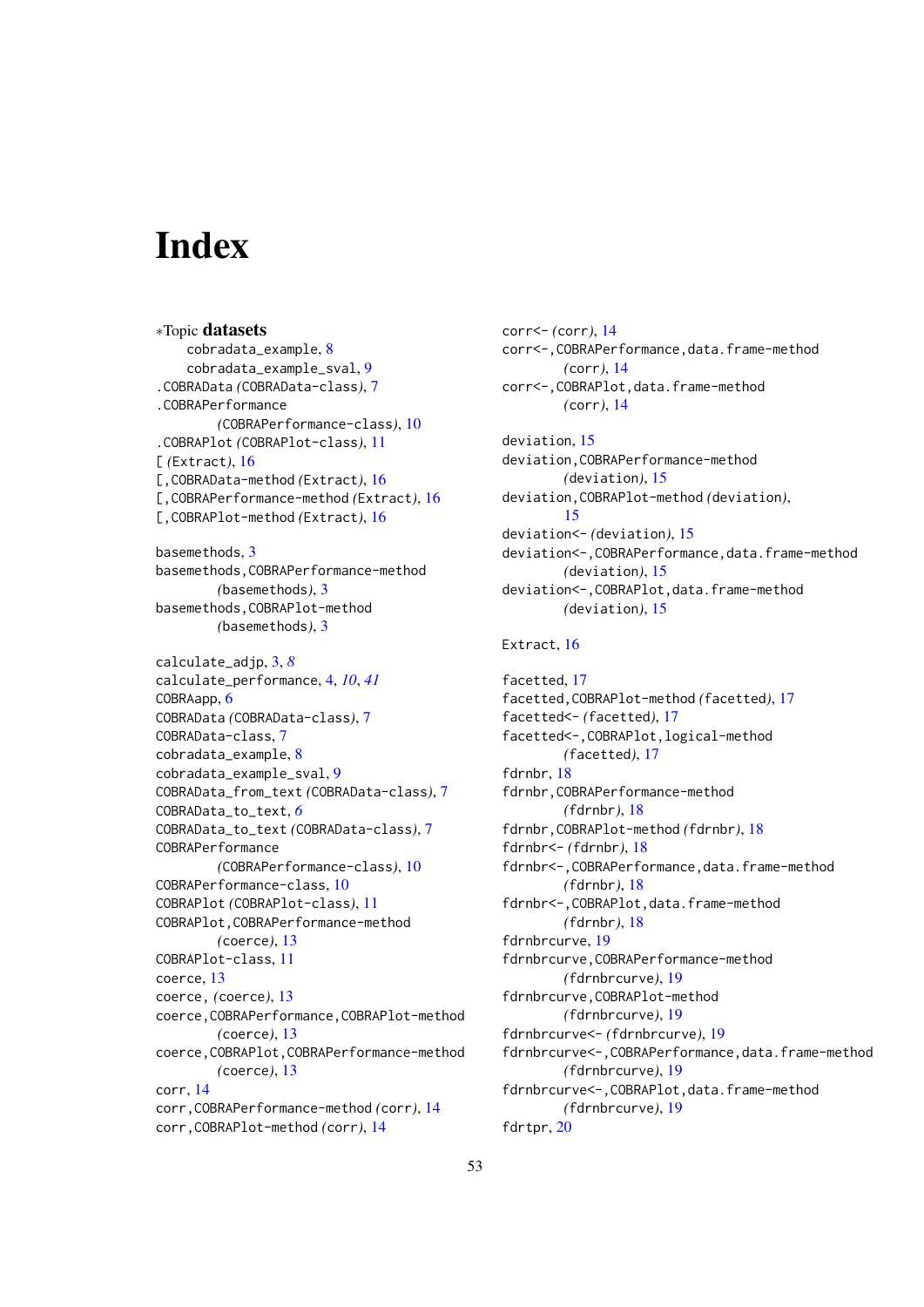fdrtpr,COBRAPerformance-method *(*fdrtpr*)*, [20](#page-19-0) fdrtpr,COBRAPlot-method *(*fdrtpr*)*, [20](#page-19-0) fdrtpr<- *(*fdrtpr*)*, [20](#page-19-0) fdrtpr<-,COBRAPerformance,data.frame-method *(*fdrtpr*)*, [20](#page-19-0) fdrtpr<-,COBRAPlot,data.frame-method *(*fdrtpr*)*, [20](#page-19-0) fdrtprcurve, [21](#page-20-0) fdrtprcurve,COBRAPerformance-method *(*fdrtprcurve*)*, [21](#page-20-0) fdrtprcurve,COBRAPlot-method *(*fdrtprcurve*)*, [21](#page-20-0) fdrtprcurve<- *(*fdrtprcurve*)*, [21](#page-20-0) fdrtprcurve<-,COBRAPerformance,data.frame-method onlyshared,COBRAPlot-method *(*fdrtprcurve*)*, [21](#page-20-0) fdrtprcurve<-,COBRAPlot,data.frame-method *(*fdrtprcurve*)*, [21](#page-20-0) fpc, [22](#page-21-0) fpc,COBRAPerformance-method *(*fpc*)*, [22](#page-21-0) fpc,COBRAPlot-method *(*fpc*)*, [22](#page-21-0) fpc<- *(*fpc*)*, [22](#page-21-0) fpc<-,COBRAPerformance,data.frame-method *(*fpc*)*, [22](#page-21-0) fpc<-,COBRAPlot,data.frame-method *(*fpc*)*, [22](#page-21-0) fpr, [23](#page-22-0) fpr,COBRAPerformance-method *(*fpr*)*, [23](#page-22-0) fpr,COBRAPlot-method *(*fpr*)*, [23](#page-22-0) fpr<- *(*fpr*)*, [23](#page-22-0) fpr<-,COBRAPerformance,data.frame-method *(*fpr*)*, [23](#page-22-0) fpr<-,COBRAPlot,data.frame-method *(*fpr*)*, [23](#page-22-0) fsrnbr, [24](#page-23-0) fsrnbr,COBRAPerformance-method *(*fsrnbr*)*, [24](#page-23-0) fsrnbr,COBRAPlot-method *(*fsrnbr*)*, [24](#page-23-0) fsrnbr<- *(*fsrnbr*)*, [24](#page-23-0) fsrnbr<-,COBRAPerformance,data.frame-method *(*fsrnbr*)*, [24](#page-23-0) fsrnbr<-,COBRAPlot,data.frame-method *(*fsrnbr*)*, [24](#page-23-0) fsrnbrcurve, [25](#page-24-0) fsrnbrcurve,COBRAPerformance-method *(*fsrnbrcurve*)*, [25](#page-24-0) fsrnbrcurve,COBRAPlot-method *(*fsrnbrcurve*)*, [25](#page-24-0) fsrnbrcurve<- *(*fsrnbrcurve*)*, [25](#page-24-0) fsrnbrcurve<-, COBRAPerformance, data.frame-methodtcolors, COBRAPlot-method *(*fsrnbrcurve*)*, [25](#page-24-0)

fsrnbrcurve<-,COBRAPlot,data.frame-method

*(*fsrnbrcurve*)*, [25](#page-24-0) maxsplit, [26](#page-25-0) maxsplit,COBRAPerformance-method *(*maxsplit*)*, [26](#page-25-0) maxsplit,COBRAPlot-method *(*maxsplit*)*, [26](#page-25-0) maxsplit<- *(*maxsplit*)*, [26](#page-25-0) maxsplit<-,COBRAPerformance,numeric-method *(*maxsplit*)*, [26](#page-25-0) maxsplit<-,COBRAPlot,numeric-method *(*maxsplit*)*, [26](#page-25-0) onlyshared, [27](#page-26-0) onlyshared,COBRAPerformance-method *(*onlyshared*)*, [27](#page-26-0) *(*onlyshared*)*, [27](#page-26-0) onlyshared<- *(*onlyshared*)*, [27](#page-26-0) onlyshared<-,COBRAPerformance,logical-method *(*onlyshared*)*, [27](#page-26-0) onlyshared<-,COBRAPlot,logical-method *(*onlyshared*)*, [27](#page-26-0) overlap, [28](#page-27-0) overlap,COBRAPerformance-method *(*overlap*)*, [28](#page-27-0) overlap,COBRAPlot-method *(*overlap*)*, [28](#page-27-0) overlap<- *(*overlap*)*, [28](#page-27-0) overlap<-,COBRAPerformance,list\_df-method *(*overlap*)*, [28](#page-27-0) overlap<-,COBRAPlot,list\_df-method *(*overlap*)*, [28](#page-27-0) padj, [29](#page-28-0) padj,COBRAData-method *(*padj*)*, [29](#page-28-0)

padj<- *(*padj*)*, [29](#page-28-0) padj<-,COBRAData,data.frame-method *(*padj*)*, [29](#page-28-0) plot\_corr, [30](#page-29-0) plot\_deviation, [31](#page-30-0) plot\_fdrnbrcurve, [32](#page-31-0) plot\_fdrtprcurve, [33](#page-32-0) plot\_fpc, [34](#page-33-0) plot\_fpr, [35](#page-34-0) plot\_fsrnbrcurve, [36](#page-35-0) plot\_overlap, [37](#page-36-0) plot\_roc, [37](#page-36-0) plot\_scatter, [38](#page-37-0) plot\_tpr, [39](#page-38-0) plot\_upset, [40](#page-39-0) plotcolors, [29](#page-28-0) *(*plotcolors*)*, [29](#page-28-0) plotcolors<- *(*plotcolors*)*, [29](#page-28-0)